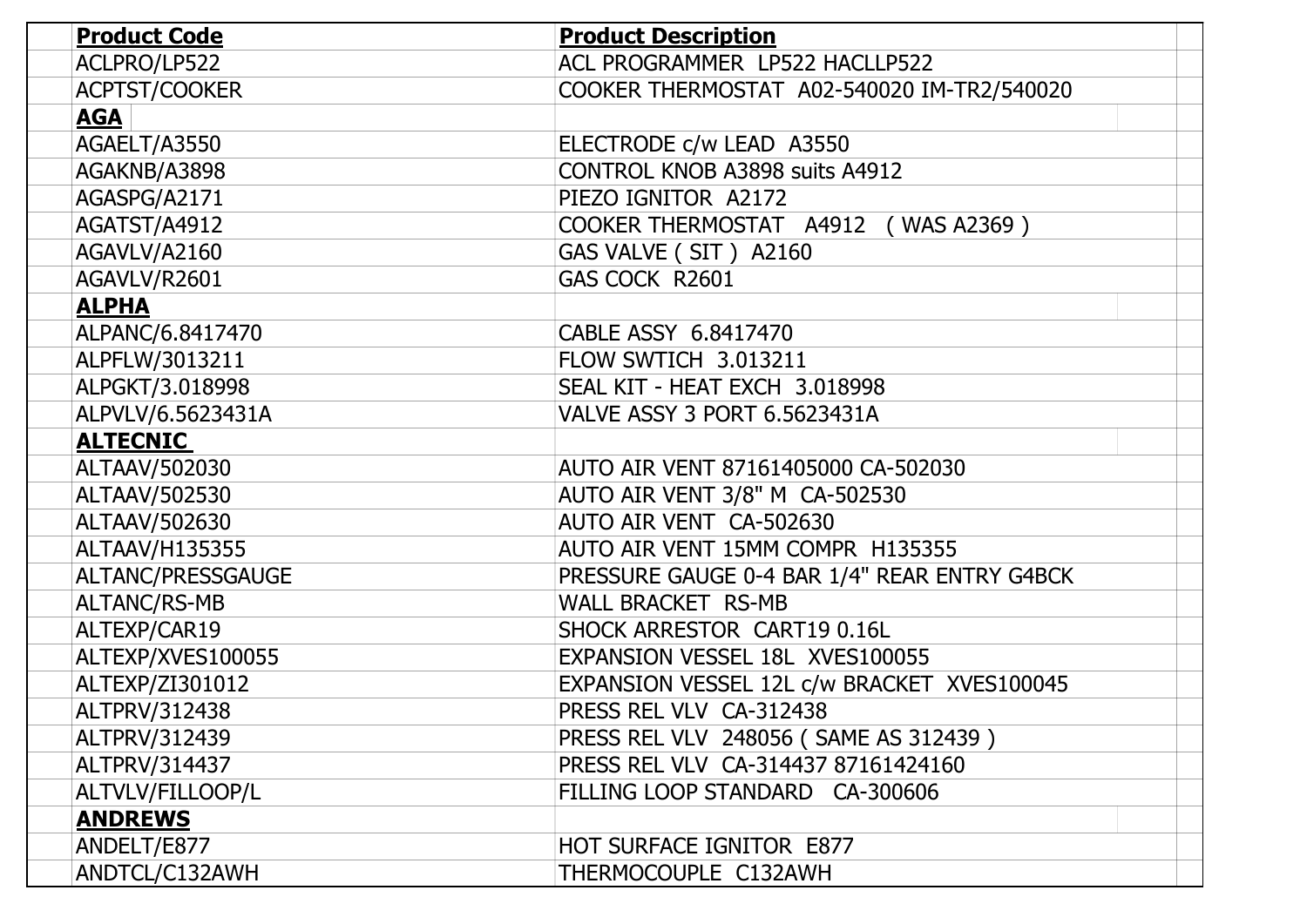| <b>ANTON</b>             |                                                     |
|--------------------------|-----------------------------------------------------|
| ANTCHG/CHG29001          | <b>CHARGER PACK CHG29001</b>                        |
| ANTFTR/FIL29001          | FILTER BOWL FIL29001                                |
| ANTFTR/FIL99008-5        | FILTER - ANTON SPRINT PK5 FIL99008                  |
| ANTFTR/PROFILTERPACK     | FILTER PRO PACK PROFILTER                           |
| <b>APOLLO TANK GAUGE</b> |                                                     |
| APOMET/3010000           | ULTRASONIC OIL LEVEL MONITOR 3010000                |
| <b>ARISTON</b>           |                                                     |
| ARIANC/65111609          | SILENCER - FAN c/w FOAM 65111609                    |
| ARIHEX/571646            | DHW HEAT EXCHANGER 571646                           |
| ARIKNB/997252            | KNOB SUM/WINTER 997252                              |
| ARIPMP/60000591          | PUMP ASSY 60000591                                  |
| ARIPRV/573172            | P R V VLV 573172                                    |
| ARIPRV/61312668          | PRESSURE RELIEF VALVE 61312668                      |
| ARITST/998458            | THERMISTOR 998458-01                                |
| ARIVLV/60001612          | GAS VALVE 60001612                                  |
| <b>ATKINSON</b>          |                                                     |
| ATKANC/AFV-1000-KIT      | ATKINSON FILTER ELEMENT AFV-1000-KIT (NEW)          |
| ATKANC/ELEMENT           | FILTER ELEMENT KIT ( WHEEL VALVE TYPE ) TM4660F     |
| ATKANC/SPRT-698          | BOWL - TANK MASTER VALVE TM4326 SPRT-698            |
| ATKANC/TM4310            | HAND WHEEL - TANKMASTER TM4310 + TM4410 25p         |
| <b>ATKANC/TUBE</b>       | SIGHT GAUGE TUBE ( PER METER ) 1706020              |
| ATKANC/TVV-FILTER        | FILTER TVV-FILTER to suit TANK TOP                  |
| ATKFTR/M5040-RF          | Replacement 100 Micron S/S Filter M5040-RF          |
| ATKGAU/6FT               | TANKMASTER 6FT (1830MM) TUBE ASSY TM4500 3008206    |
| ATKVLV/AFV-1000          | OIL TANK VALVE & FILTER (No Gauge) AFV-1000 2502700 |
| ATKVLV/TMBODY            | TANKMASTER VALVE BODY TM4790 3008200                |
| ATKVLV/TTV-01            | TANK TOP TTV-01-C                                   |
| <b>BAXI</b>              |                                                     |
| BAXAAV/248043            | AUTO AIR VENT 248043                                |
| BAXANC/226-260           | <b>SEAL 226260</b>                                  |
| BAXANC/230-204           | 230-204<br><b>SENSOR</b>                            |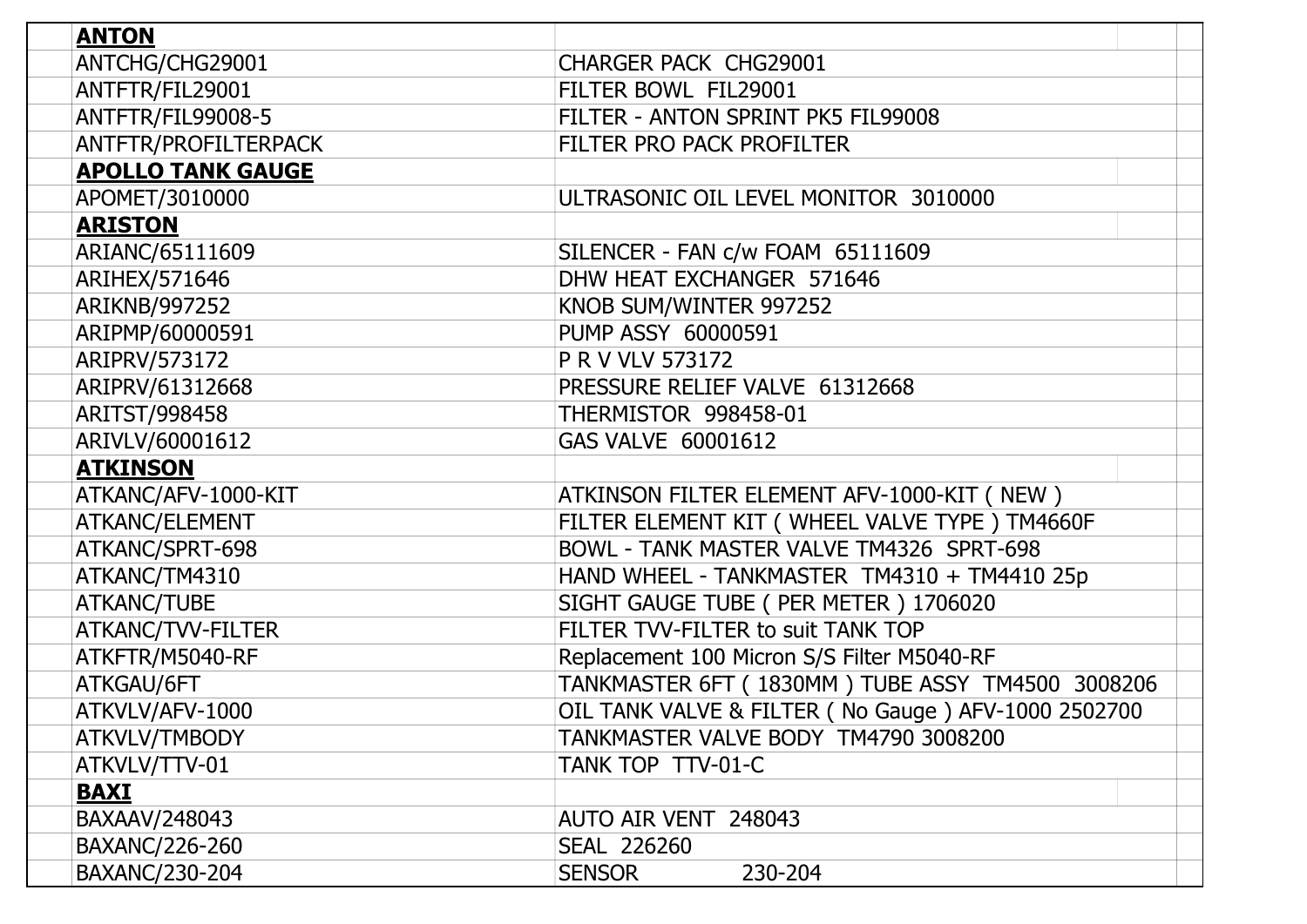| BAXANC/235-616       | TERMINAL BLOCK 235616<br>(MALE)                   |
|----------------------|---------------------------------------------------|
| BAXANC/235-617       | TERMINAL BLOCK 235617 (FEMALE)                    |
| <b>BAXANC/247506</b> | KIT BURNER BOX BOTTOM 247506                      |
| BAXANC/5108265       | <b>TEMP SENSOR 5108265</b>                        |
| BAXDIA/248065        | DIAPHRAGM 3 WAY VALVE 248065                      |
| BAXDIA/248066        | DIAPHRAGM PRESSURE DIFF 248066                    |
| <b>BAXDIA/248619</b> | DIAPHRAGM PRESS STAT 248619                       |
| BAXDIA/248838        | DIAPHRAGM DHW / DIFF 248838                       |
| BAXELT/242490        | ELECTRODE KIT (BOTH) 242490                       |
| BAXFAN/229-422       | <b>FAN ASSY 229422</b>                            |
| BAXFAN/246-051       | FAN ASY 246051 (SOLO 3 40-60PF & PFL) See memo    |
| BAXFAN/246-052       | FAN ASSY 246052 (SOLO 3 70-80PF & PFL) See memo   |
| BAXFAN/248001        | <b>FAN ASSY 248001</b>                            |
| <b>BAXGKT/230955</b> | SEAL FAN - TURRET 230955                          |
| <b>BAXGKT/238147</b> | SEAL - FAN OUTLET SEAL 60 DIA 238147              |
| <b>BAXGKT/242489</b> | COMB BOX SEAL 242489                              |
| <b>BAXGKT/248021</b> | O'RING SEAL PACK 248021                           |
| BAXLEA/102-143       | <b>ELECTRODE LEAD</b><br>102-143                  |
| <b>BAXLEA/248037</b> | ELECTRODE LEAD 248037                             |
| BAXPCB/231-711       | CONTROL PCB 231711BAX                             |
| <b>BAXPCB/248075</b> | <b>CONTROL P.C.B 248075</b>                       |
| BAXPCB/248731        | <b>CONTROL P.C.B 248731</b>                       |
| BAXPCB/5121025       | ELECTRONIC CONTROL 5121025                        |
| BAXPLT/235601        | OXY PILOT ASSY 235601                             |
| BAXPLT/236-142       | PILOT BURNER KIT<br>236142                        |
| BAXPLT/240-117       | OXY-PILOT ASSY.<br>240117BAX                      |
| BAXPRV/248056        | PRESSURE RELIEF VALVE 248056                      |
| BAXPSW/226-060       | PRESSURE SWITCH<br>226-060                        |
| BAXPSW/230-068       | PRESSURE SWITCH<br>230068                         |
| BAXPSW/246-053       | PRES SWITCH (WAS 246053 NOW 720011401) SOLO 3 PFL |
| BAXPSW/247380        | AIR PRESSURE SWITCH 5137529 WAS 247380            |
| BAXPSW/5111609       | PRESSURE SWITCH SOLO 3 60PF 720954201 see memo    |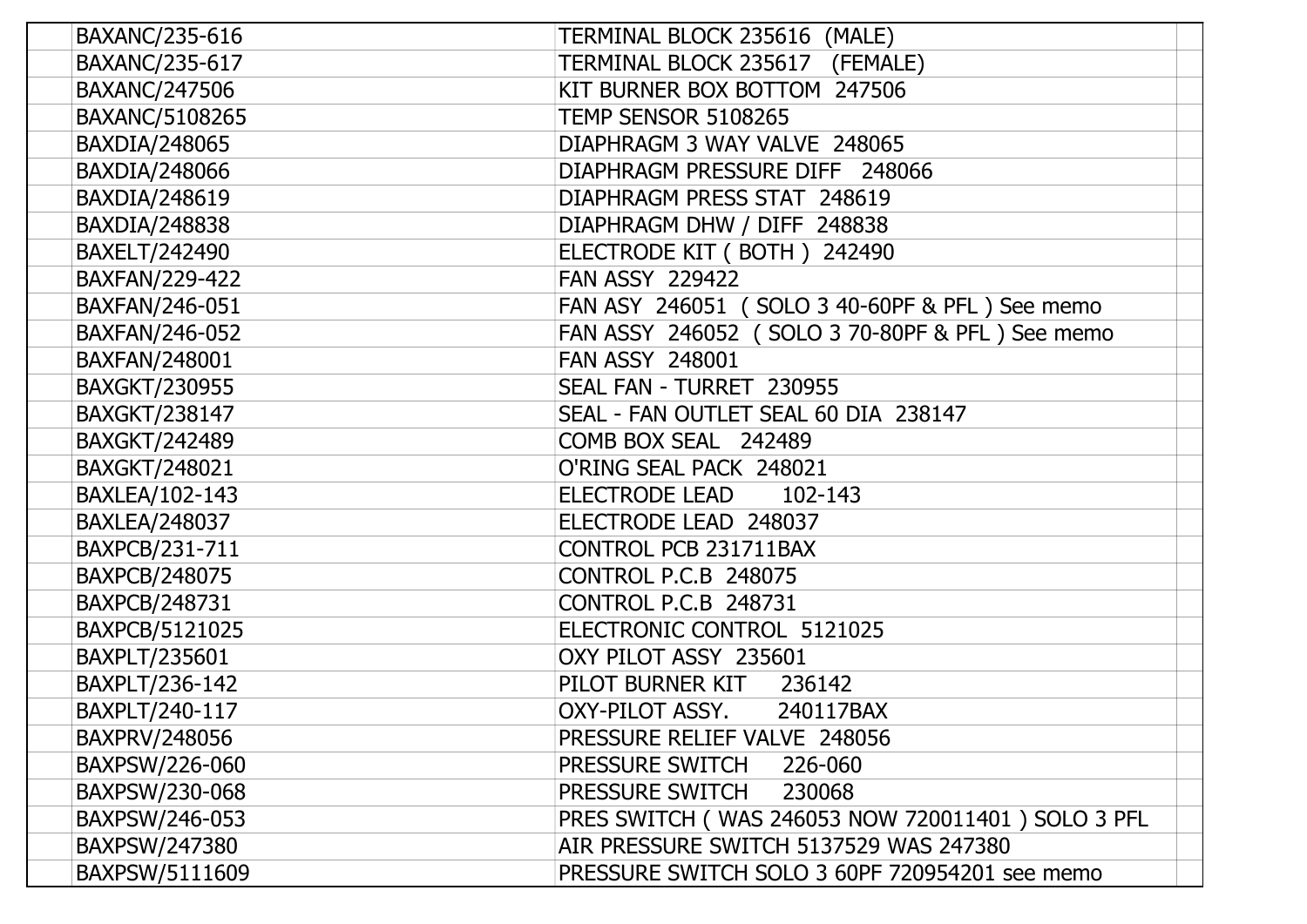| BAXPSW/5111610   | PRESSURE SWITCH NOW 720954301 WAS 5111610) SOLO 3 7 |
|------------------|-----------------------------------------------------|
| BAXPSW/5137531   | AIR PRESSURE SWITCH 5137531                         |
| BAXSIP/5111978   | SIPHON TRAP 5111978                                 |
| BAXTST/042-818   | THERMOSTAT 042-818                                  |
| BAXTST/244540    | THERMISTOR 244540                                   |
| BAXTST/245465    | SENSOR TEMP ASSY 245465                             |
| BAXTST/5106746   | O HEAT STAT 5106746                                 |
| BAXVLV/231-857   | GAS VALVE 231857BAX same as 245122                  |
| BAXVLV/242-473   | <b>GAS VALVE 242473</b>                             |
| BAXVLV/7656807   | CARTRIDGE - 3 WAY ASSY 7656807                      |
| <b>BIASI</b>     |                                                     |
| BIAELT/BI1223116 | ELECTRODE BI1223116                                 |
| BIAFAN/BI1336104 | <b>FAN ASSY BI1336104</b>                           |
| BIAHEX/BI1001101 | DHW HEAT EXCHANGER BI1001101                        |
| BIAPCB/BI1605112 | <b>CONTROL P.C.B BI1605112</b>                      |
| BIAPCB/BI2445103 | CONTROL PCB BI2445103                               |
| BIAPRV/BI1131100 | PRESSURE RELIEF VALVE BI1131100                     |
| BIATST/BI1001117 | TEMPATURE SENSOR BI1001117                          |
| BIAVLV/1011504   | VALVE DIVERTER KIT BI-1011504                       |
| <b>BM / TOBY</b> |                                                     |
| BMCADP/ADAPTOR   | TOBY ADPATOR PLATE 3904029                          |
| BMCANC/12VTOP    | TOBY 12V ELECTRIC TOP 3904025                       |
| BMCVLV/4-8BM30   | TOBY OIL CONTROL VLV 4-8 AUTO/MAN 3904200           |
| <b>BOULTER</b>   |                                                     |
| BOUTST/EL00215   | THERMOSTAT LIMIT<br>87161078710                     |
| BOUTST/EL00230   | THERMOSTAT<br>87161078720                           |
| <b>BRIGAN</b>    |                                                     |
| BRIMIS/PAPER     | SMOKE PAPER (PK40) 2602008                          |
| <b>BUDERUS</b>   |                                                     |
| BUDFAN/7099387   | <b>FAN ASSY 7099387</b>                             |
| BUDPRV/7100888   | PRESSURE RELIEF VALVE 3BAR 7100888                  |
| <b>CANNON</b>    |                                                     |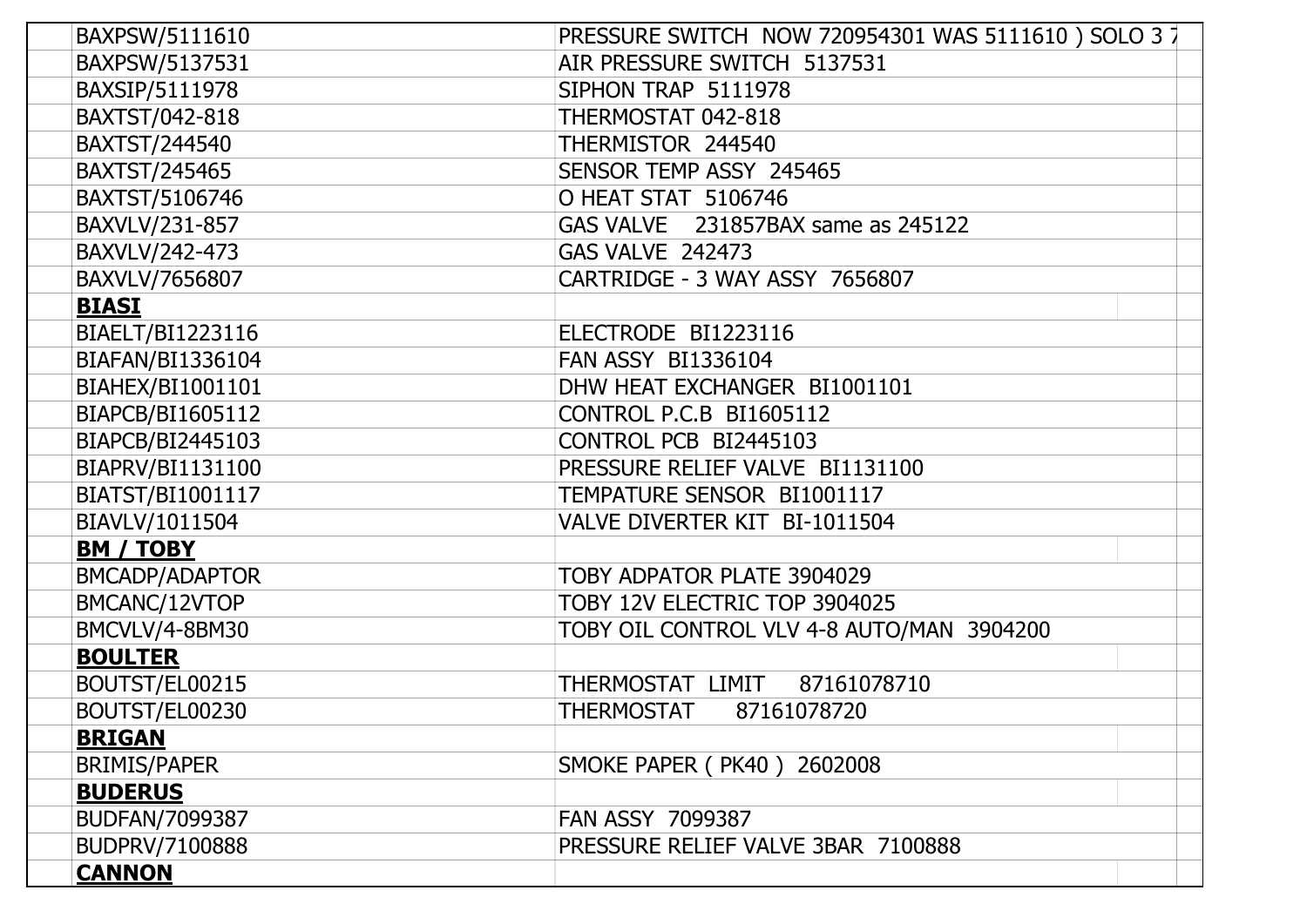| <b>CANTCL/24768</b>  | FSD FIX. PLATE ASSY. 24768                             |
|----------------------|--------------------------------------------------------|
| <b>CANTCL/27851</b>  | THERMOCOUPLE<br>27851                                  |
| <b>IDEAL</b>         |                                                        |
| CARAAV/170988        | AUTO AIR VENT 170988                                   |
| CARAAV/174174        | AUTO AIR VENT 174174                                   |
| CARANC/175984        | ELBOW - HOSE CONDENSATE 175984                         |
| CARELT/113172        | ELECTRODE & LEAD 113172                                |
| CARELT/132005        | ELECTRODE & LEAD<br>132005                             |
| CARELT/171442        | IGNTIION ELECTRODE KIT 171442                          |
| CARELT/173528        | ELECTRODE KIT 173528                                   |
| CARELT/175406        | ELECTRODE KIT 175406                                   |
| CARFAN/111947        | FAN ASSY 111947 ( SPADES EITHER SIDE OF MOTOR ) See me |
| CARFAN/137568        | FAN ASSEMBLY 137568                                    |
| CARFAN/175569        | <b>FAN KIT 175569</b>                                  |
| CARGKT/079662        | MANIFOLD GASKET KIT 079662                             |
| CARGKT/170899        | SUMP COVER & GASKET 170899                             |
| CARGKT/175572        | GASKET - BURNER 175572                                 |
| <b>CARHEX/173544</b> | DHW HEAT EXCHANGER 173544                              |
| CARINT/132009        | INTERUPTOR LEAD 132009 (NOW 173228)                    |
| CARINT/135944        | INTERUPTOR LEAD 135944 (NLA)                           |
| CARMTR/004551        | MOTOR ASSY 004551                                      |
| <b>CARMTR/004552</b> | MOTOR IMPELLOR 004552                                  |
| CARPBE/173529        | FLAME SENSING PROBE 173529                             |
| CARPCB/060550        | 060550<br>P.C.B.<br>No. 7B                             |
| CARPCB/060555        | <b>CONTROL P C B 060555</b>                            |
| CARPCB/079716        | P.C.B. 079716 (NOW 173799 25 E)                        |
| CARPCB/174486        | P.C.B PRIMARY CONTROL KIT (V9) 174486                  |
| CARPLT/076560        | PILOT BURNER KIT 171142                                |
| CARPSW/112328        | AIR PRESSURE SWITCH 112328                             |
| CARPSW/112417        | PRESSURE SWITCH 112417                                 |
| CARPSW/135518        | PRESSURE SWITCH 135518                                 |
| CARSIP/174244        | KIT - TRAP & SEAL 174244                               |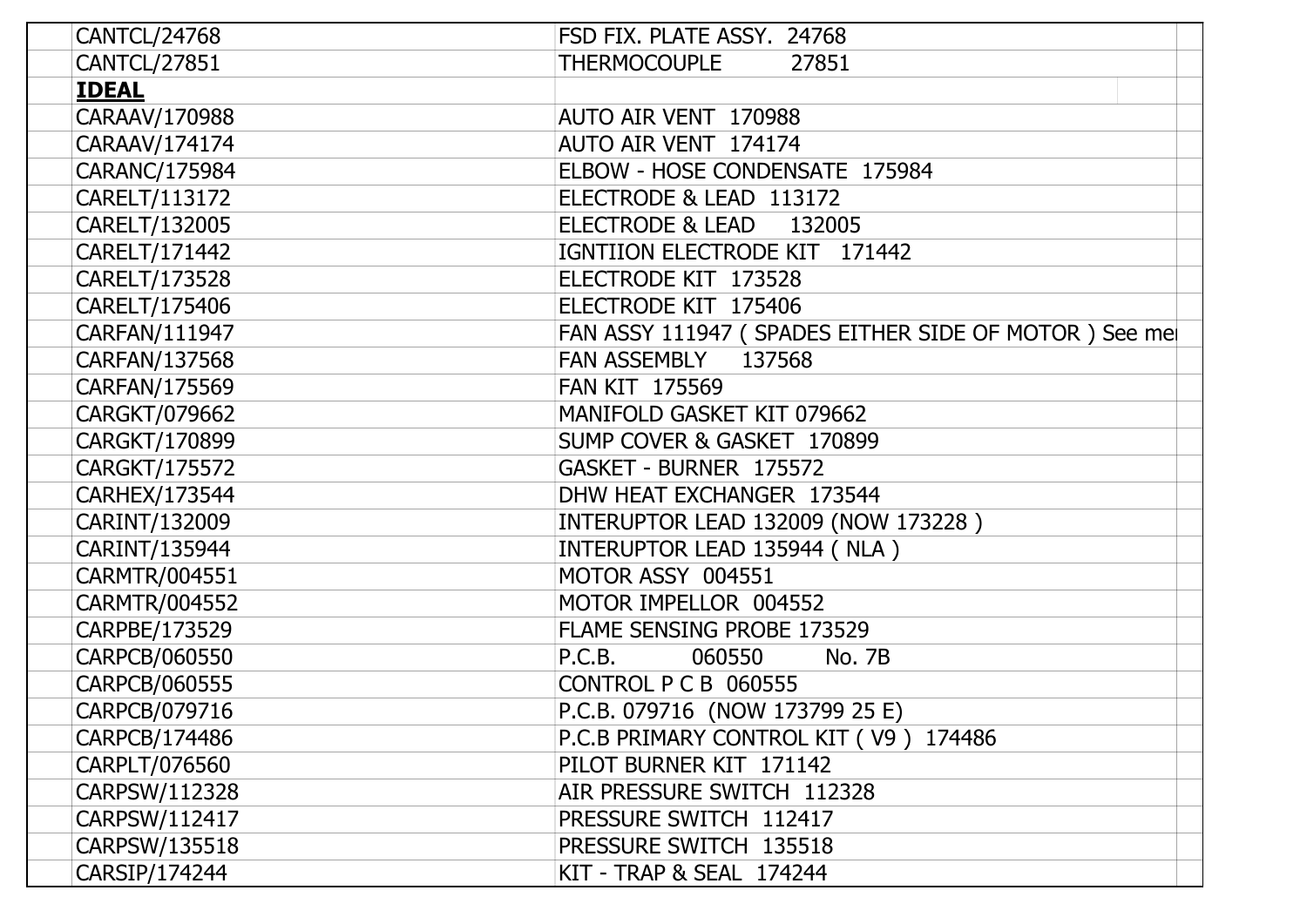| CARSIP/175583                | SIPHON TRAP KIT 175583                              |
|------------------------------|-----------------------------------------------------|
| CARSIP/175896                | SUMP KIT 175896 (BOTTOM OUTLET)                     |
| CARSIP/175954                | SUMP CLEAN OUT COVER c/w GSK 175954                 |
| CARSIP/177358                | SUMP & COVER REPLACEMENT KIT 177358 (SIDE OUTLET)   |
| CARSPG/175593                | IGNITOR UNIT (FITS PREFIX ACB) 175593               |
| CARTCL/002937                | THERMOCOUPLE 002937                                 |
| CARTST/137658                | THERMOSTAT SENSOR 137658                            |
| CARTST/138719                | <b>LIMIT STAT 138719</b>                            |
| CARTST/156016                | O'HEAT STAT KIT 156016                              |
| CARTST/170996                | DHW THERMISTOR KIT 170996                           |
| CARTST/171950                | LIMIT THERMOSTAT 171950                             |
| CARVLV/003114                | <b>GAS VALVE 003114</b>                             |
| CARVLV/075178                | PRV 075178                                          |
| CARVLV/079600                | <b>GAS VALVE</b><br>079600                          |
| CARVLV/171441                | GAS VALVE KIT 171441                                |
| CARVLV/173624                | DIVERTER VALVE KIT ( HONEYWELL ) 173624             |
| CARVLV/174879                | <b>GAS VALVE 174879</b>                             |
| <b>CHAFFOTEAUX</b>           |                                                     |
| CHAANC/1000733               | TEMP. THERMISTOR<br>61000733                        |
| CHAANC/100506                | C.O.V. REPAIR KIT<br>60100506.30                    |
| CHADIA/25809-20              | DIAPHRAGM<br>60025809-30                            |
| <b>CHATCL/35087</b>          | THERMOCOUPLE<br>60035087                            |
| CHAVLV/1007350               | GAS VALVE 61007350                                  |
| <b>CLESSE</b>                |                                                     |
| <b>CLESCHG/MANUALOPSOCSR</b> | CLESSE LPG MANUAL CHANGEOVER KIT WITH CSR OPSO 2229 |
| <b>CROSSLAND FILTER</b>      |                                                     |
| <b>CROFTR/18489</b>          | 1/4"<br>OIL FILTER COMPLETE<br>18489                |
| <b>CROFTR/18493</b>          | OIL FILTER COMPLETE 18493 1/4"                      |
| <b>CROFTR/19489</b>          | 3/8"<br>OIL FILTER COMPLETE 19489                   |
| <b>CROFTR/19493</b>          | 3/8"<br>OIL FILTER COMPLETE 19493                   |
| CROFTR/414                   | FILTER ELEMENT 414 ( 70MM X 135MM ) E03-024N        |
| CROFTR/489                   | FILTER ELEMENT 489 F02-F136 (10 MICRON)             |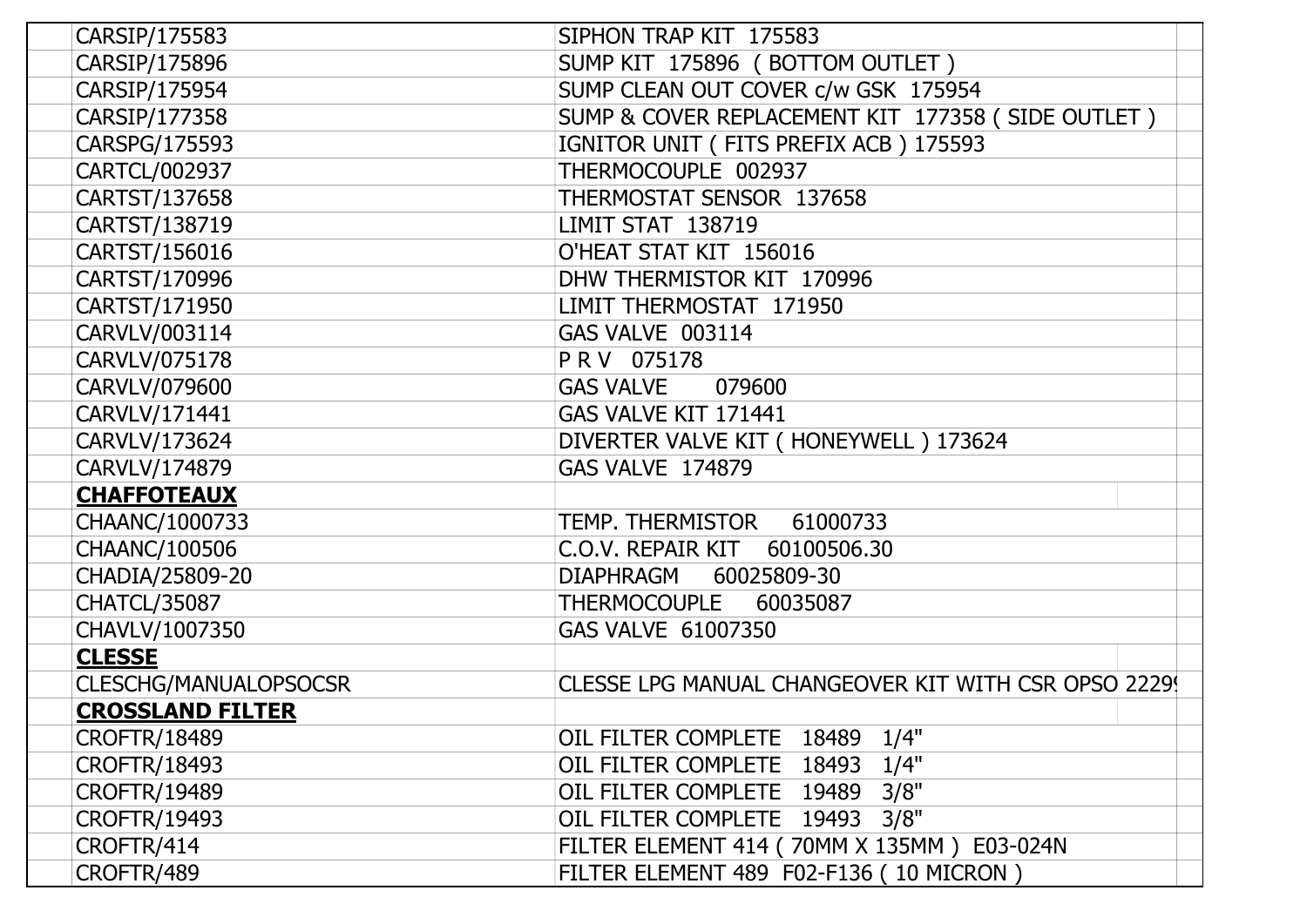| CROFTR/493      | FILTER ELEMENT 493 F02-493                            |
|-----------------|-------------------------------------------------------|
| CROFTR/555      | FILTER ELEMENT 555 F02-F172                           |
| <b>DANFOSS</b>  |                                                       |
| DANANC/052F0101 | CABLE EBI4 (4 WIRE) D01-052F5204                      |
| DANANC/057H7010 | BASE WIRING<br>057H7010                               |
| DANANC/057H7011 | <b>BHO CABLE PLATE</b><br>057H7011                    |
| DANANC/057H7071 | <b>FLANGE</b><br>057H7071                             |
| DANANC/057H7072 | <b>CLIP</b><br>057H7072                               |
| DANANC/071G0204 | LEAD BFP PUMP<br>071G0204                             |
| DANANC/071N0010 | COIL BFP PUMP 071N0010 B16-056V (BOXED ONLY)          |
| DANANC/071N0041 | BY PASS SCREW 071N0041                                |
| DANANC/071N0601 | COIL BFP (2 STAGE) D01-071N0601                       |
| DANCTB/057H8708 | CONTROL BOX OBC81A-10 D01-057H8708                    |
| DANCTB/BHO61    | CONTROL BOX BHO 82.10 (WAS BHO 64 / BHO 11.1) D01-057 |
| DANNOZ/.30X60H  | NOZZLE .30 X 60H                                      |
| DANNOZ/.30X60S  | NOZZLE .30 X 60S                                      |
| DANNOZ/.35X80S  | NOZZLE .35 X 80S                                      |
| DANNOZ/.40X60ES | NOZZLE .40 X 60ES                                     |
| DANNOZ/.40X60S  | NOZZLE .40 X 60S                                      |
| DANNOZ/.40X80ES | NOZZLE .40 X 80ES                                     |
| DANNOZ/.40X80H  | NOZZLE .40 X 80H                                      |
| DANNOZ/.40X80S  | NOZZLE .40 X 80S                                      |
| DANNOZ/.45X80EH | NOZZLE .45 X 80EH                                     |
| DANNOZ/.45X80S  | NOZZLE .45 X 80S                                      |
| DANNOZ/.50X60EH | NOZZLE .50 X 60EH                                     |
| DANNOZ/.50X60ES | NOZZLE .50 X 60ES                                     |
| DANNOZ/.50X60H  | NOZZLE .50 X 60H                                      |
| DANNOZ/.50X60S  | NOZZLE .50 X 60S                                      |
| DANNOZ/.50X80EH | NOZZLE .50 X 80EH                                     |
| DANNOZ/.50X80ES | NOZZLE .50 X 80ES                                     |
| DANNOZ/.50X80H  | NOZZLE .50 X 80H                                      |
| DANNOZ/.50X80S  | NOZZLE .50 X 80S                                      |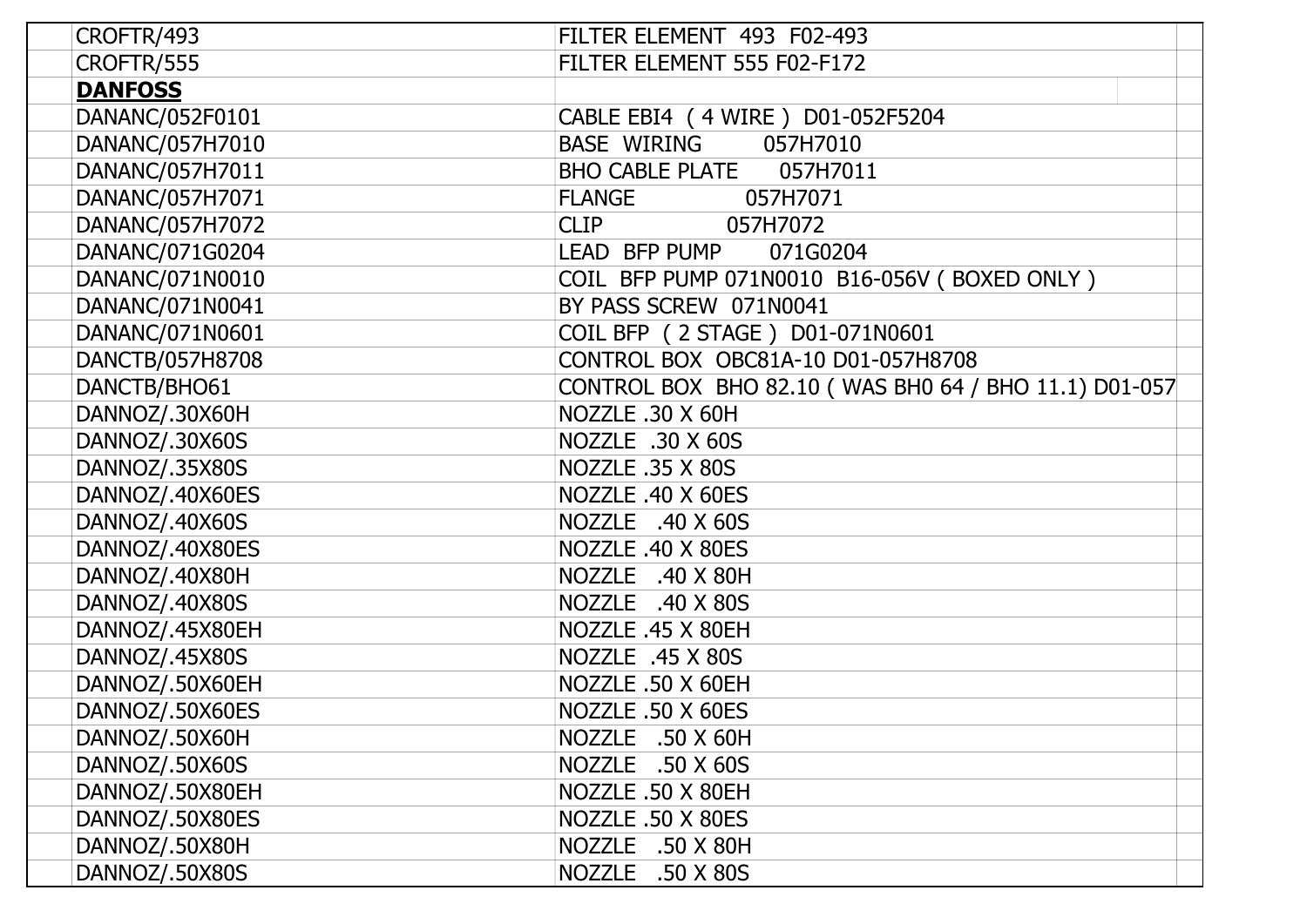| DANNOZ/.55X60EH | NOZZLE .55 X 60EH                 |
|-----------------|-----------------------------------|
| DANNOZ/.55X60ES | NOZZLE .55 X 60ES                 |
| DANNOZ/.55X60H  | NOZZLE .55 X 60H                  |
| DANNOZ/.55X60S  | <b>NOZZLE</b><br>.55 X 60S        |
| DANNOZ/.55X80ES | NOZZLE .55 X 80ES                 |
| DANNOZ/.55X80H  | NOZZLE .55 X 80H                  |
| DANNOZ/.55X80S  | NOZZLE .55 X 80S                  |
| DANNOZ/.60X60H  | NOZZLE .60 X 60H                  |
| DANNOZ/.60X60S  | NOZZLE .60 X 60S                  |
| DANNOZ/.60X80EH | NOZZLE .60 80EH                   |
| DANNOZ/.60X80H  | <b>NOZZLE</b><br>$.60$ X 80H      |
| DANNOZ/.60X80S  | <b>NOZZLE</b><br>$.60 \times 80S$ |
| DANNOZ/.65X60EH | NOZZLE .65 X 60EH                 |
| DANNOZ/.65X60ES | NOZZLE .65 X 60ES                 |
| DANNOZ/.65X60H  | <b>NOZZLE</b><br>$.65$ X 60H      |
| DANNOZ/.65X60S  | NOZZLE .65 X 60S                  |
| DANNOZ/.65X80ES | NOZZLE .65 X 80ES                 |
| DANNOZ/.65X80H  | NOZZLE .65 X 80H                  |
| DANNOZ/.65X80S  | <b>NOZZLE .65 X 80S</b>           |
| DANNOZ/.75X60EH | NOZZLE .75 X 60EH                 |
| DANNOZ/.75X60ES | NOZZLE .75 X 60ES                 |
| DANNOZ/.75X60H  | NOZZLE .75 X 60H                  |
| DANNOZ/.75X60S  | NOZZLE .75 X 60S                  |
| DANNOZ/.75X80ES | NOZZLE .75 X 80 ES                |
| DANNOZ/.75X80H  | NOZZLE .75 X 80H                  |
| DANNOZ/.75X80S  | NOZZLE .75 X 80S                  |
| DANNOZ/.85X60EH | NOZZLE .85 X 60EH                 |
| DANNOZ/.85X60ES | NOZZLE .85 60ES                   |
| DANNOZ/.85X60H  | NOZZLE .85 X 60H                  |
| DANNOZ/.85X60S  | NOZZLE .85 X 60S                  |
| DANNOZ/.85X80EH | NOZZLE .85 X 80EH                 |
| DANNOZ/.85X80ES | NOZZLE .85 X 80ES                 |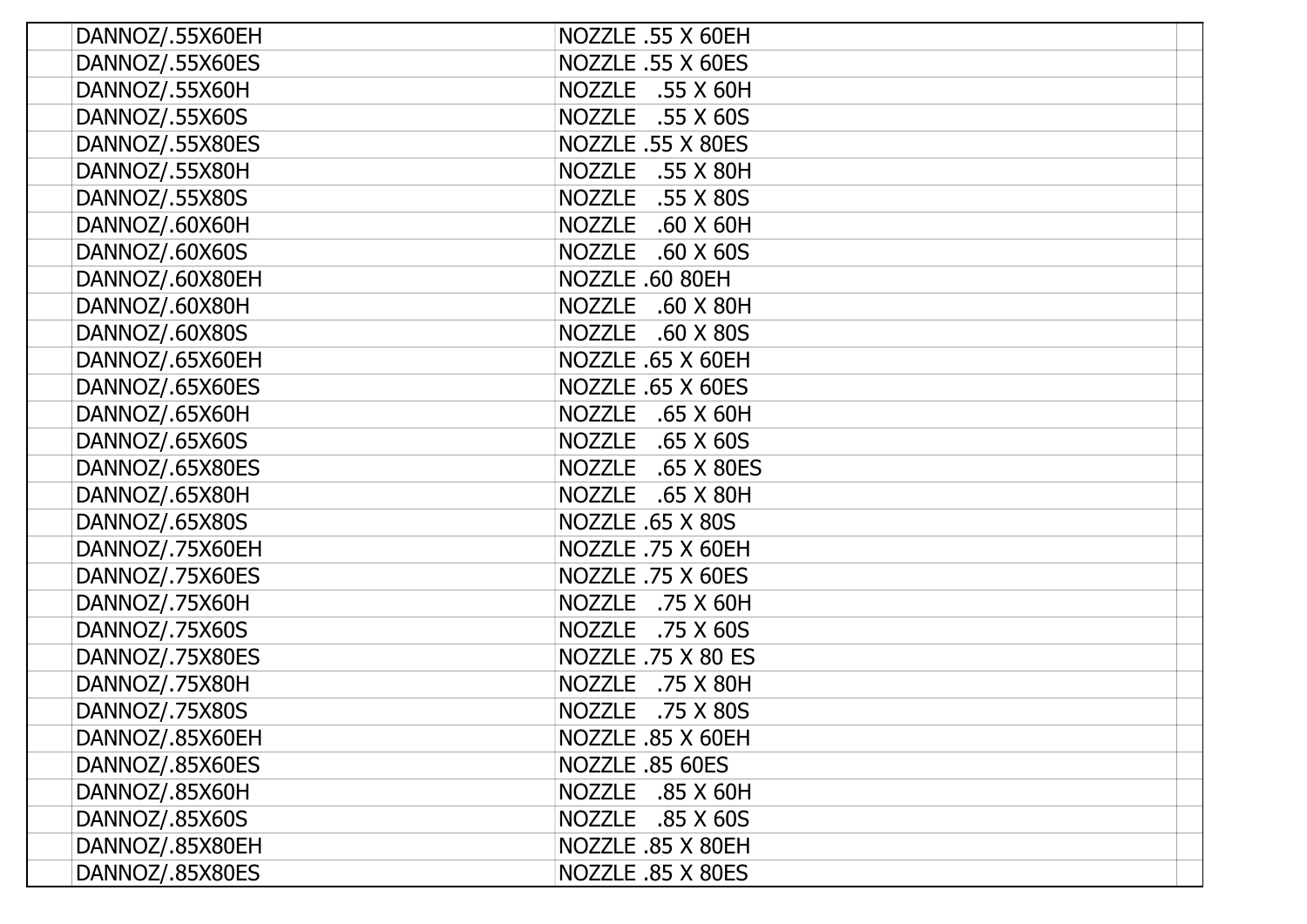| DANNOZ/.85X80H  | NOZZLE .85 X 80H           |
|-----------------|----------------------------|
| DANNOZ/.85X80S  | <b>NOZZLE</b><br>.85 X 80S |
| DANNOZ/100X45S  | NOZZLE 1.00 X 45S          |
| DANNOZ/100X60EH | NOZZLE 1.00 X 60EH         |
| DANNOZ/100X60ES | NOZZLE 1.00 X 60ES         |
| DANNOZ/100X60H  | NOZZLE 1.00 X 60H          |
| DANNOZ/100X60S  | NOZZLE 1.00 X 60S          |
| DANNOZ/100X80EH | NOZZLE 1.00 X 80EH         |
| DANNOZ/100X80ES | NOZZLE 1.00 X 80ES         |
| DANNOZ/100X80H  | NOZZLE 1.00 X 80H          |
| DANNOZ/100X80S  | NOZZLE 1.00 X 80S          |
| DANNOZ/110X45S  | NOZZLE 1.10 X 45S          |
| DANNOZ/110X60EH | <b>NOZZLE 1.10 60EH</b>    |
| DANNOZ/110X60ES | NOZZLE 110 X 60ES          |
| DANNOZ/110X60H  | NOZZLE 1.10 X 60H          |
| DANNOZ/110X80EH | NOZZLE 1.10 X 80EH         |
| DANNOZ/110X80H  | NOZZLE 1.10 X 80H          |
| DANNOZ/120X45S  | NOZZLE 1.20 X 45S          |
| DANNOZ/120X60S  | <b>NOZZLE 1.20 X 60S</b>   |
| DANNOZ/120X80S  | NOZZLE 1.20 X 80S          |
| DANNOZ/125X45S  | NOZZLE 1.25 X 45S          |
| DANNOZ/125X60H  | NOZZLE 1.25 X 60H          |
| DANNOZ/125X60S  | NOZZLE 1.25 X 60S          |
| DANNOZ/125X80H  | NOZZLE 1.25 X 80H          |
| DANNOZ/125X80S  | NOZZLE 1.25 X 80S          |
| DANNOZ/135X45S  | NOZZLE 1.35 X 45S          |
| DANNOZ/135X60H  | NOZZLE 1.35 X 60H          |
| DANNOZ/135X60S  | NOZZLE 1.35 X 60S          |
| DANNOZ/135X80H  | NOZZLE 1.35 X 80H          |
| DANNOZ/135X80S  | NOZZLE 1.35 X 80S          |
| DANNOZ/150X45S  | NOZZLE 1.50 X 45S          |
| DANNOZ/150X60H  | NOZZLE 1.50 X 60H          |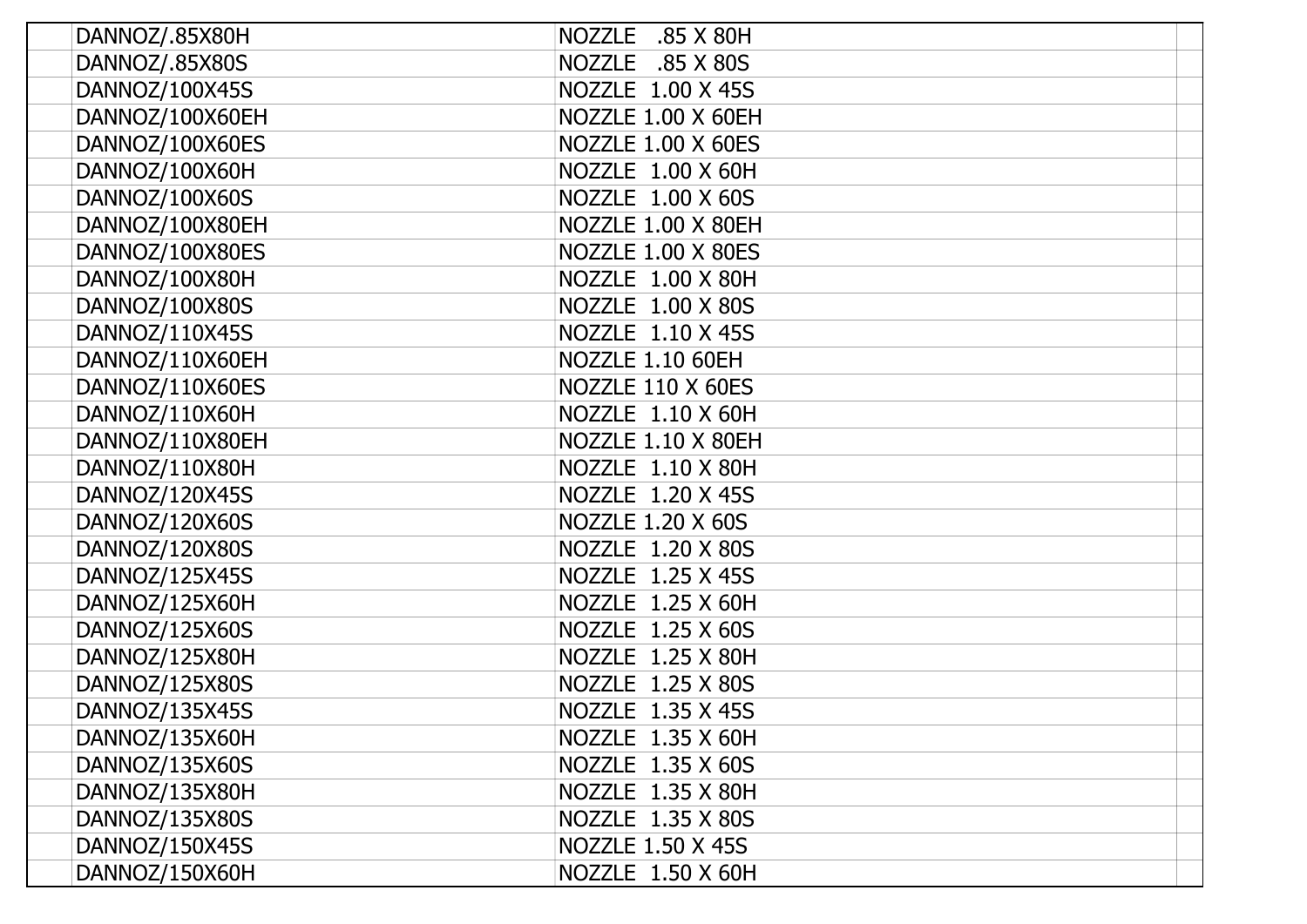| DANNOZ/150X60S  | NOZZLE 1.50 X 60S                                            |
|-----------------|--------------------------------------------------------------|
| DANNOZ/150X80H  | NOZZLE 1.50 X 80H                                            |
| DANNOZ/150X80S  | NOZZLE 1.50 X 80S                                            |
| DANNOZ/165X60S  | <b>NOZZLE 1.65 X 60S</b>                                     |
| DANNOZ/175X45S  | NOZZLE 1.75 X 45S                                            |
| DANNOZ/175X60H  | NOZZLE 1.75 X 60H                                            |
| DANNOZ/175X60S  | NOZZLE 1.75 X 60S                                            |
| DANNOZ/175X80H  | NOZZLE 1.75 X 80H                                            |
| DANNOZ/175X80S  | NOZZLE 1.75 X 80S                                            |
| DANNOZ/2.00X60H | NOZZLE 2.00 X 60H                                            |
| DANNOZ/2.50X60H | NOZZLE 2.50 X 60H                                            |
| DANNOZ/200X45S  | NOZZLE 2.00 X 45S                                            |
| DANNOZ/200X60S  | NOZZLE 2.00 X 60S                                            |
| DANNOZ/200X80H  | NOZZLE 2.00 X 80H                                            |
| DANNOZ/200X80S  | NOZZLE 2.00 X 80S                                            |
| DANNOZ/225X45S  | NOZZLE 2.25 X 45S                                            |
| DANNOZ/225X60H  | NOZZLE 2.25 X 60H                                            |
| DANNOZ/225X60S  | NOZZLE 2.25 X 60S                                            |
| DANNOZ/225X80H  | NOZZLE 2.25 X 80H                                            |
| DANNOZ/250X45S  | NOZZLE 2.50 X 45S                                            |
| DANNOZ/250X60S  | NOZZLE 2.50 X 60S                                            |
| DANNOZ/250X80H  | NOZZLE 2.50 X 80H                                            |
| DANNOZ/275X60S  | NOZZLE 2.75 X 60S                                            |
| DANNOZ/300X60S  | NOZZLE 3.00 X 60S                                            |
| DANPCL/LDS      | PHOTOCELL LDS NOW D01-057H7109 (WAS 057H7085)                |
| DANPMP/071N0142 | PUMP BFP 11 L3 D01-071N71471                                 |
| DANPMP/071N0156 | <b>PUMP</b><br><b>BFP 21 L3</b><br>071N7156                  |
| DANPMP/071N0157 | <b>BFP 21 R3</b><br><b>PUMP</b><br>D01-071N7157              |
| DANPMP/071N0160 | PUMP BFP 41 L3<br>071N8213                                   |
| DANPMP/071N0168 | PUMP BFP 20 L3<br>D01-071N7168                               |
| DANPMP/071N0169 | 071N7169 (BY-PASS FITTED)<br><b>BFP 20 R3</b><br><b>PUMP</b> |
| DANPMP/071N2201 | BFP 52 E L3 071N3201<br>PUMP (2 STAGE)                       |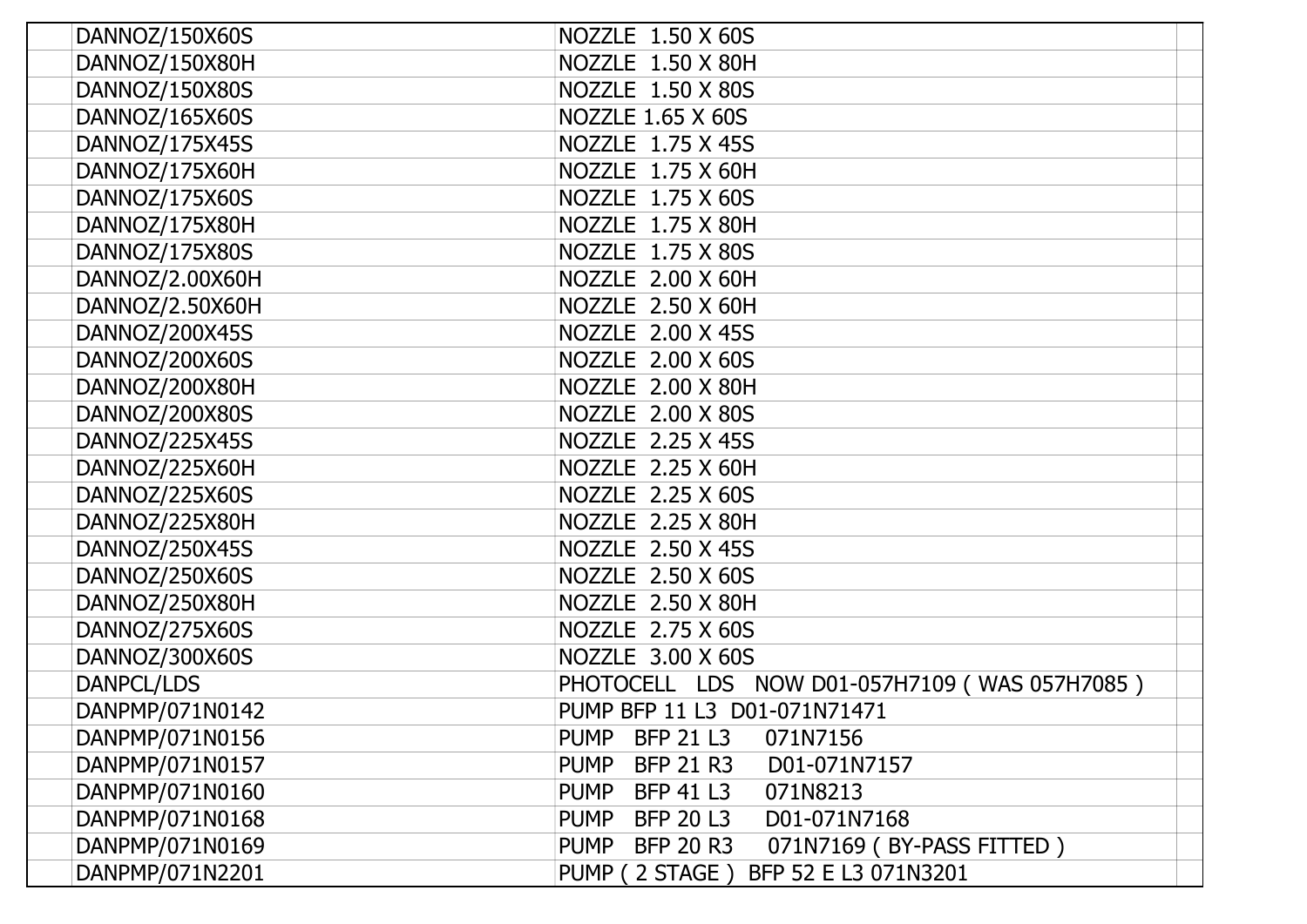| DANPMP/071N4143        | PUMP BFP 11 R3 071N7155                     |
|------------------------|---------------------------------------------|
| DANTFR/0003            | TRANSFORMER 52L0003 F04-0009                |
| <b>DANTFR/0030</b>     | TRANSFORMER (1 PORT) 52L0030 F04-0002       |
| DANTFR/052F4031        | EBI EURO TYPE TRANSFORMER D01-052F4031      |
| DANTFR/EBI             | TRANSFORMER EBI STD D01-052F4064 C05-043J   |
| <b>DRIVE COUPLINGS</b> |                                             |
| DCP/8MMLSS             | END DOG 8MM<br><b>LSS</b>                   |
| DCP/ECONOROD           | (PER METRE)<br><b>ECONOROD</b>              |
| DCP/SBS12              | DRIVE COUPLING KIT SBS12 BN11127823         |
| <b>DCP/SPLINE</b>      | END DOG FAN SPLINE G03-035Z                 |
| <b>DCP/STERLING</b>    | DRIVE COUPLING STERLING 35/40/50 BN11407210 |
| <b>DELTA</b>           |                                             |
| DELCOI/3700110         | DELTA COIL 230V 3700110                     |
| <b>DELAVAN</b>         |                                             |
| DELNOZ/.40X60W         | NOZZLE .40 X 60W                            |
| DELNOZ/.40X80W         | NOZZLE .40 X 80W                            |
| DELNOZ/.50X60W         | NOZZLE .50 X 60W                            |
| DELNOZ/.50X80W         | NOZZLE .50 X 80W                            |
| DELNOZ/.55X60W         | NOZZLE .55 X 60W                            |
| DELNOZ/.55X80W         | NOZZLE .55 X 80W                            |
| DELNOZ/.60X80W         | NOZZLE .60 X 80W                            |
| DELNOZ/.65X60W         | NOZZLE .65 X 60W                            |
| DELNOZ/.65X80W         | NOZZLE .65 X 80W                            |
| DELNOZ/.75X80W         | NOZZLE .75 X 80W                            |
| DELNOZ/.85X60W         | NOZZLE .85 X 60W                            |
| DELNOZ/.85X80W         | NOZZLE .85 X 80W                            |
| DELNOZ/1.00X60W        | NOZZLE 1.00 X 60W                           |
| DELNOZ/1.00X80W        | NOZZLE 1.00 X 80W                           |
| DELNOZ/1.10X60W        | NOZZLE 1.10 X 60W                           |
| DELNOZ/1.10X80W        | NOZZLE 1.10 X 80W                           |
| DELNOZ/1.20X60W        | NOZZLE 1.20 X 60W                           |
| DELNOZ/1.25X60W        | NOZZLE 1.25 X 60W                           |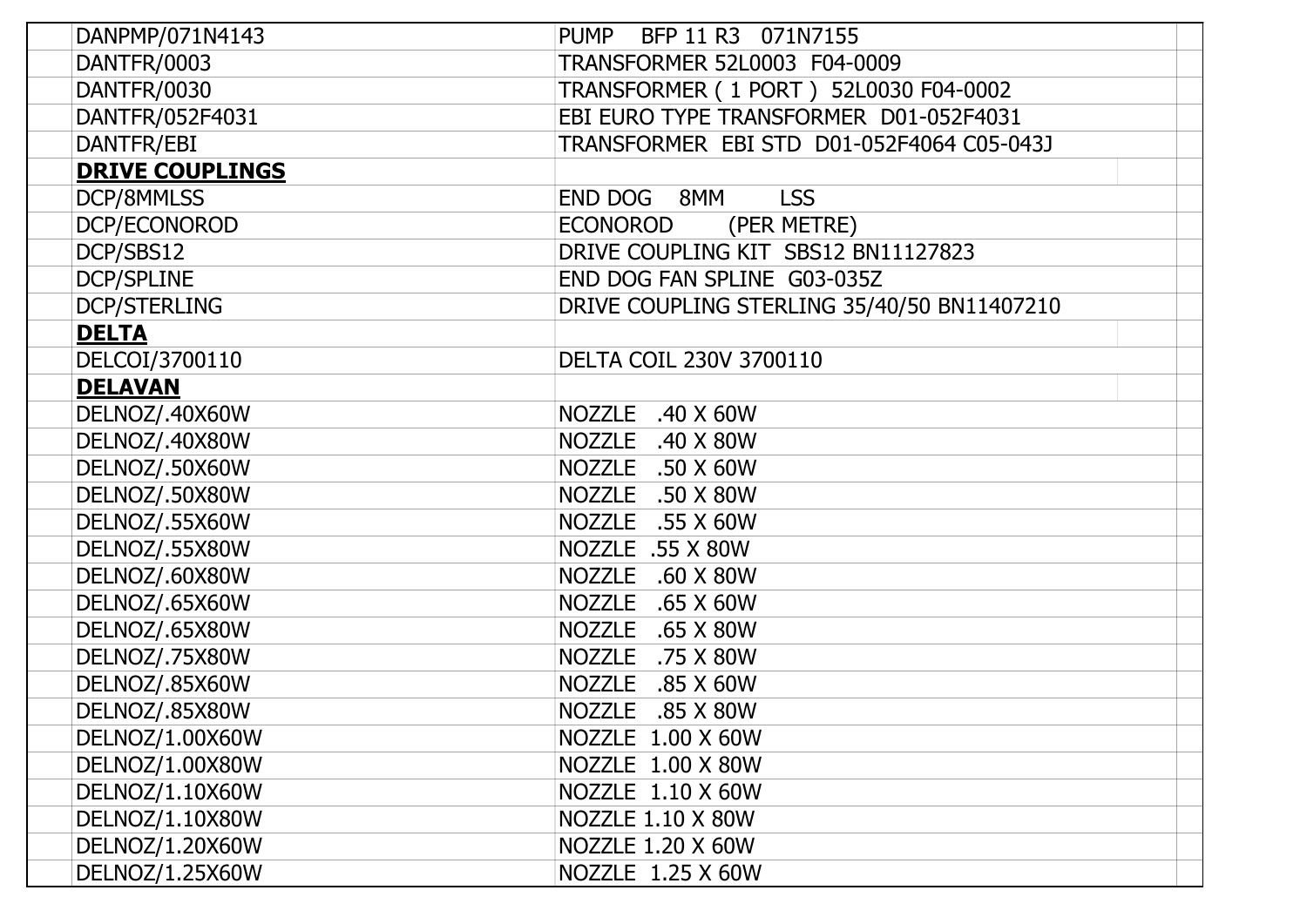| DELNOZ/1.25X80W         | NOZZLE 1.25 X 80W                                   |
|-------------------------|-----------------------------------------------------|
| DELNOZ/1.35X60W         | NOZZLE 1.35 X 60W                                   |
| DELNOZ/1.50X60W         | NOZZLE 1.50 X 60W                                   |
| DELNOZ/1.50X80W         | NOZZLE 1.50 X 80W                                   |
| DELNOZ/1.75X60W         | NOZZLE 1.75 X 60W                                   |
| DELNOZ/2.25X60W         | <b>NOZZLE 2.25 X 60W</b>                            |
| DELNOZ/2.50X80W         | NOZZLE 2.50 X 80W                                   |
| DELNOZ/200X60W          | NOZZLE 2.00 X 60W                                   |
| <b>CO DETECTOR</b>      |                                                     |
| DETECT/SF350            | CO DETECTOR XC70-EN-C                               |
| <b>DON / AGA</b>        |                                                     |
| DONANC/BUNDY            | UNIVERSAL BUNDY TUBE KITS                           |
| DONTFR/D10223           | DON TRANSFORMER 12v WAS 400-6535 NOW 400-6670       |
| <b>EOGB</b>             |                                                     |
| EOGANC/117-58501        | AIR INTAKE HOUSING 87161570290 (B03-00-117-58501-1) |
| EOGANC/11848501         | SCREW - AIR ADJUSTMENT BN12070901                   |
| EOGANC/G28546N          | OIL ABSORBENT MAT G28546N                           |
| EOGANC/SAFESPRAY        | LIQUID SAFE SPRAY C04-60-203                        |
| EOGANC/SPILLSPONGE      | FUEL SPILL SPONGE C04-60-205                        |
| EOGANC/SWEETAIR         | SWEET AIR POWDER C04-60-620                         |
| EOGANC/WTRDETECT        | WATER FINDING PASTE 3oz TUBE REGO03                 |
| EOGANC/X11-001          | SILICONE GASKET X11-001                             |
| EOGBRN/X400             | <b>BURNER X400 12-36KW</b>                          |
| EOGDCP/56802            | DRIVE COUPLING<br>B9 SIMEL                          |
| EOGDCP/B03-04-390-12474 | INTER DRIVE COUPLING KIT B03-04-390-12474           |
| EOGDCP/C01-0004         | DRIVE COUPLING 20/11 AEG - AACO                     |
| EOGDCP/C01-0005         | DRIVE COUPLING<br>B9 AACO                           |
| EOGELT/118-86701        | ELECTRODE BLOCK 118-86701 B9                        |
| EOGELT/81815            | ELECTRODE B03-04-390-81815                          |
| EOGELT/93701            | ELECTRODE (B9) B03-00-115-93701                     |
| EOGELT/E01-0001         | <b>ELECTRODE &amp; LEAD</b><br>E01-0002             |
| EOGELT/E80-0301         | ELECTRODE BLOCK (X400) E80-0301                     |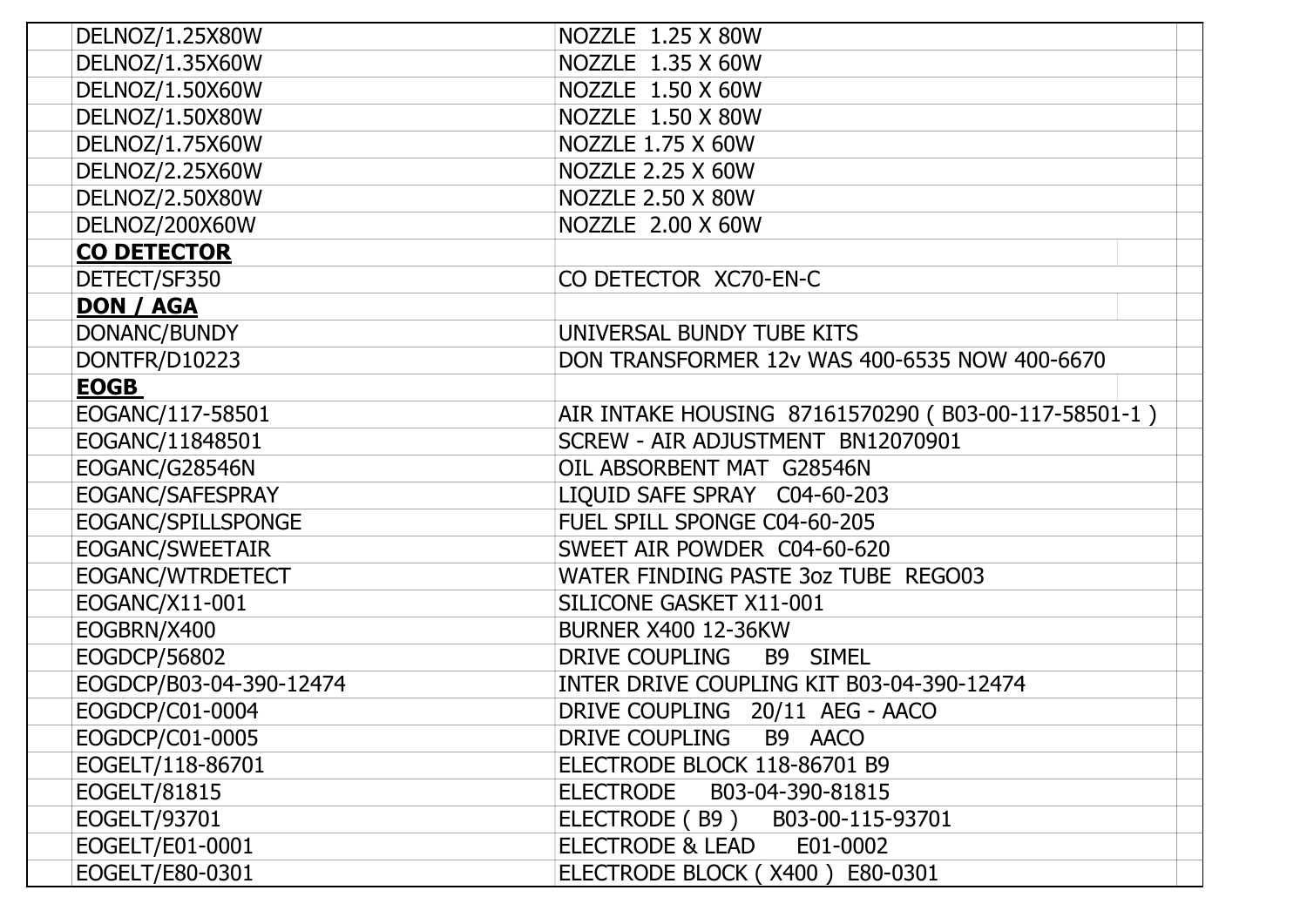| <u>FIREBIRD</u>            |                                                        |
|----------------------------|--------------------------------------------------------|
| FERTST/39810220            | <b>SENSOR NTC 39810220</b>                             |
| <b>FERLSX/H231023</b>      | Fernox LS-X External Leak Sealer 50ml H231023          |
| FERKNB/39808930            | CONTROL KNOB KIT 39808930                              |
| <b>FERINH/F162418</b>      | FERNOX INHIBITOR F1 62418                              |
| FERFLW/39804220            | FLOW METER (STRAIGHT) 39804220                         |
| <b>FERANC/800320</b>       | SENSOR 800320 (NEW 39805620) X2PK                      |
| FERANC/39837170            | HEAT EX TO FLOW METER CONNECTION 39837170              |
| FERANC/39809790            | VENTURI KIT 39809790                                   |
| FERANC/39805611            | VENTURI (BROWN / GOLD ) 39805611                       |
| <b>FERROLI</b>             |                                                        |
| FAGFTR/2502312             | FAG OIL FILTER 1/2 2502312                             |
| FAGFTR/2501104             | FAG OIL FILTER 3/8" 2501104                            |
| <b>FAG</b>                 |                                                        |
| <b>EWCTPR/54F826</b>       | TEMP / PRV (7BAR / RED TOP) 54F826 309473CST           |
| <b>EWCTPR/16P889</b>       | TEMP / PRESSURE RELIEF VALVE 16P889 (SAME AS 16P930)   |
| <b>EWCTPR/16P414</b>       | TEMP / PRV (10BAR - TWIST TOP) 16P414 HRP0168          |
| EWCEXP/XVES050065          | EXPANSION VESSEL 24L ( POTABLE c/w BRACKET ) XVES05006 |
| EWCEXP/XVES050055          | EXPANSION VESSEL 18L ( POTABLE c/w BRACKET ) XVES05005 |
| EWCEXP/XVES050045          | EXPANSION VESSEL 12L ( POTABLE c/w BRACKET ) XVES05004 |
| <b>EWCCWR/54H321</b>       | PRESS RELIEF VALVE 6BAR 54H321 - HRP0186               |
| <b>EWCCWR/54H257</b>       | COLD WTR PRESS RELEIF (WIDE GROOVE) 54H257             |
| <b>EWCCWR/54F619</b>       | CW PRV CA312469 54F619 ( NARROW GROOVE )               |
| <b>EWCCWR/16S086</b>       | COLD WATER RELIEF VALVE 6BAR 16S086                    |
| <b>EWCCWR/16P545</b>       | COLD WTR RELIEF VALVE 16P545                           |
| <b>EWCCWR/16P541</b>       | OZO COLD WATER RELIEF VALVE 16P541                     |
| <b>WATER HEATER SPARES</b> |                                                        |
| <b>EVEMIS/HANDWIPES</b>    | WONDER WIPES TRADE TUB 100                             |
| <b>EVERBUILD</b>           |                                                        |
| EOGLEA/E80-0601            | LEAD - ELECTRODE ELB (X400) E80-0601                   |
| EOGLEA/120-21803           | ELECT LEADS B03-00-120-67830 (PAIR LONG)               |
| EOGLEA/115-97803           | ELEC. LEAD B03-00-120-68020 EACH                       |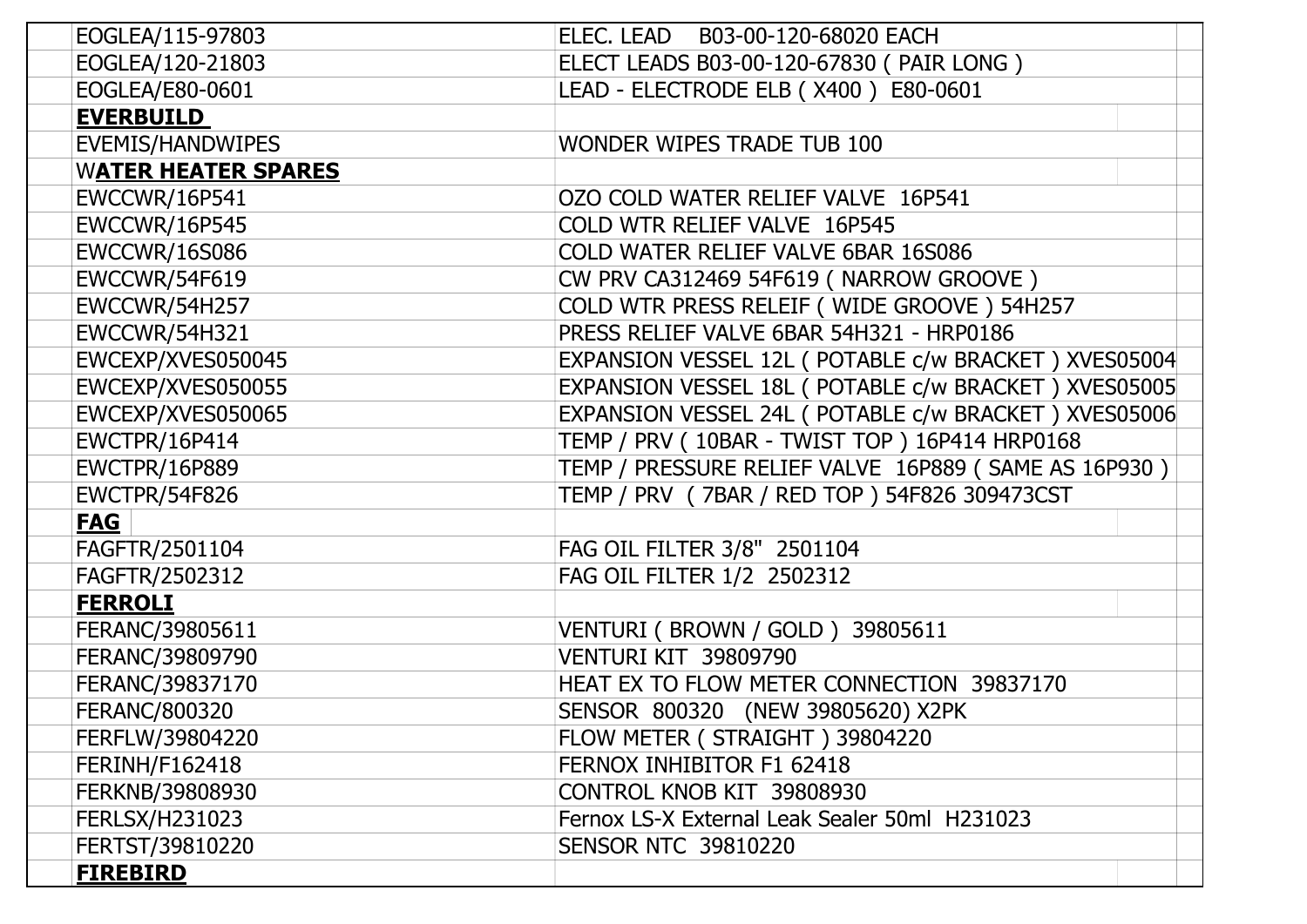| FIRHEX/ACC025PHE             | DHW HEAT EXCHANGER ACC025PHE                           |
|------------------------------|--------------------------------------------------------|
| FIRSIP/ACC000TRP             | TRAP (METAL) ACC000TRP                                 |
| FIRVLV/ACC022PNR             | NON RETURN PUMP VALVE ACC022PNR                        |
| FIRVLV/ACCCOMTMV             | THERMOSTATIC MIXING VALVE ACCCOMTMV                    |
| <b>OIL HOSES</b>             |                                                        |
| FOL/HI-PRESS1/8              | F.O.L HI-PRESSURE $1/8$ 2407212 + 2x 2407215           |
| <b>FOLBRA/MEC</b>            | F.O.L BRAIDED 900MM 1/4F X 1/4F ELBOW                  |
| FOLBRA/MEC1                  | F.O.L BRAIDED 900MM 1/4F ELB X 3/8F ELB                |
| FOLBRA/MECTRON               | F.O.L BRAIDED 900MM 3/8F X 1/4M ELBOW                  |
| FOLBRA/MECTRON1              | F.O.L BRAIDED 900MM 1/4F X 1/4M ELBOW                  |
| FOLLOL/600FXF                | F.O.L LONG LIFE 600MM 1/4F X 1/4F F08-0600-A-14F-S-14F |
| FOLLOL/ADP1/4                | ADAPTOR 1/4M BSP X 1/4M BSP (T) 2407060                |
| FOLLOL/ADP1/4X3/8            | ADAPTOR 1/4M BSP X 3/8M BSP 2407061                    |
| FOLLOL/ADP1/4X3/8T           | ADAPTOR 1/4M BSP (T) X 3/8M BSP 2407069                |
| FOLLOL/ADP3/8                | ADAPTOR 3/8M BSP (T) X 3/8M BSP (T) 2407071            |
| FOLLOL/ADP3/8T               | APAPTOR 3/8M BSP X 3/8M BSP (T) 2407062                |
| <b>FOLLOL/BOULTER</b>        | 900MM 1/4F ELBOW X 1/4M ELBOW 2407047                  |
| <b>FOLLOL/MEC</b>            | F.O.L LONG LIFE 890MM 1/4F X 1/4F ELBOW See memo       |
| <b>FOLLOL/MECTRON</b>        | F.O.L LONG LIFE 890MM 3/8F X 1/4M ELBOW See memo       |
| FOLLOL/MECTRON1              | F.O.L LONG LIFE 890MM 1/4F X 1/4M ELBOW See memo       |
| <b>OIL VALVE / FIRE WIRE</b> |                                                        |
| <b>FVV/101F</b>              | FIRE VALVE FUSIBLE HEAD 101F 10MM 10809                |
| FVV/1404015                  | DEADWEIGHT FIREVALVE WIRE KIT (7.62M) 1404015          |
| FVV/1404027                  | <b>FUSELINK 165F 1404027</b>                           |
| <b>GALO GUN / PUMP HOUSE</b> |                                                        |
| GALANC/GG-1                  | <b>GALLO GUN</b>                                       |
| GALANC/GGC-6                 | CO2 REFILL PKT OF 12 GGC-12                            |
| <u>GEM</u>                   |                                                        |
| <b>GEMFIL/A020001</b>        | GEM OIL FILTER A02-0001                                |
| <b>GLEDHILL</b>              |                                                        |
| GLEDTST/GT153                | TEMP SENSOR GT153                                      |
| <b>GLOW-WORM</b>             |                                                        |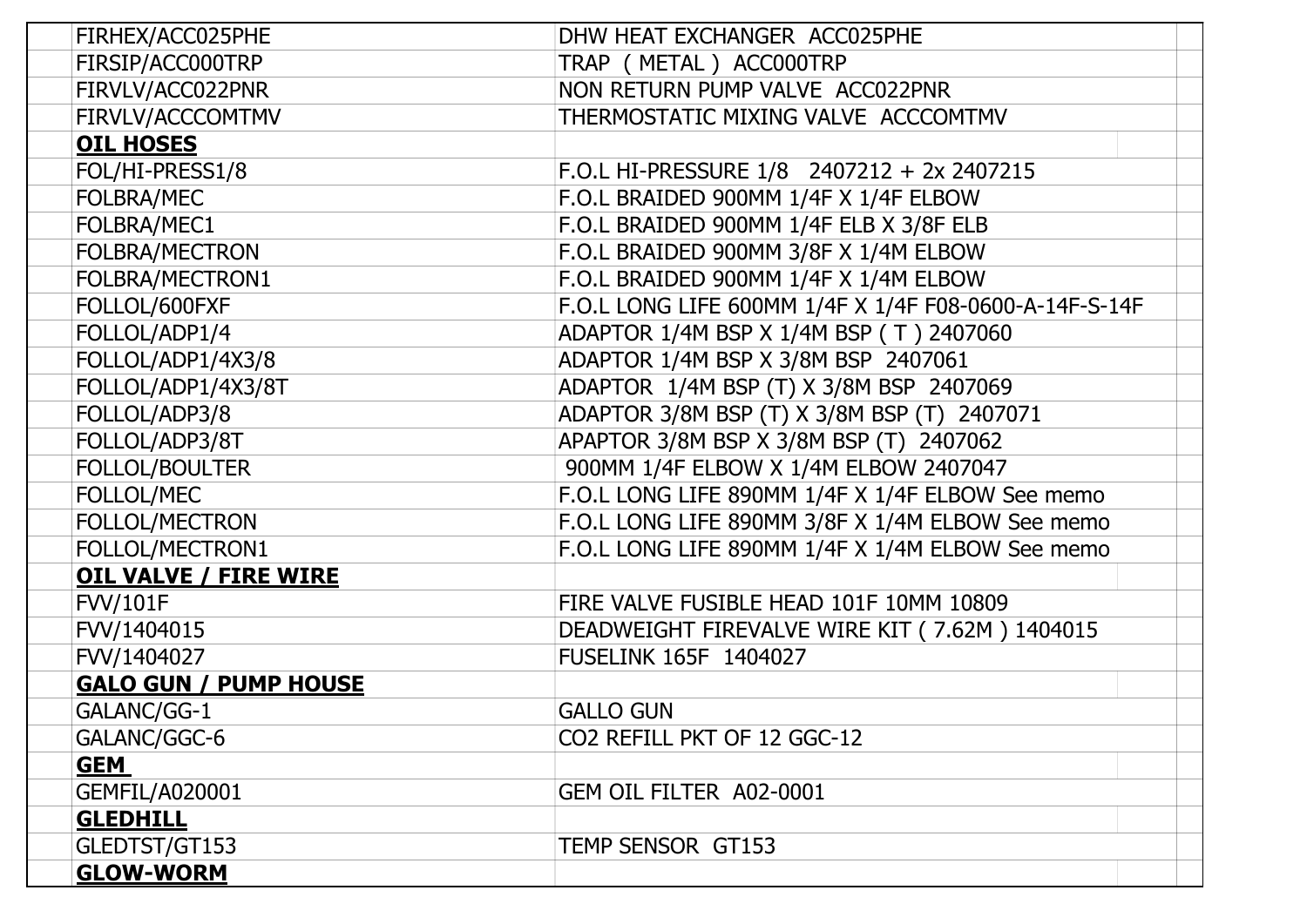| GLOAAV/0020014161     | <b>AUTO AIR VENT 0020014161</b>                     |
|-----------------------|-----------------------------------------------------|
| GLOAAV/2000801898     | AUTO AIR VENT NOW S1005600 WAS 200080189            |
| GLOAAV/S1024500       | AUTO AIR VENT S1024500                              |
| GLOANC/0020020718     | FLUE DUCT FRONT ASSY 0020020718                     |
| GLOANC/0020020749     | PIPE FLOW FLEXI 0020020749                          |
| GLOANC/0020195518     | FLUE PIPE c/w SEALS 0020195518                      |
| GLOANC/080387         | <b>TUBE - FLEXI 080387</b>                          |
| GLOANC/800441         | PILOT TUBE KIT ( ULTIMATE GAS VALVE KIT ) 800441    |
| GLOELT/0020020731     | ELECTRODE 0020020731                                |
| GLOELT/0020152564     | ELECTRODE c/w LEAD KIT 0020152564                   |
| GLOELT/0020195525     | ELECTRODE 0020195525                                |
| GLOELT/0020275290     | ELECTRODE 0020275290                                |
| GLOELT/2000802462     | IGNITION ROD (WAS 2000802462 NOW 0020152565)        |
| GLOELT/202605         | S202605<br><b>ELECTRODE</b>                         |
| GLOELT/202626         | <b>ELECTRODE</b><br>S202626                         |
| GLOELT/900500         | ELECTRODE S900500                                   |
| GLOELT/K5229          | <b>ELECTRODE</b><br><b>SK5229 (NLA)</b>             |
| GLOELT/S202635        | ELECTRODE S202635                                   |
| GLOEXP/0020027550     | EXPANSION VESSEL 0020027550                         |
| GLOEXP/0020097328     | EXPANSION VESSEL 0020097328                         |
| GLOEXP/2000801171     | EXPANSION VESSEL 2000801171                         |
| GLOEXP/801666         | EXPANSION VESSEL WAS 801666 NOW 0020020744          |
| GLOFAN/0020037309     | FAN ASSY 0020037309                                 |
| GLOFAN/417135         | <b>FAN ASSEMBLY</b><br>417135                       |
| GLOFAN/417876         | <b>FAN ASSEMBLY</b><br>417876                       |
| GLOFAN/800421         | 2000800421 ( ULTIMATE 70FF-80FF )<br>FAN ASSEMBLY   |
| GLOFAN/800431         | 2000800431 ( ULTIMATE 40FF )<br><b>FAN ASSEMBLY</b> |
| GLOFAN/800432         | 2000800432 ( ULTIMATE 50FF )<br><b>FAN ASSEMBLY</b> |
| GLOFAN/801645         | <b>FAN ASSY 801645</b>                              |
| GLOFAN/S227034        | <b>FAN ASSY S227034</b>                             |
| <b>GLOFAN/S227035</b> | <b>FAN ASSY S227035</b>                             |
| GLOFLW/0020014174     | FLOW SENSOR 0020014174                              |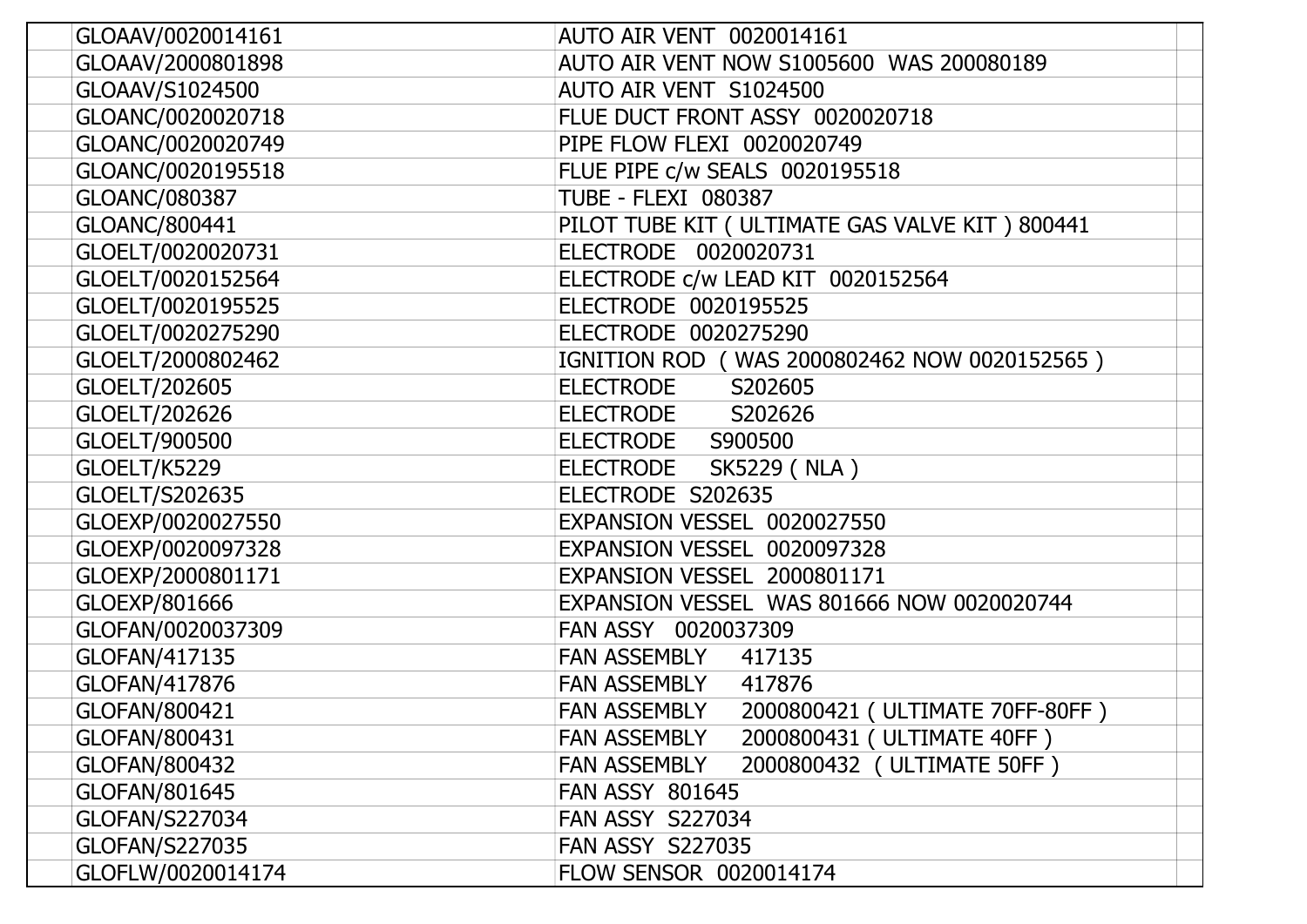| GLOFLW/0020097207 | <b>FLOW SENSOR 0020097207</b>                   |
|-------------------|-------------------------------------------------|
| GLOFLW/S5720200   | HOT WATER SENSOR S5720200                       |
| GLOFTR/2000801897 | CH-FILTER 2000801897                            |
| GLOFTR/S1006900   | DHW - FILTER S1006900                           |
| GLOGKT/0020014182 | <b>SEALING RING 0020014182</b>                  |
| GLOGKT/0020020721 | GASKET - FLUE HOOD FRONT 0020020721             |
| GLOGKT/0020020729 | <b>BURNER GASKET 0020020729</b>                 |
| GLOGKT/0020195512 | GASKET - COMB CHAMBER COVER 0020195512          |
| GLOGKT/801638     | BURNER GASKET SET 801635                        |
| GLOHEX/0020014402 | DHW HEAT EXCHANGER 0020014402                   |
| GLOHEX/0020061614 | DHW HEAT EXCHANGER (24Kw) 0020061614            |
| GLOHEX/0020136541 | DHW HEAT EXCHANGER 0020136541                   |
| GLOHEX/801831     | DHW HEAT EXCHANGER 2000801831                   |
| GLOIGN/801655     | ZIG IGNITOR 801655                              |
| GLOINJ/205710     | <b>INJECTOR MAIN BNR S205710</b>                |
| GLOMTR/2000801912 | MOTOR - 3 WAY VALVE WAS 2000801912 NOW S5720600 |
| GLOPCB/0020023825 | P.C.B MAIN 0020023825                           |
| GLOPCB/0020027897 | USER INTERFACE CARD 0020027897                  |
| GLOPCB/2000802731 | PCB REPLACEMENT KIT Xi 2000802731 (see memo)    |
| GLOPCB/227030     | P.C.B 2000801990                                |
| GLOPCB/900817     | S900817 (ULTIMATE X1 FUSE)<br>P.C.B.            |
| GLOPCB/900847     | P.C.B S900847 (ULTIMATE X2 FUSE)                |
| GLOPCB/S1019000   | <b>CONTROL P.C.B S1019000</b>                   |
| GLOPLT/203404     | PILOT BURNER S203404                            |
| GLOPLT/203432     | PILOT BURNER<br>S203432                         |
| GLOPMP/0020014171 | PUMP ASSY 0020014171 (WAS 0020014180)           |
| GLOPMP/0020097216 | PUMP HEAD 0020097216                            |
| GLOPRV/0020118190 | PRESSURE RELIEF VALVE 0020118190                |
| GLOPRV/2000801904 | PRESS RELIEF VLV 0020047005 (see memo)          |
| GLOPSW/0020038532 | SYSTEM PRESSURE SENSOR 0020038532               |
| GLOPSW/0020038541 | AIR PRESSURE SWITCH 0020038541                  |
| GLOPSW/0020064569 | AIR PRESSURE SWITCH 0020064569                  |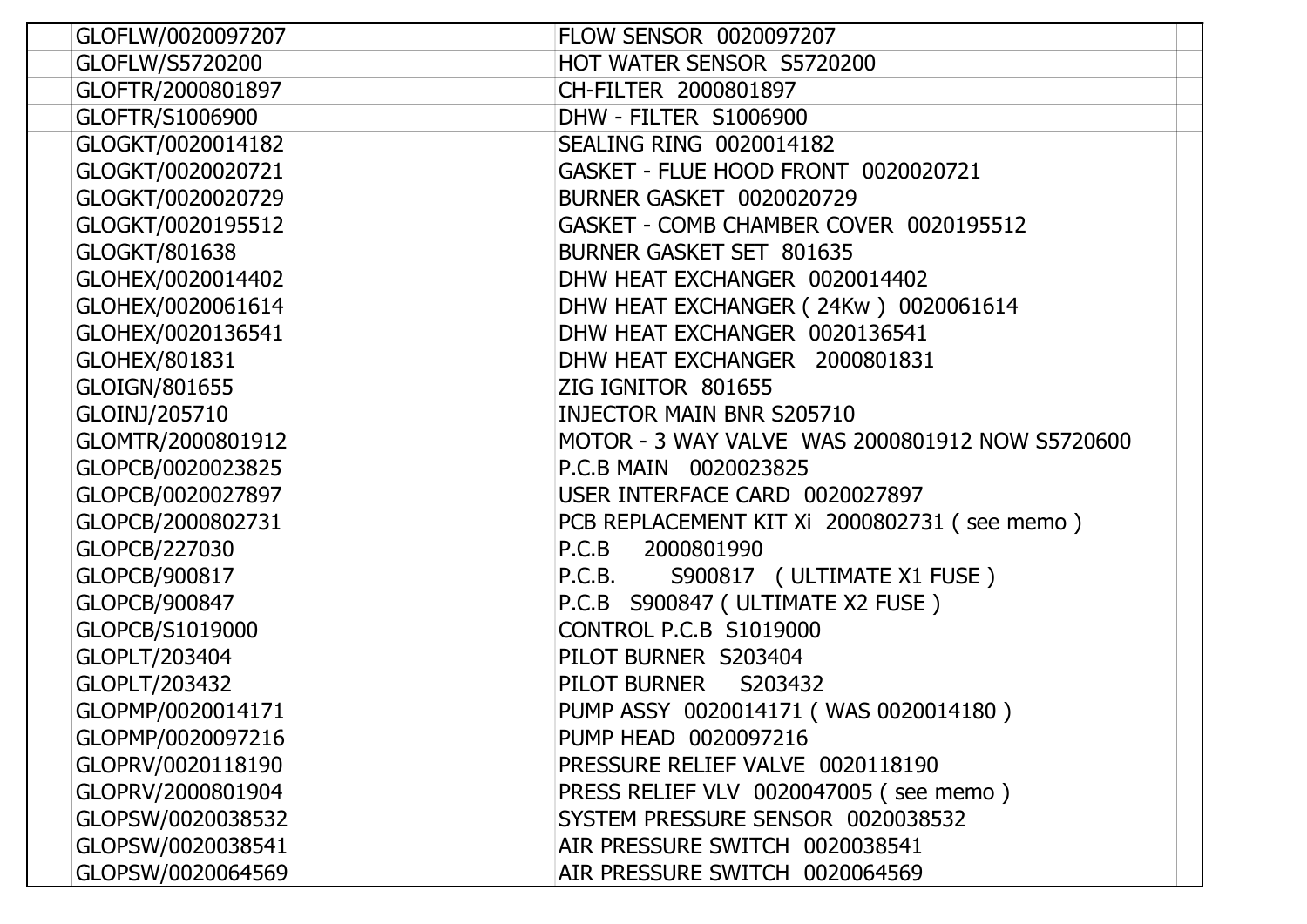| GLOPSW/0020069021    | PRESSURE SENSOR 0020069021                    |
|----------------------|-----------------------------------------------|
| GLOPSW/0020079644    | SYSTEM PRESSURE SENSOR 0020079644             |
| GLOPSW/2000801911    | PRESSURE SENSOR WAS 2000801911 NOW S5720500   |
| GLOPSW/202201        | AIR PRESS. SWITCH NOW 0020248909 WASS202201   |
| GLOSIP/0020013711    | SIPHON ASSY same as 011547 - 0020013711       |
| <b>GLOTCL/900000</b> | THERMOCOUPLE S900000                          |
| GLOTCL/900001        | THERMOCOUPLE S900001                          |
| GLOTST/0020014160    | DHW SENSOR 0020014160                         |
| GLOTST/0020020781    | NTC SENSOR 0020020781 NOW 2000801935 S5739800 |
| GLOTST/0020118638    | <b>SENSOR NTC 0020118638</b>                  |
| GLOTST/416189        | THERMOSTAT<br>416189                          |
| GLOTST/800014        | 2000800014<br>THERMOSTAT                      |
| GLOTST/801722        | THERMISTOR 801722                             |
| GLOTST/802635        | THERMISTOR 2000802635                         |
| GLOVLV/0020014168    | 3 WAY VALVE 0020014168                        |
| GLOVLV/0020018823    | GAS VALVE 0020018823                          |
| GLOVLV/0020097214    | DIVERTER VALVE 3 WAY 0020097214               |
| GLOVLV/0020097316    | WATER VALVE (FILLING LOOP) 0020097316         |
| GLOVLV/0020118194    | HYDRAULIC BLOCK 0020118194                    |
| GLOVLV/0020118196    | DIVERTER VALVE CART 0020118196                |
| GLOVLV/2000802483    | DIVERTER VALVE 2000802483                     |
| GLOVLV/800426        | <b>GAS VALVE KIT</b><br>2000801129            |
| GLOVLV/S1006400      | CARTRIDGE - 3 WAY VALVE S1006400              |
| <b>GOK</b>           |                                               |
| GOKDEA/3006021       | GOK OIL DE-AERATOR GS PROFI3 3006021          |
| GOKFTR/3006025       | FILTER ELEMENT TIGER LOOP 3006025             |
| GOKPRE/3006030       | OIL PRESSURE REGULATOR 10MM 3006030           |
| GOKPRE/3006037       | GOK OIL LINE PRESSURE TEST PUMP 3006037       |
| <b>GRANT</b>         |                                               |
| GRTAAV/MPCBS29       | AUTO AIR VENT MPCBS29                         |
| GRTAAV/MPCBS68       | MANUAL AIR VENT MPCBS68                       |
| GRTANC/EFBS19        | ROCKER SWITCH (NEON) EFBS19                   |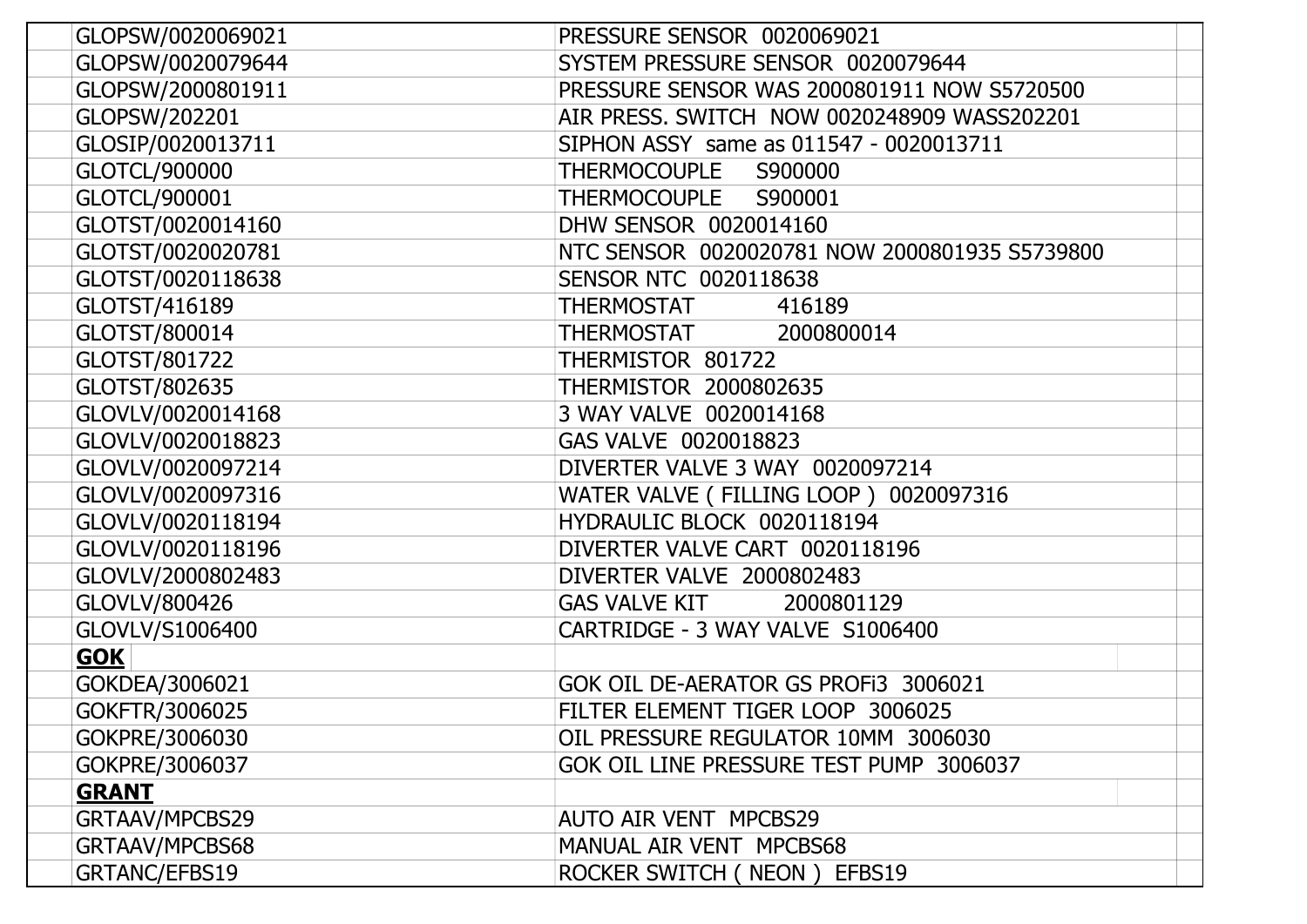| GRTANC/EFBS21     | ROCKER SWITCH (SINGLE POLE) EFBS21             |
|-------------------|------------------------------------------------|
| GRTANC/FKS35      | SNORKLE HOSE FKS35                             |
| GRTANC/MPCBS30    | FILLING LOOP KIT c/w VALVES MPCBS30            |
| GRTANC/MPCBS72    | RELAY (CLEAR) MPCBS72                          |
| GRTANC/MPCBS72B   | CLEAR RELAY BASE (GREY) MPCBS72B               |
| GRTANC/MPCBS72X   | RELAY (ORANGE) MPCBS72X                        |
| GRTBAF/MPCBS12X   | BOTTOM BAFFLE SET MPCBS12X                     |
| GRTCTB/EBS13      | <b>CONTROL BOX LOA24 EBS13</b>                 |
| GRTDIA/MPCBS33    | DIAPHRAGM KIT MPCBS33                          |
| GRTEXP/MPCBS70    | EXPANSION VESSEL 14L MPCBS70                   |
| GRTEXP/MPSS01     | EXPANSION VESSEL MPSS01 12L (HOOK)             |
| GRTEXP/MPSS08     | EXPANSION VESSEL (FLAT - GREY) MPSS08          |
| GRTEXP/VBS06      | EXPANSION VESSEL VBS06 12L FLAT 26-36Kw        |
| GRTEXP/VBS124     | EXPANSION VESSEL VBS124 (24L)                  |
| GRTEXP/VBS38      | EXPANSION VESSEL (REC - 16L) VBS38             |
| GRTEXP/WBS07      | EXPANSION VESSEL (WALL HUNG) 8L WBS07          |
| GRTFLW/MPCBS71NT  | FLOW SWITCH MPCBS71NT (PADDLE TYPE) (See memo) |
| GRTFLW/MPCBS71X   | DHW FLOW SWITCH MPCBS71X (ROUND END)           |
| GRTGKT/FKS94      | <b>BLACK GASKET FLUE FKS94</b>                 |
| GRTGKT/FKS94A     | <b>BLACK GASKET FLUE FKS94A</b>                |
| GRTGKT/MPCBS122/A | TOP HAT WASHER SET MPCBS122/A                  |
| GRTGKT/MPCBS34    | WASHER SET MPCBS34SET                          |
| GRTGKT/TPBS23L    | ACCESS DOOR GASKET TPBS23L                     |
| GRTGKT/VBS15      | COMBUSTION DOOR SEAL VTX 15/26 VBS15           |
| GRTGKT/VBS16      | <b>ACCESS DOOR GASKET VBS16</b>                |
| GRTHEX/MPCBS21    | HEAT EXCH MPCBS21 (15 PLATE)                   |
| GRTHEX/MPCBS53    | HEAT EXCHANGER MPCBS53/A (35 PLATE)            |
| GRTHOS/MPCBS79    | HOSE - EXPANSION VESSEL MPCBS79                |
| GRTHOS/VBS125     | HOSE - EXPANSION VESSEL VBS125                 |
| GRTMSW/MPCBS41    | MICROSWITCH ASSY MPCBS41                       |
| GRTPCB/MPCBS54    | PCB MPCBS54X ( c/w SENSOR MPCBS97 )            |
| GRTPCL/EBS14      | PHOTOCELL (LDS) EBS14                          |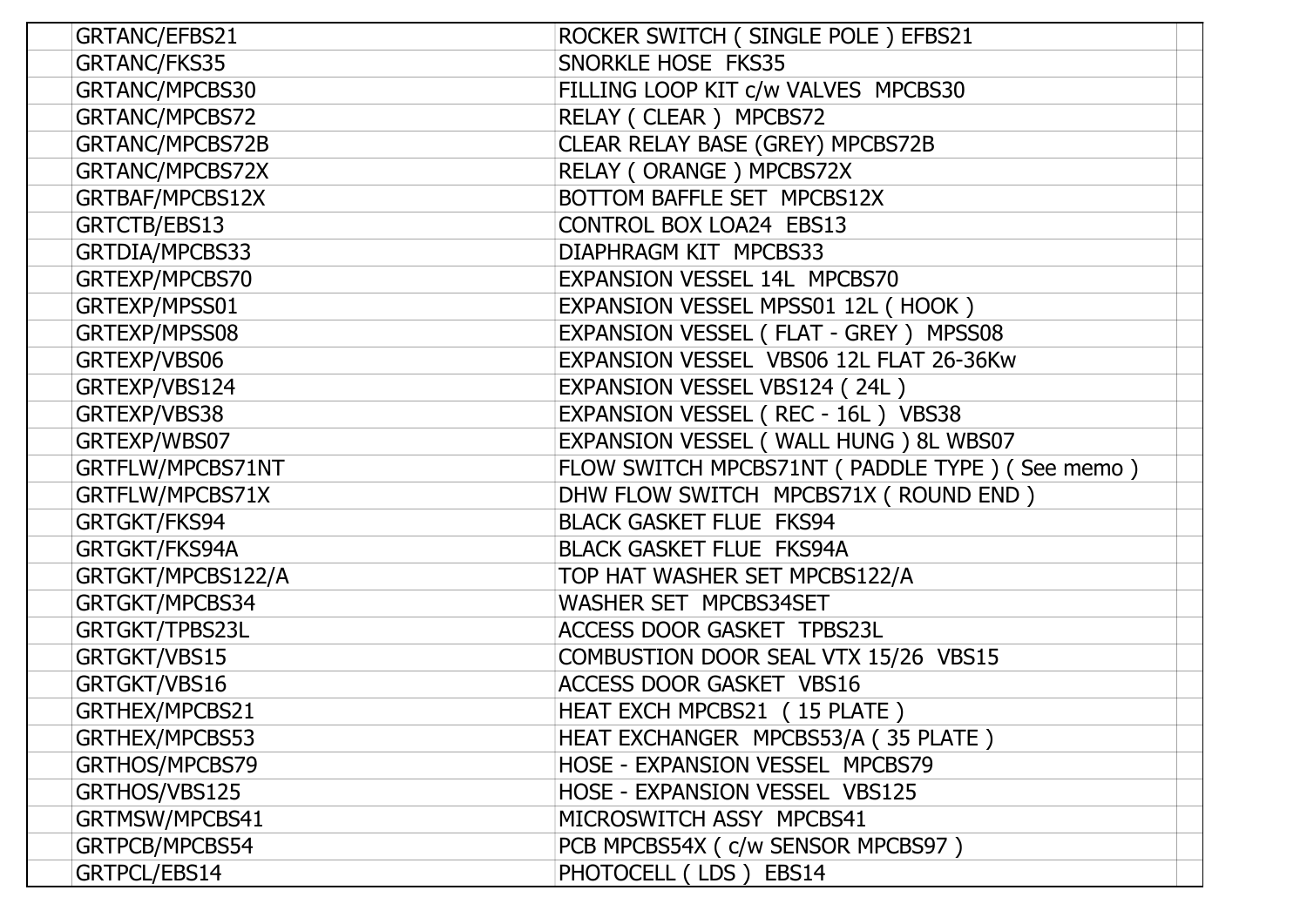| GRTPMP/MPCBS42       | PUMP ASSY WILO SE 7M MPCBS42                         |
|----------------------|------------------------------------------------------|
| GRTPMP/MPCBS43       | WILO PUMP MPCBS43 (STANDARD)                         |
| GRTPMP/VBS126        | PUMP WILO HE 7M WAS VBS126 NOW VBS159                |
| GRTPSW/MPCBS49       | LOW WATER PRESS SWITCH MPCBS49X/A                    |
| GRTSIP/VBS02         | <b>CONDENSATE TRAP VBS02</b>                         |
| GRTSIP/VBS07         | HOSE - CONDENSATE TRAP VBS107                        |
| GRTSIP/VBS109        | HOSE - CONDENSATE TRAP (F / S) VBS109 See memo       |
| <b>GRTTST/DSBH</b>   | <b>DUAL THERMOSTAT DSBH</b>                          |
| GRTTST/MPCBS25       | PRIMARY STORE STAT MPCBS25                           |
| GRTTST/MPCBS82X      | THERMISTOR MPCBS97 (WAS MPCBS82X)                    |
| GRTTST/MPCBS98       | SENSOR MPCBS98 (WHITE AFTER >09/08) (WHITE)          |
| GRTTST/TPBS33        | LIMIT THERMOSTAT TPBS33                              |
| GRTTST/TPBS34        | <b>CONTROL THERMOSTAT TPBS34</b>                     |
| GRTTST/VBS146        | <b>CONTROL STAT VBS146</b>                           |
| GRTTST/VBS147        | LIMIT STAT VBS147                                    |
| GRTVLV/MPCBS101      | 22MM ISOLATION VALVE ( BLUE HANDLE ) MPCBS101        |
| GRTVLV/MPCBS20       | <b>VALVE DIVERTER MPCBS20</b>                        |
| GRTVLV/MPCBS22       | BLENDING VALVE MPCBS22F                              |
| GRTVLV/MPCBS47       | SAFETY VALVE MPCBS47                                 |
| GRTVLV/MPCBS50       | PRESSURE RELEIF (FLAT TOP - WHITE DISC) MPCBS124 3BA |
| GRTVLV/MPCBS50X      | PRESSURE RELIEF VALVE MPCBS50X                       |
| GRTVLV/MPCBS81B      | NON-RETURN CHECK VALVE MPCBS81B                      |
| <b>HALSTEAD</b>      |                                                      |
| <b>HALANC/300639</b> | INDICATOR RED 300639                                 |
| <b>HALANC/300640</b> | INDICATOR GREEN 300640                               |
| <b>HALANC/500590</b> | THERMISTOR ASSY 500590 USE 075201                    |
| <b>HALANC/500600</b> | O'RING SEAL 500600 KI1043144                         |
| HALDIA/571446        | DHW DIAPHRAGM 840505 (SAME AS 571446)                |
| <b>HALFAN/601009</b> | FAN ASSY ( HERO 50/60 ) 601009                       |
| <b>HALFAN/988329</b> | <b>FAN ASSY 988329</b>                               |
| <b>HALKNB/300603</b> | LONG KNOB - PLATINUM 300603                          |
| <b>HALLEA/401155</b> | IGNITION HARNESS 401155                              |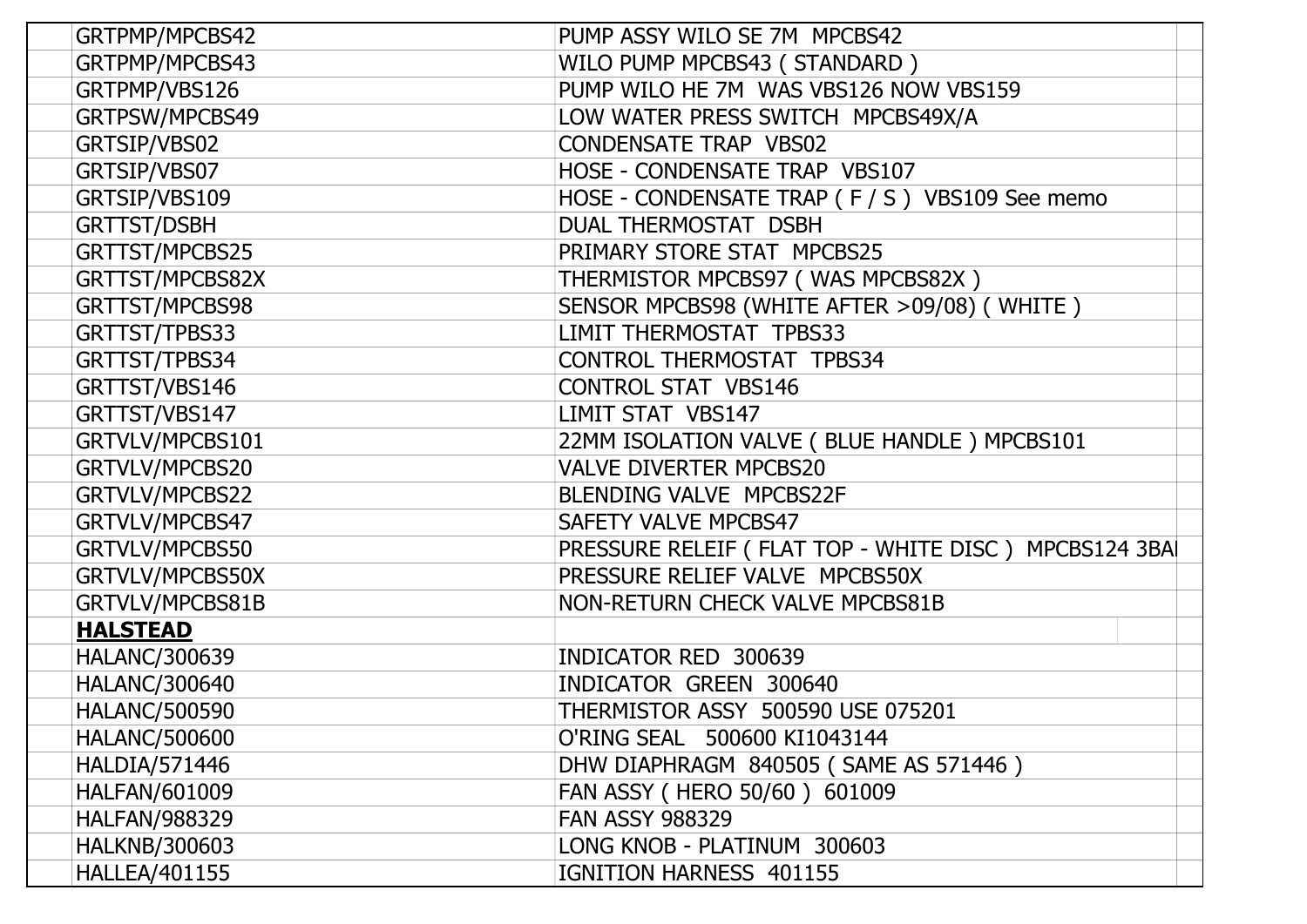| <b>HALPCB/500581</b>      | 500581<br>P.C.B                             |
|---------------------------|---------------------------------------------|
| <b>HALPCB/988470</b>      | DIGITAL P.C.B ASSY (HERO) 988470            |
| <b>HALPCB/988542</b>      | CONTROL P.C.B 988542                        |
| HALPRV/450987             | PRESSURE RELIEF VALVE 450987                |
| <b>HALTST/550515</b>      | THERMODISC 550515                           |
| <b>HALTST/550519</b>      | THERMOSTAT O HEAT 550519                    |
| HALVLV/450907             | VAVLE DRAIN 450907                          |
| <b>HALVLV/500561</b>      | <b>GAS VALVE 500561</b>                     |
| <b>HALVLV/500584</b>      | <b>GAS VALVE 500584</b>                     |
| <b>HAYNES</b>             |                                             |
| HAYANC/CLASSIC9           | FUMAX KS SMOKE PELLETS REGS25               |
| <b>HELDITE OIL SEAL</b>   |                                             |
| HELJOI/JOINTINGCOMP       | HELDITE JOINTING COMPOUND 250ml TDC5001-125 |
| <b>HONEYWELL</b>          |                                             |
| HONVLV/V4400C             |                                             |
| HONVLV/V4600C             |                                             |
| HONVLV/V4700E             |                                             |
| HONVLV/VR4700E            |                                             |
| <b>HRM</b>                |                                             |
| HRMBAF/WA092              | BAFFLE SET WA092                            |
| HRMFOL/FLEXIOILLINEBS099A | FLEXI OIL LINE BS012 (See memo)             |
| HRMGKT/RP021              | <b>BURNER GASKET RP021</b>                  |
| HRMVLV/FIREVALVEBSUFK-1   | FIRE VALVE ( NON RETURN ) BSUFK-3           |
| <b>HT LEADS</b>           |                                             |
| HT/15LEAD                 | HT LEAD<br>450MM 17" 6305                   |
| HT/30LEAD                 | HT LEAD 750MM 30" 8027                      |
| HT/50LEAD                 | HT LEAD 1250MM 50" 8065                     |
| HT/CONNST-S               | HT CONNECTOR STR. SHROUDED G20-001C         |
| HT/CONNST-UNSH            | HT CONNECTOR STR. UNSHROUDED                |
| HT/LEAD                   | HT LEAD (PER METRE) 3400003                 |
| <b>KAMCO</b>              |                                             |
| KAMCRY/ANC0012            | NEUTRALISING CRYSTALS ANC0012 TUBE          |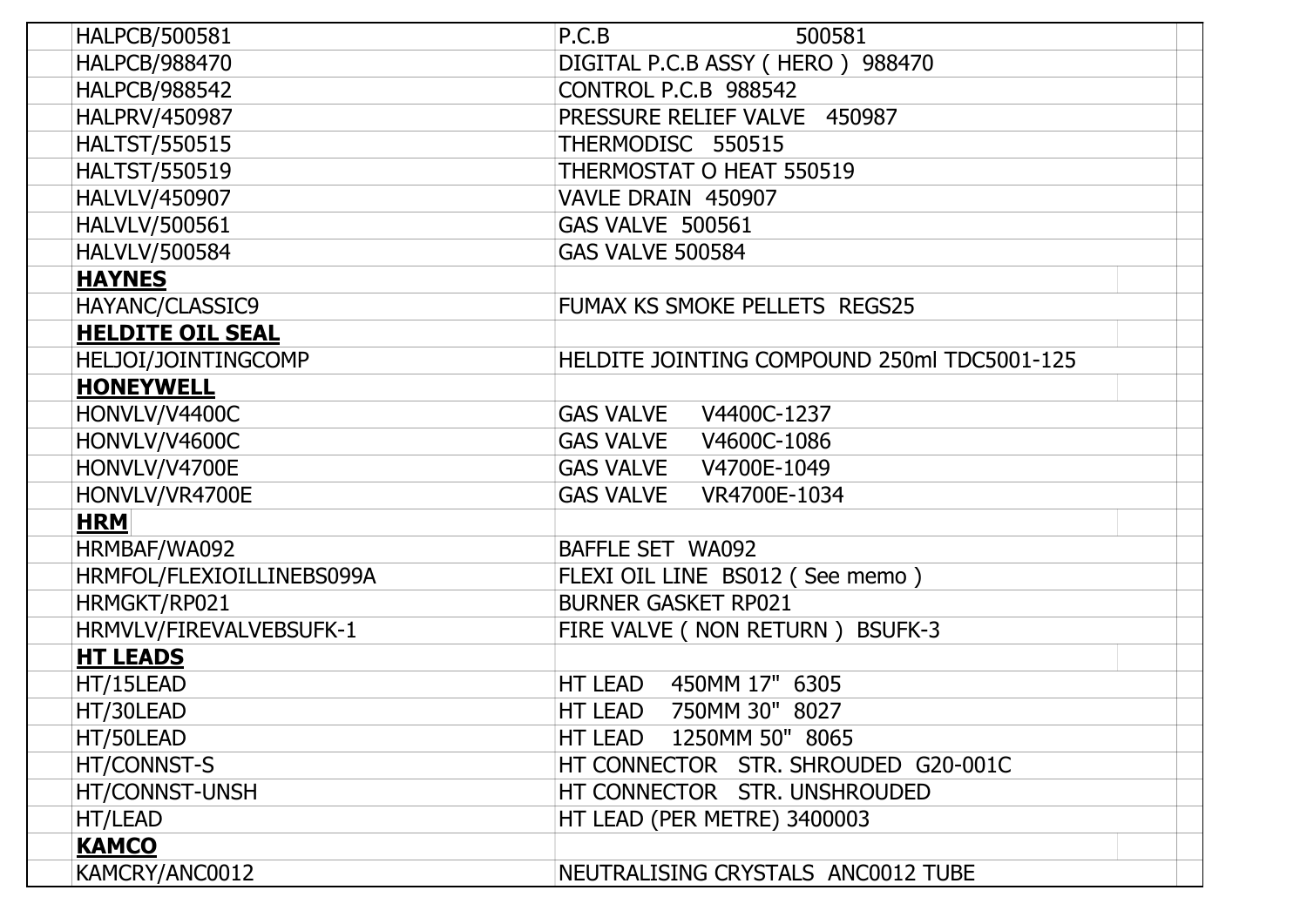| KAMCRY/ANC003        | NEUTRALISING CRYSTALS 2.5 Kg TUB               |
|----------------------|------------------------------------------------|
| KAMFX2/BFX020        | FX2 POWER FLUSHING LIQUID BFX202               |
| KAMHYP/BHF002        | HYPER - FLUSH BHF002 1 LITRE                   |
| KAMLS3/DLS002        | SCALEBREAKER LS3 1L BOTTLE DLS002              |
| KAMSCA/AFX002        | SCALEBREAKER FX AFX002                         |
| KAMSDM/BDM002        | SYSTEMSAFE - DM CONCENTRATED BDM007            |
| <b>KANE</b>          |                                                |
| <b>KANANC/17320</b>  | 6MM DEPTH STOP CONE 17320                      |
| <b>KANANC/19278</b>  | CHARGER (455 - 458) 19278                      |
| <b>KANANC/FILTER</b> | FILTER PACK PF400/5                            |
| <b>KANANC/LS1B</b>   | <b>GAS LEAK DETECTOR LS1/B</b>                 |
| <b>KANANC/PAPER</b>  | PRINTER PAPER TP5 TH57-35                      |
| KANANC/PBEFILTER     | PROBE FILTER AF9/5                             |
| KANANC/PRINTER       | KANE PRINTER IRP-2-UK-BLU300C                  |
| KANANC/PROBE         | PROBE - FLUE GAS ANALYSER KM CP2               |
| KANANC/THERMOMETER   | POCKET THERMOMETER PDT550                      |
| KANANC/USB1          | CHARGER USB1 (458S etc)                        |
| KANANC/VOLTAGE       | NON CONTACT VOLTAGE TESTER KANE-NCV3           |
| <b>KESTON</b>        |                                                |
| KESANC/C08421000     | THERMAL FUSE C08421000                         |
| KESGKT/C08300010     | <b>FAN GASKET C08300010</b>                    |
| KESGKT/C17200090     | BURNER GASKET C17200090                        |
| KESPBE/C08427000     | IGNITION PROBE ASSY C08427000                  |
| KESTST/C10C223000    | FLOW / RETURN THERMISTOR C10C223000            |
| <b>LANDIS</b>        |                                                |
| LANCTB/65320037      | CONTROL BOX LGB21.350A27 65320037              |
| LANCTB/LOA21         | CONTROL BOX L01-LMO14.111C2 WAS LOA24          |
| LANPCL/QRB1          | <b>PHOTOCELL</b><br>QRB1                       |
| <b>MISCELLANEOUS</b> |                                                |
| MISCON/3010742       | ODOUR ERASE 50ML 3010742                       |
| MISCON/BAT996        | BATTERY PJ996 6V LANTERN MISBATPJ996N          |
| MISCON/BATACCUAA4    | RECHARGEABLE BATTERY ULTRA AA 2500MAH 908-4076 |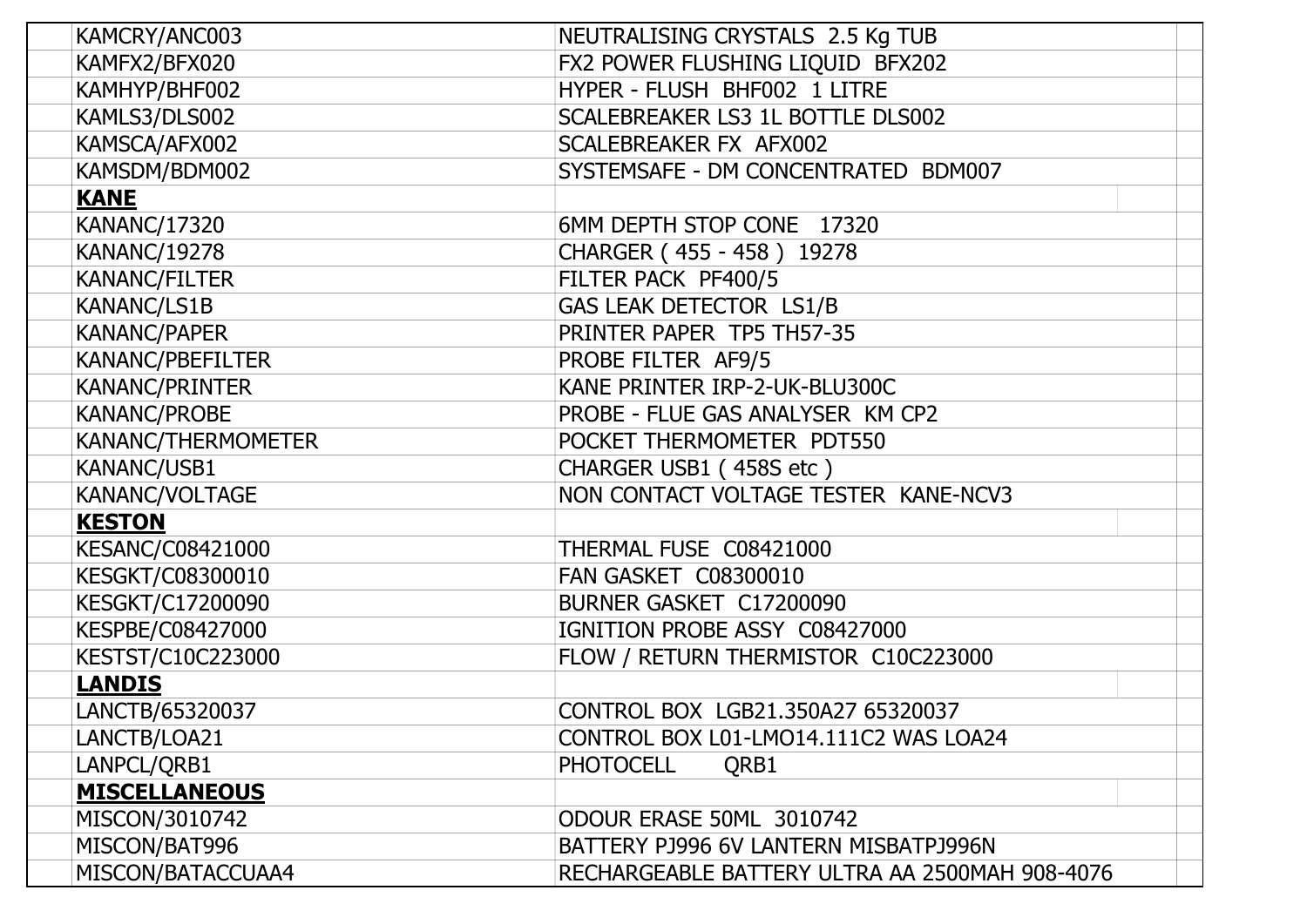| MISCON/BATDURDK6P     | BATTERY SIZE D PACK 6 DURDK6P                |
|-----------------------|----------------------------------------------|
| MISCON/BATMN1604      | BATTERY 9V MN1604B1 9VK1PLUS                 |
| MISCON/BATMN2400      | BATTERY ( PK 10 ) AAA ID2400/10              |
| MISCON/BTMN15004      | BATTERY AA ( PK 10 ) ID1500/10               |
| MISCON/CDR16          | CHEM VAC C04-35-515                          |
| MISCON/COMBIPHOS      | <b>COMBIPHOS COMBIMATE RE-FILL</b>           |
| MISCON/CONN15A        | CONNECTOR STRIP 15A 11521                    |
| MISCON/CONN5A         | <b>CONNECTOR STRIP 5A 11520</b>              |
| MISCON/COPPERGREA     | ANTI-SEIZE Compound Tin 500g ROC14033        |
| MISCON/DUCTTAPE       | ALUMINIUM FOIL TAPE REGJ70                   |
| <b>FUSES</b>          |                                              |
| MISCON/FUSE13A        | <b>FUSE</b><br>13A STANDARD 412-605          |
| MISCON/FUSE1A20       | FUSE 1A 20MM GLASS 563-380                   |
| MISCON/FUSE2.5A       | FUSE 2.5A 19045213420                        |
| MISCON/FUSE250MA      | FUSE 250MA 20MM GLASS 563-469                |
| MISCON/FUSE2A         | 2A STANDARD 412-554<br><b>FUSE</b>           |
| MISCON/FUSE2A20       | FUSE 2A 20MM GLASS ( PK10 ) 563-431          |
| MISCON/FUSE3.15       | FUSE 3.15A 20MM GLASS 563-491                |
| MISCON/FUSE3A         | <b>FUSE</b><br>3A STANDARD 412-560           |
| MISCON/FUSE500MA      | FUSE 500mA 20MM GLASS 563-463                |
| MISCON/FUSE5A         | <b>FUSE</b><br>5A STANDARD 412-576           |
| MISCON/FUSE5A20MM     | FUSE 5A 20MM 541-3108                        |
| MISCON/FUSE6.3AMP     | <b>FUSE 6.3AMP GLASS F 541-4432</b>          |
| MISCON/FUSE630MA      | FUSE (GLASS 20MM) 630ma                      |
| MISCON/FUSEMPCBS35X   | <b>FUSE GRANT MPCBS35X</b>                   |
| <b>GLOVES</b>         |                                              |
| MISCON/GLOVESLN       | 100 NITRILE P/F GLOVES - LARGE 9377B8        |
| MISCON/GLOVESM        | GLOVES NITRILE ( MEDIUM ) TOP GLOVE VP0020   |
| MISCON/GLOVESPUCOATED | GLOVES BLACK PU COATED L (SIZE 9) (12 PAIRS) |
| MISCON/GLOVESX/L      | 100 NITRILE P/F GLOVES - XL 9377B9           |
| HAND TOWEL / CLEANER  |                                              |
| MISCON/HANDCLEAN      | HANDCLEANER TUFENEGA 500G SWAH500            |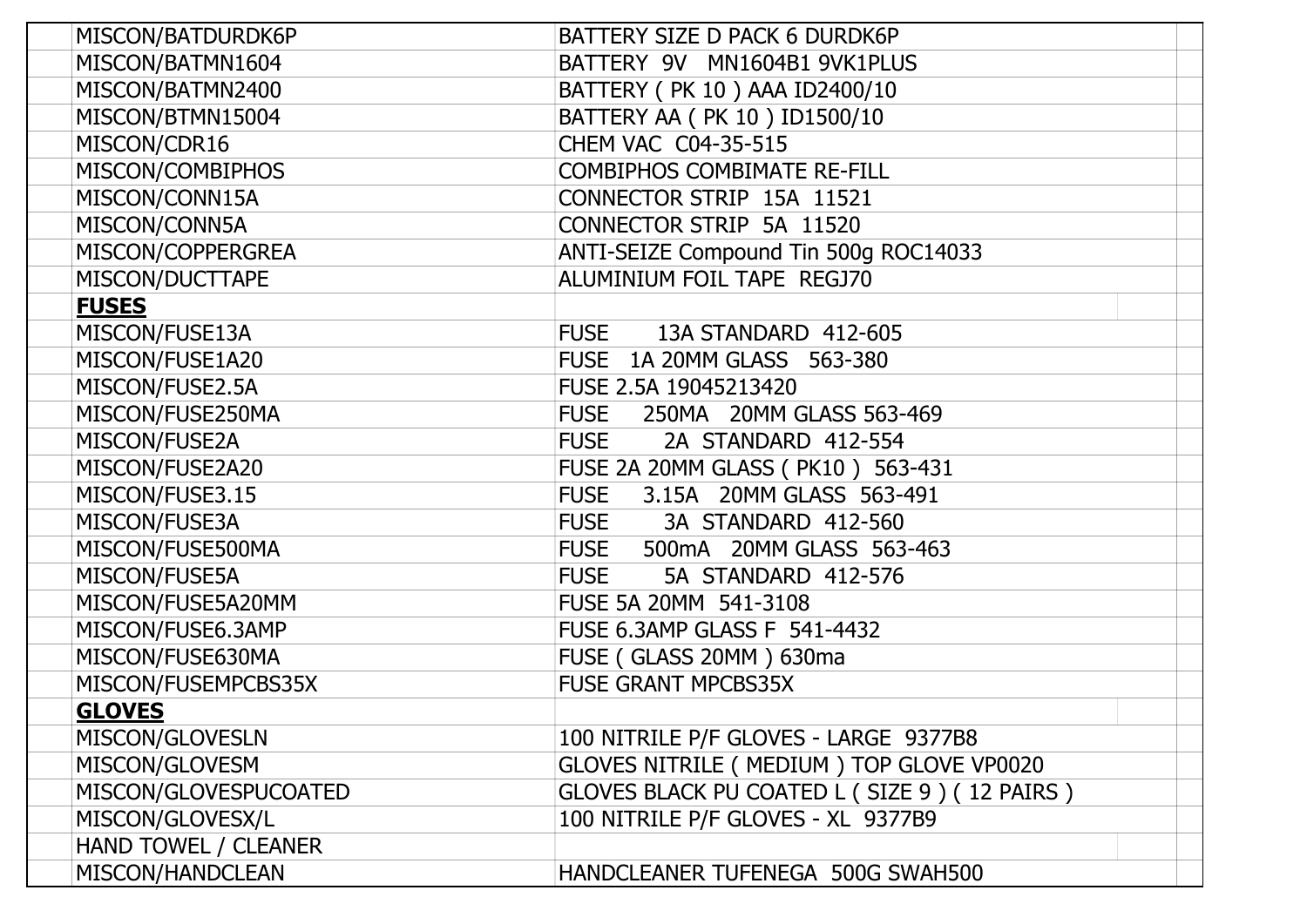| MISCON/KIMWIPE                  | PAPER TOWEL BLUE 3-PLY 40M BCR250403     |
|---------------------------------|------------------------------------------|
| <b>MOLYKOTE</b>                 |                                          |
| MISCON/MOLYKOTE                 | MOLYKOTE GAS TAP LUBRICANT REGZ15        |
| <b>PTFE</b>                     |                                          |
| MISCON/PTFE                     | P.T.F.E. TAPE 6962                       |
| MISCON/PTFEGAS                  | P.T.F.E. TAPE GAS 6963                   |
| <b>OIL SPILL KIT</b>            |                                          |
| MISCON/SPILLKIT9L               | FUEL SPILL KIT 9L 3011008                |
| <b>OIL FITTINGS</b>             |                                          |
| MISSER/10MMOLIVE                | 10MM OLIVE 20383                         |
| MISSER/10MMSTOP                 | END CAP 10MM 17649                       |
| MISSER/10MMX8MMCOUPADAP         | COUPLER 10MM X 8MM 6708                  |
| MISSER/10X10CST                 | FITTING CONN. STR. 10MM X 10MM C 17587   |
| MISSER/10X10FLELB               | FITTING 10MM X 10MM ELBOW 17684          |
| MISSER/14FX10MM                 | FITTING 1/4"F X 10MM STR CON 17606       |
| MISSER/14X10C                   | CONN. STR. 1/4"MI X 10MM C 17625         |
| MISSER/34X22MM                  | STRAIGHT ADAPTOR 22MM X 3/4" 6656        |
| MISSER/38X10C                   | FITTING CONN. STR. 3/8"MI X 10MM C 17626 |
| MISSER/EL6MMBUND                | 6MM X 1/8"F 13235<br>ELBOW               |
| MISSER/NIP18                    | NIPPLE TAPER ADAPTOR 1/8" BSP M 2407215  |
| MISSER/NIP18MF                  | NIPPLE ADAPTOR 1/8" M X F 2407217        |
| <b>OIL LOOPS</b>                |                                          |
| MISSER/OILLOOP                  | OIL LOOP 119-00701                       |
| MISSER/TIGERLOOPCOMBIMETAL      | TIGER LOOP COMBI METAL P T NO. TL7000-C  |
| <b>OIL VALVE</b>                |                                          |
| MISSER/VLV10MM                  | OIL ISOLATING BALL VALVE 10MM 9623       |
| <b>OIL VACUUM GAUGE</b>         |                                          |
| MISTES/1703005                  | VACUUM GAUGE -1 / +1.5 1703005           |
| <b>OIL PRESS / VACUUM GAUGE</b> |                                          |
| MISTES/1704102                  | OIL PRESSURE TEST KIT 0-600psi 1704102   |
| <b>OIL SUCTION PUMP</b>         |                                          |
| MISTES/3008102                  | BI-DIRECTION PUMP 3008108                |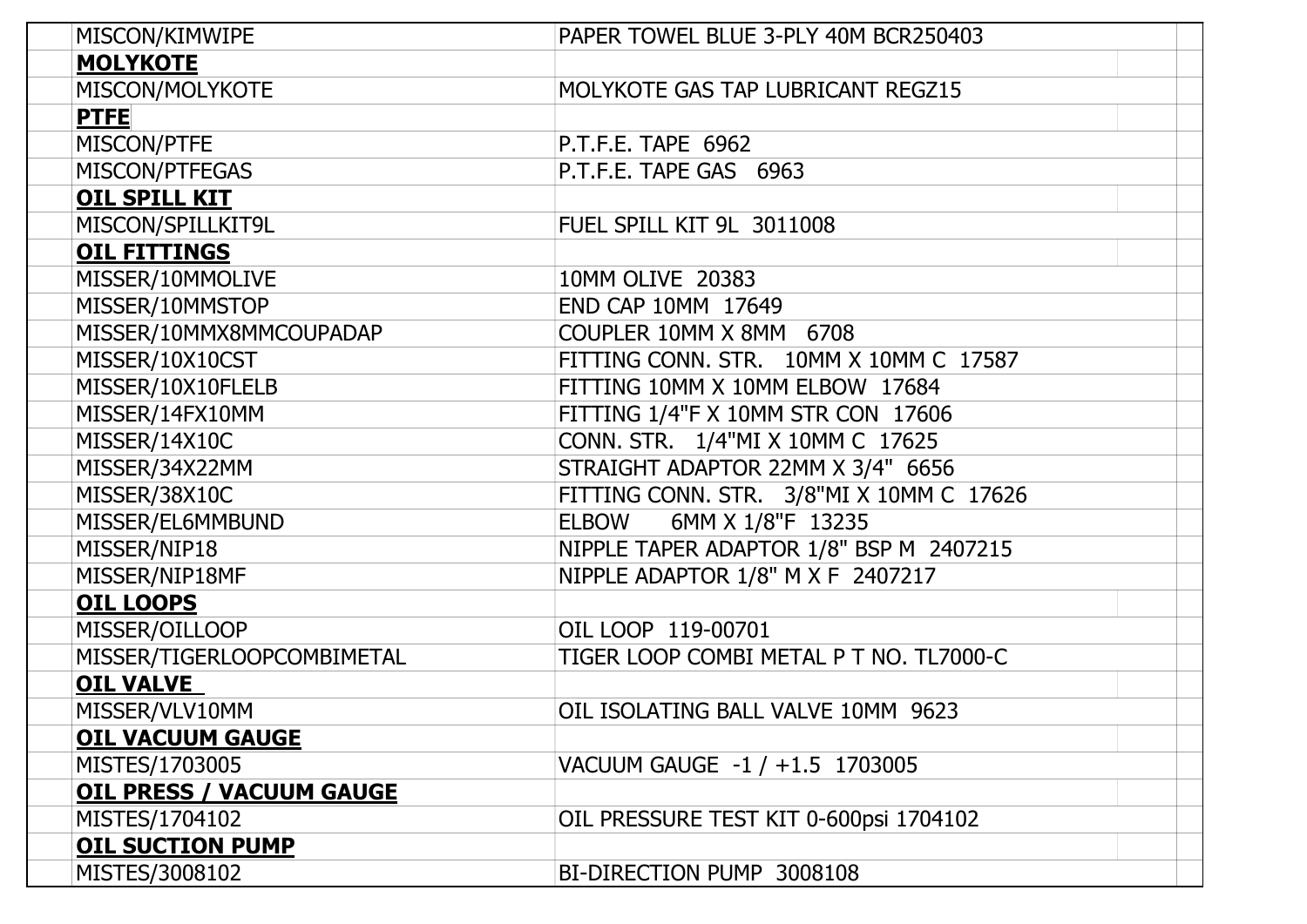| <b>OIL DRIP TRAY</b>                 |                                            |
|--------------------------------------|--------------------------------------------|
| MISTES/3011058                       | 9LT SHALLOW DRIP TRAP 30011058             |
| MISTES/3011059                       | 5LT SHALLOW DRIP TRAY 3011059              |
| <b>OIL PRESSURE GAUGE</b>            |                                            |
| MISTES/GAUGE                         | PRESS. GAUGE GLYC. 0-300PSI 1704001        |
| MISTES/GAUGE0300                     | PRESSURE GAUGE 0-300 PSI 1703001           |
| MISTES/GAUGE600                      | PRESSURE GAUGE 0-600PSi 1704002            |
| MISTES/MANIFOLD                      | PRESSURE GAUGE MANIFOLD REG040 1703000     |
| <b>GAS TEST NIPPLE</b>               |                                            |
| MISTES/NIP18TEST                     | GAS TEST NIPPLE 1/8" 6901                  |
| <b>OIL LINE TAPE</b>                 |                                            |
| MISTES/OILTAPE                       | OIL LINE TAPE 3011025 50M                  |
| <b>ECOFLAM</b>                       |                                            |
| MNOANC/BFG02008/3                    | RUBBER GASKET BFG02008/3 65321079          |
| MNODCP/BFC02018                      | YELLOW ROD BFC02018 (STANLEY)              |
| MNODCP/BFC02032/1                    | PUMP DRIVE BFC02032/1 65320497 (STANLEY)   |
| MNODCP/BFC02032/2                    | FAN DRIVE BFC02032/2 (STANLEY)             |
| MNOELT/01034000                      | ELECTRODES (PAIR) GREL001                  |
| MNOELT/65320927                      | ELECTRODE BLOCK (CERAMIC) 65320927 ESB22   |
| MNOELT/BFE01102                      | ELECTRODE BLOCK 65320921                   |
| MNOGKT/011-11382                     | BURNER GASKET (THERMOCON) 011-11382        |
| MNOGKT/65321066                      | O'RING - BLAST TUBE (WHITE) 65321066       |
| MNOGKT/BFG02016                      | <b>BURNER GASKET (6 SLOT) 65321079</b>     |
| MNOTFR/01038001                      | TRANSFORMER (WAS 65323251) 65323243        |
| <b>MOMENTIVE SILICONE</b>            |                                            |
| MOMANC/RTV103                        | MOMENTIVE BLACK SILICONE RTV103 FDA 82.8ML |
| <b>MONARK NOZZLE</b>                 |                                            |
| MONNOZ/.75X80AR                      | NOZZLE .75 X 80AR                          |
| <b>BURNER MOTORS &amp; CAPACITOR</b> |                                            |
| <b>MTR/130W</b>                      | ECOFLAM BURNER MOTOR 130W 65322873         |
| MTR/130WX600                         | BURNER MOTOR X600 130W M02-1-130-02        |
| <b>MTR/70W-B9</b>                    | MOTOR 70W B9 M02-1-70-03                   |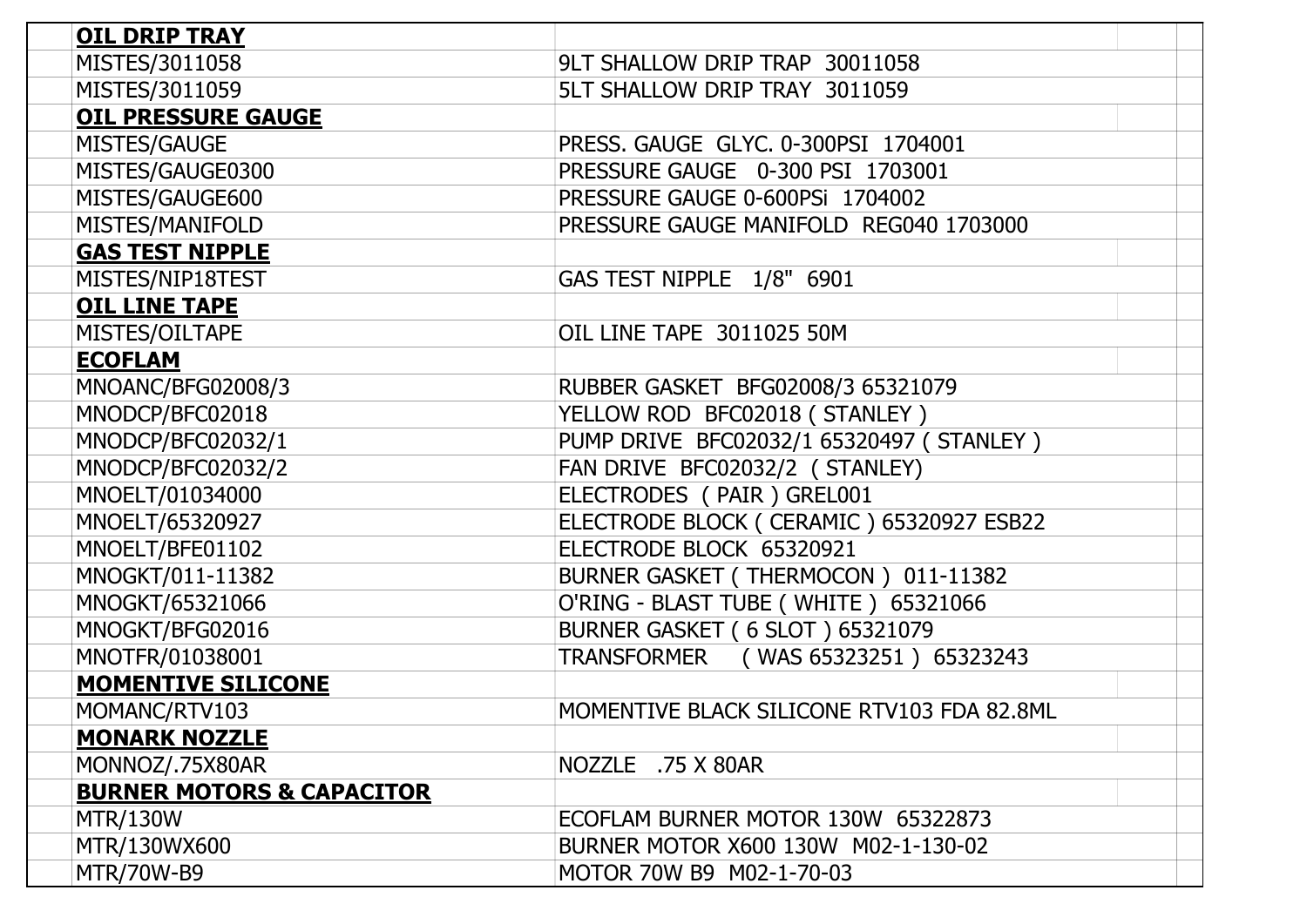| MTR/90W                             | <b>MOTOR</b><br>90W M02-1-90-09                     |
|-------------------------------------|-----------------------------------------------------|
| MTR/90W-2011                        | 90W 20/11 B11 & B20 M02-1-90-13<br><b>MOTOR</b>     |
| MTR/90WSTERLING                     | 90W STLG 35-50 AACO BN12090501<br><b>MOTOR</b>      |
| MTR/90WSTERLING90                   | MOTOR 125W STERLING 90 M02-1-125-04 See memo        |
| MTR/90WX400                         | BURNER MOTOR X400 M02-1-90-18                       |
| MTR/ALPSTAN                         | MOTOR 70W ALPHA / STANLEY 1109024                   |
| MTR/CAPACITOR                       | CAPACITOR 4MF M02-0007                              |
| MTR/CAPACITOR3UF                    | CAPAITOR 3uF B03-00-120-93301                       |
| MTR/MAX1                            | MAX1 BURNER MOTOR 65322868                          |
| MTR/MAX4                            | BURNER MOTOR 65322867 (M181/11) 75W                 |
| MTR/MINOR-100W                      | MOTOR 100W MINOR 4-8 (see memo) 65322874            |
| MTR/MINOR-75W                       | MOTOR 75W MINOR 1-4 65322784 - 1109006              |
| MTR/MX70W                           | BURNER MOTOR 70W MX A02035P                         |
| MTR/RAYBURNR3778                    | BURNER MOTOR 70W R3778 A02-035P                     |
| <b>SYNCHRON</b>                     |                                                     |
| MTR/SYNCHRON                        | <b>HAV SYNCHRON MOTOR</b>                           |
| MTRANC/MO2S-0004                    | CAPACITOR 4mF (NO NUT) MO2S-0004                    |
| MTRIMP/2201012                      | FAN IMPELLOR MINOR 1-4 65321761                     |
| MTRIMP/65321762                     | FAN IMPELLOR 65321762                               |
| <b>NU-MATIC BAGS</b>                |                                                     |
| NUMMIS/NVM-1B                       | <b>VACUUM BAGS</b><br><b>NVM-1C765</b>              |
| NUMMIS/NVM-3B                       | <b>VACUUM BAGS</b><br>NVM-3B                        |
| <b>NU-WAY</b>                       |                                                     |
| NUWPBE/G06-010F                     | <b>PROBE</b><br>G06-010F                            |
| NUWPBE/G06-021W                     | G06-021W<br><b>PROBE</b>                            |
| <b>WATER PUMP &amp; ACCESSORIES</b> |                                                     |
| PMPANC/ADAPTLONG                    | <b>ADAPTOR</b><br><b>EXTENDED</b><br>$\pm$          |
| PMPANC/ADPTSHORT                    | <b>ADAPTOR</b><br><b>STANDARD</b><br>$\blacksquare$ |
| PMPANC/UNIONEXT.                    | <b>UNION</b><br><b>EXTENDED</b><br>$\blacksquare$   |
| PMPANC/UNIONUT                      | UNION RING NUT                                      |
| PMPVLV/22MM                         | <b>PUMP VALVE</b><br>22MM 22PV                      |
| PMPVLV/28MM                         | <b>PUMP VALVE</b><br>28MM 8135                      |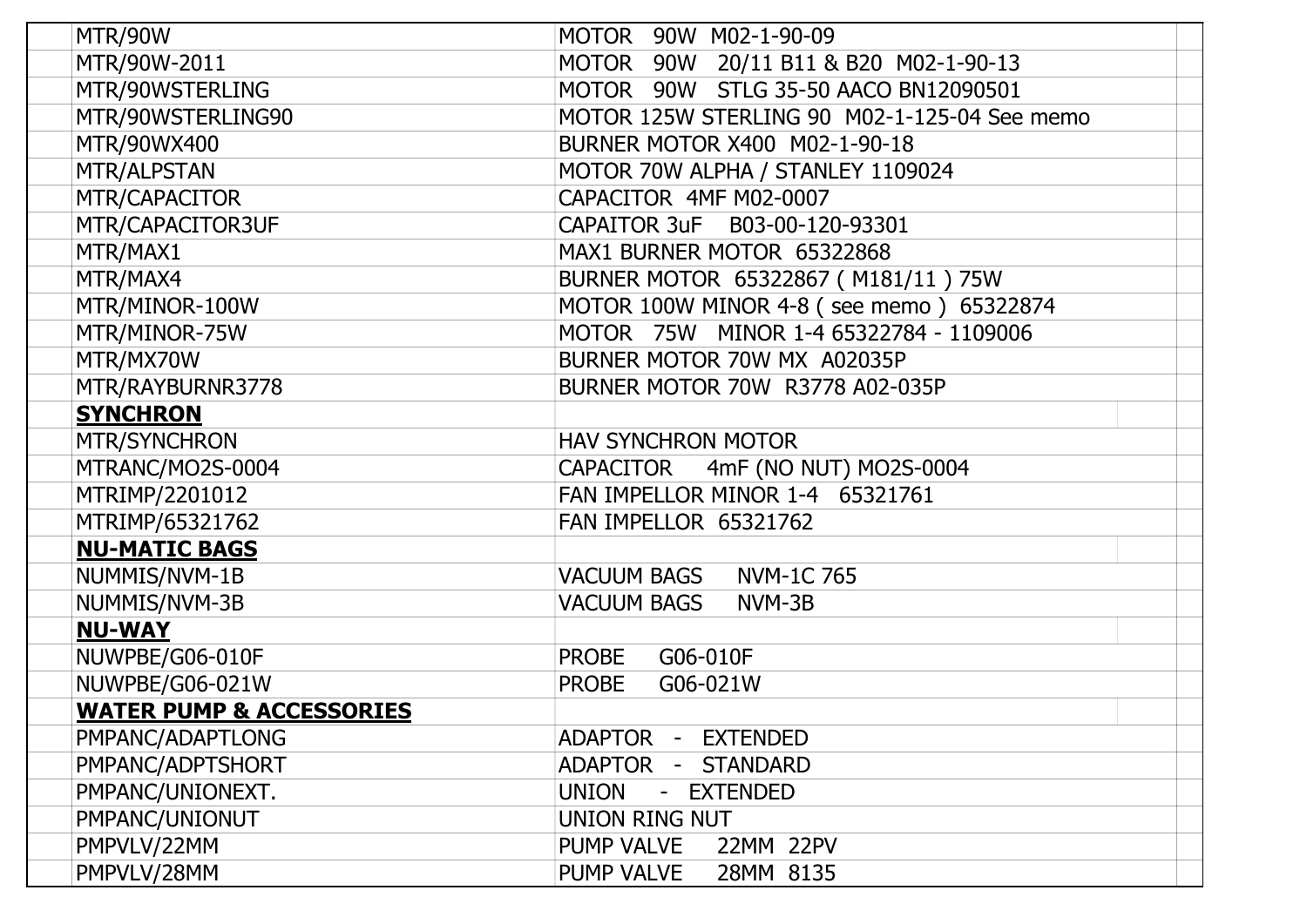| <b>POTTERTON</b>     |                                    |
|----------------------|------------------------------------|
| POTACT/421001        | ACTUATOR ACT322 (2 NEON)           |
| POTANC/200455        | <b>BRUSH N'HT</b><br>200455        |
| POTANC/404516        | TEMP. THERMISTOR<br>404516         |
| POTANC/700723        | TUBE KIT 6MM<br>700723             |
| POTBUR/5107430       | BURNER CERAMIC 5107430             |
| POTFAN/242083POT     | <b>FAN ASSY 242083POT</b>          |
| POTFAN/409569        | <b>FAN ASSEMBLY</b><br>409569      |
| POTFAN/409583        | <b>FAN ASSEMBLY</b><br>409583      |
| POTFAN/409588-01     | FAN ASSY 40958801 (2 SCREW HOLE)   |
| POTFAN/720768101     | FAN ASSY 720768101                 |
| POTFAN/909000        | <b>FAN ASSY 909000</b>             |
| POTFLW/242459        | FLOW SWITCH 242459                 |
| POTGKT/200350        | CASING SEAL 200350                 |
| POTGKT/212187        | SILICONE DOOR SEAL 212187          |
| POTKNB/200277        | <b>CONTROL KNOB</b><br>200277      |
| <b>POTKNB/225251</b> | CONTROL KNOB 225251                |
| POTLEA/205743        | LEAD ELECT 205743                  |
| POTLEA/407753        | <b>ELECTRODE LEAD</b><br>407753    |
| POTPCB/407676        | P.C.B.<br>407676                   |
| POTPCB/407677        | P.C.B.<br><b>PROFILE</b><br>407677 |
| POTPCB/5106791       | CONTROLLER KIT 5106791             |
| POTPCB/5106884       | <b>CONTROL P.C.B 5106884</b>       |
| POTPCB/5111603       | P.C.B 5111603 SUPRIMA REPL KIT     |
| POTPLT/402890        | PILOT ASSEMBLY<br>402890           |
| POTPLT/Q395A         | PILOT ASSY Q395A-1003              |
| POTPSW/10/18669      | WATER PRESS. SWITCH 10/18669       |
| POTPSW/402A3410      | PRESSURE SWITCH<br>402A3410        |
| POTPSW/642220        | PRESSURE SWITCH 642220             |
| POTPSW/642236        | PRESSURE SWITCH<br>642236          |
| POTTCL/202106        | THERMOCOUPLE 68202106              |
| POTTCT/412230        | PROGRAMMER EP2 7211473             |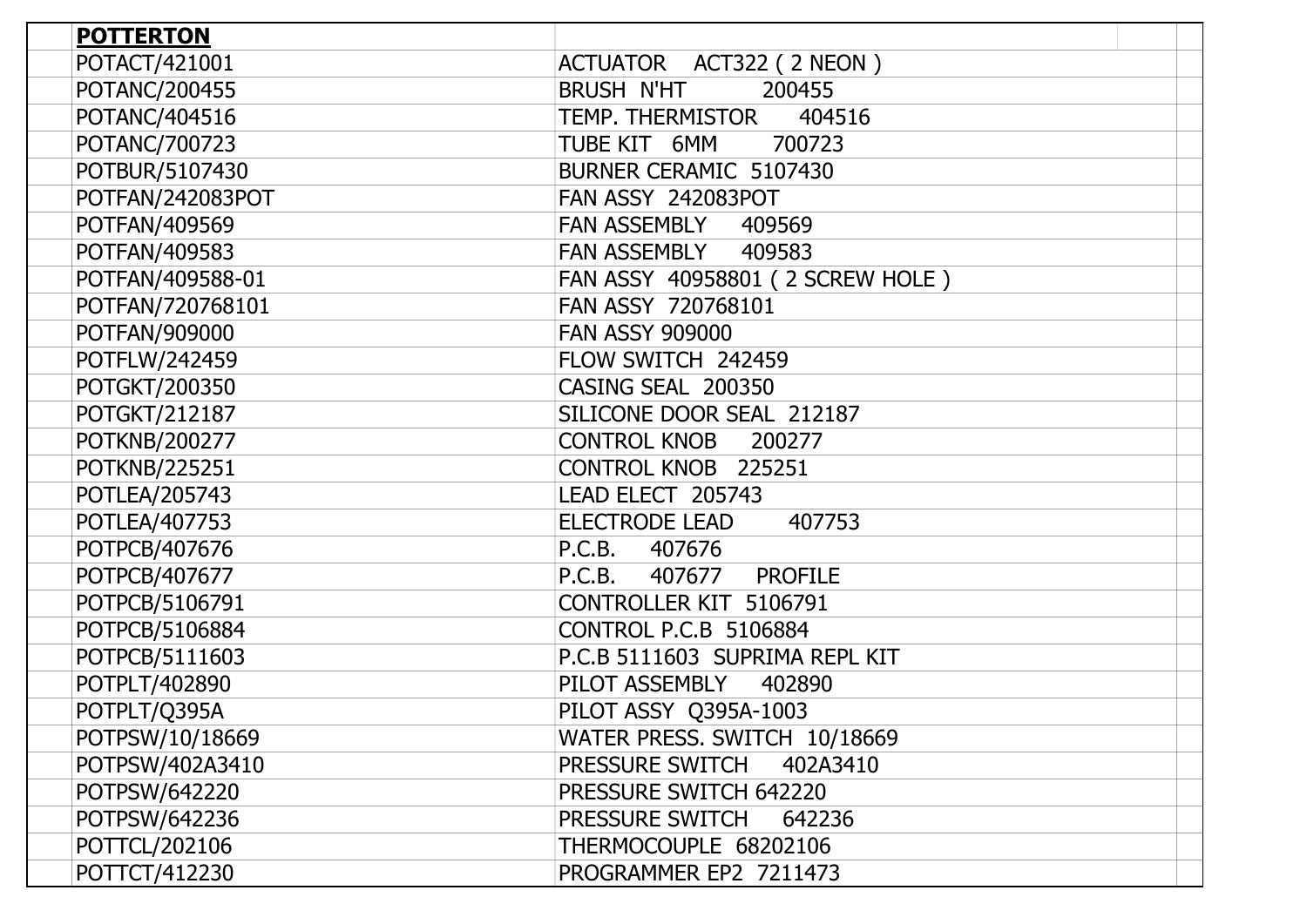| POTTST/240670                              | RED FLOW THERMISTOR 240670 (NOW 7671970)   |
|--------------------------------------------|--------------------------------------------|
| POTTST/242235                              | O'HEAT STAT 242235 NOW 7671968             |
| POTTST/402A043                             | THERMOSTAT LIMIT<br>402A043                |
| POTTST/402A1013                            | THERMOSTAT O'HEAT<br>402A1013              |
| POTTST/402S114                             | THERMOSTAT HIGH<br>402S184                 |
| POTTST/404456                              | THERMOSTAT CONTROL<br>404456               |
| POTTST/404507                              | THERMOSTAT 404507                          |
| POTTST/404517                              | THERMOSTAT O'HT TEMP. 404517               |
| POTTST/404524                              | THERMISTOR 404524                          |
| POTTST/5114725                             | NTC SENSOR 5114725                         |
| POTVLV/242473                              | <b>GAS VALVE 242473</b>                    |
| POTVLV/5130893                             | GAS VALVE REPLACEMENT KIT 5130893          |
| <b>POWERMAX</b>                            |                                            |
| POWANC/P507                                | <b>BURNER GASKET P507</b>                  |
| POWHEX/P791                                | DHW HEAT EXCHANGER P791                    |
| POWPRV/5106288                             | PRESSURE RELIEF VALVE 5106288              |
| POWPSW/5107764                             | HUBA PRESS TRANSMITTER (RED) 5107764       |
| POWTST/P783                                | <b>COLD STAT P783</b>                      |
| POWVLV/P757                                | BLENDING VALVE P757                        |
| <b>WATER PUMP</b>                          |                                            |
| PUMP/6M                                    | SALUS MP200A 6M CH PUMP                    |
| PUMP/UPS3                                  | GRUNFOSS UPS3 PUMP 15-50/65 130            |
| <b>FIRE CEMENT</b>                         |                                            |
| PURMIS/1KG-KOS                             | FIRE CEMENT KOS 1KG EVBKOSBUF1K            |
| PURMIS/300MLCART                           | KOS FLUE CEMENT CARTRIDGE 300ML            |
| PURMIS/FLUEJOINTCOMP                       | FJC JOINTING COMP 1KG 9465                 |
| RADTAY/T200                                | T200<br>RADIANT                            |
| RANKNB/83151-31                            | THERMOSTAT KNOB ( WAS 83151-31 NOW A3898 ) |
| <b>RAYBURN</b>                             |                                            |
| RAYCOI/R4698                               | SOLENOID COIL (PARKER) R4698               |
| <b>GLASS FIBRE ROPE &amp; VACUUM BOARD</b> |                                            |
| <b>REFMIS/PAPER</b>                        | CEREFELT PAPER 1 MTR SQUARE 3MM            |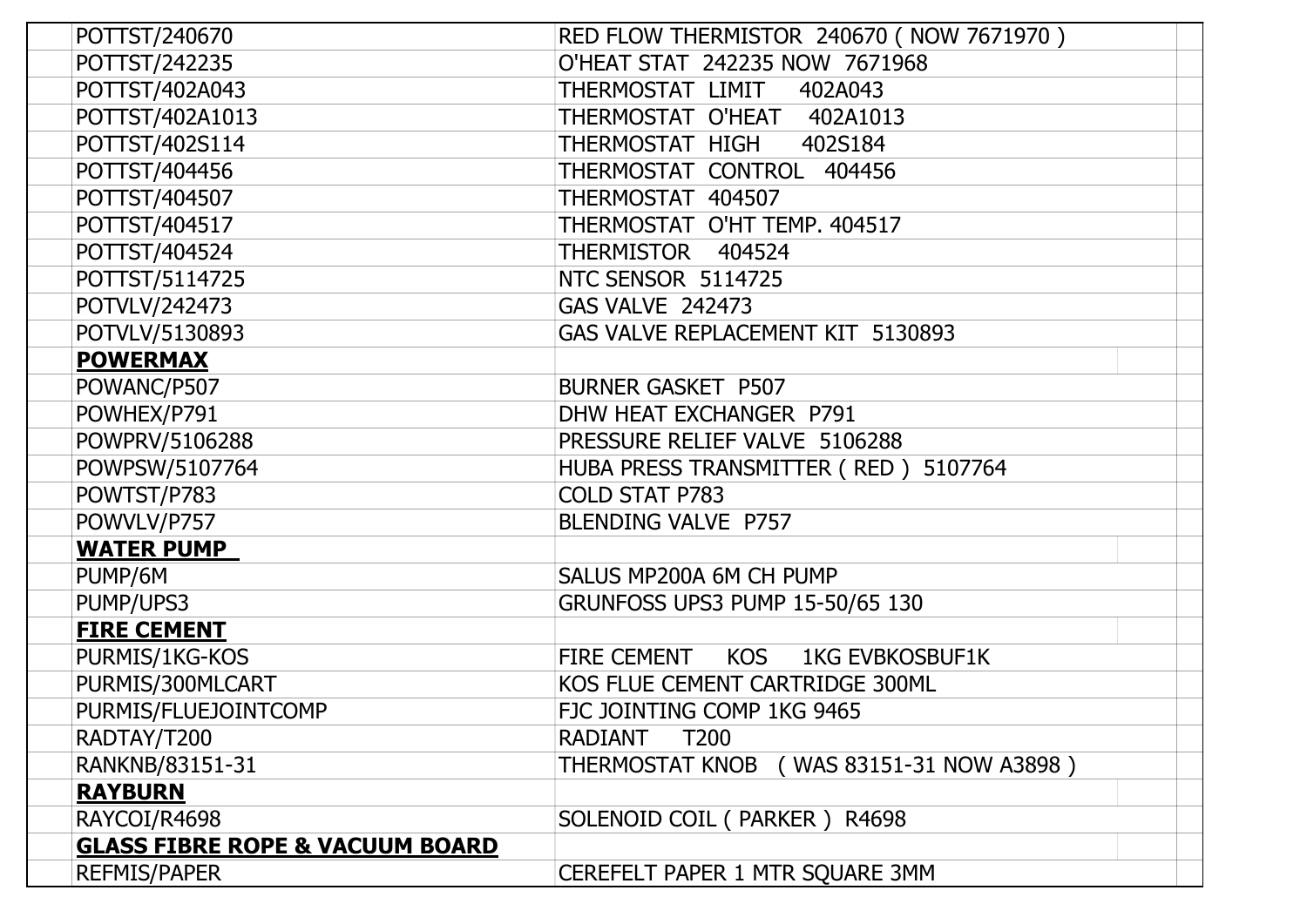| REFMIS/ROPE-10MM          | PLAIT SEAL LAG 10MM X 25MTR                       |
|---------------------------|---------------------------------------------------|
| REFMIS/ROPE-12MM          | PLAIT SEAL LAG 12MM X 25MTR                       |
| REFMIS/ROPE-15MM          | PLAIT SEAL LAG 15MM X 25MTR                       |
| REFMIS/ROPE-20MM          | <b>GLASS ROPE 20MM X 30MTR</b>                    |
| <b>REFMIS/TAPE</b>        | END SEALING TAPE 25MM X 50M                       |
| REFMIS/VAC-10MM           | ECOMAB BS BOARD 10MM                              |
| REFMIS/VAC-25MM           | ECOMAB BS BOARD 25MM                              |
| REFMIS/VAC-5MM            | ECOMAB BS BOARD 5MM                               |
| <b>AGA / RAYBURN WICK</b> |                                                   |
| REFMIS/WICK-25MM          | <b>WICK ROLL</b><br>25MM X 25M                    |
| REFMIS/WICK-8             | 8"<br><b>WICKS BAGGED</b>                         |
| <b>REGIN PRODUCTS</b>     |                                                   |
| REGMIS/12MAN              | MANOMETER 12" REGU05                              |
| REGMIS/24MANOMET          | 24" REGU20<br><b>MANOMETER</b>                    |
| REGMIS/5WAYCONN           | 5 WAY CONNECTOR c/w STRAIN RELIEF REGE105         |
| <b>REGMIS/ADHESIVE</b>    | ROPE FIXING ADHESIVE 30ML REGY25                  |
| <b>REGMIS/AIRDUSTER</b>   | AIR DUSTER 120ML REGZ06 New Green formual <<<<<<< |
| REGMIS/BCSEALJ56          | BOILER CASE SEAL REGJ56 (THICK)                   |
| REGMIS/BCSEALJ57          | BOILER CASE SEAL (THIN) 5MM T X 10 W REGJ57       |
| REGMIS/BLACKCOAL          | BACK TO BLACK COAL SPRAY PAINT REGZ65             |
| <b>REGMIS/BRUSHKIT</b>    | 7 PIIECE FLUE BRUSH KIT REGT51                    |
| REGMIS/COMPC2             | COMMERCIAL GAS TESTING & PURGING PAD REGPC2       |
| <b>REGMIS/COMSER</b>      | COMMERCIAL SERIVCE / COMMISSIONIING PAD REGPC1    |
| REGMIS/DANGERTAPE         | DANGER DO NOT USE TAPE 90.713                     |
| REGMIS/FOAMTAPE           | SINGLE FOAM TAPE 4M X 12MM REGJ60                 |
| REGMIS/FUMAX100           | SMOKE PELLETS (x100) REGS20                       |
| REGMIS/GASEMERCONT        | GAS EMERENCY CONTROL STICKER REGP40               |
| REGMIS/GASISOLATIONVLV    | GAS ISOLATION VALVE STICKER REGP43                |
| <b>REGMIS/GASREPORT</b>   | REPORT GAS SAFETY INSPECTION REGP50               |
| REGMIS/HANDWIPESGRIMEPK30 | <b>GRIME BOSS WIPES (PK 30) 813325</b>            |
| <b>REGMIS/HEATSINK</b>    | HEAT SINK COMPOUND 25G REGZ20                     |
| <b>REGMIS/HTLEAD</b>      | IGNITION LEAD MULTI KIT REGC30                    |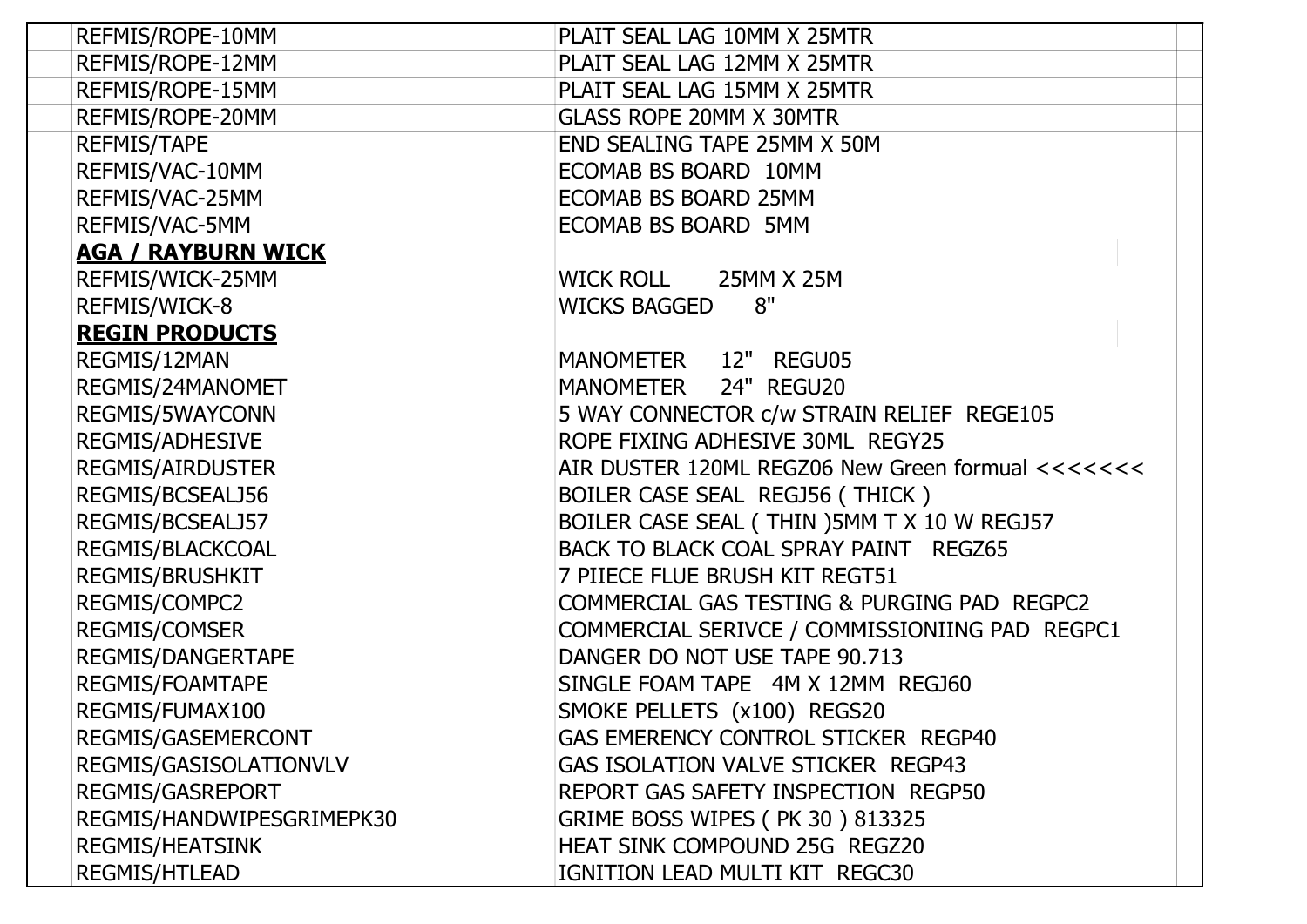| <b>REGMIS/LANDRPRT</b>    | REPORT LANDLORD PAD REGP45                             |
|---------------------------|--------------------------------------------------------|
| <b>REGMIS/LDSPRAY</b>     | LEAK DETECTION SRAY 300ML REGL01                       |
| REGMIS/LDVALU             | VAL-U-TRADE LEAK SPRAY REGVT400 400MM                  |
| <b>REGMIS/MAGTESTER</b>   | MAGNET TESTER REGT10                                   |
| <b>REGMIS/MAIREPORT</b>   | REPORT MAINT CHECK LIST REGP65                         |
| <b>REGMIS/MANTUBE</b>     | MANOMETER TUBE 2M X 6MM REGU50                         |
| <b>REGMIS/MATCHES</b>     | SMOKE MATCHES TUB (75) REGS06                          |
| REGMIS/METERSEALINGDISC   | 1 " METER SEAL DISC (PK 3) REGQ181                     |
| REGMIS/METERSEALINGWASHER | 1 " METER WASHERS (PK 10) REGQ186                      |
| <b>REGMIS/MULTI</b>       | DIGITAL MULTIMETER CDM45C                              |
| <b>REGMIS/NEOPRENE</b>    | BLACK NEOPRENE TUBE 2M REGU60                          |
| REGMIS/NOZZLE             | NOZZLE BOX REGO95                                      |
| <b>REGMIS/ORINGM</b>      | O'RING KIT METRIC REGK22                               |
| REGMIS/PILOTTUBE4MM       | REGIN PILOT TUBE ASSY KIT - 4MM REGC64                 |
| REGMIS/PREDIGIMAN         | DIFFERENTIAL MANOMETER REGXE31                         |
| <b>REGMIS/PREFLUID</b>    | PREMIER FLUID 5ML REGU70                               |
| <b>REGMIS/PREPRESS</b>    | PRESS PUMP ANGLED ADAP REGK29                          |
| <b>REGMIS/PRV</b>         | STANDARD PRESSURE RELIEF KIT REGU77                    |
| <b>REGMIS/PULLER</b>      | FAN PULLER- MULTI SIZE REGT25                          |
| REGMIS/REGB05             | TUBE CUTTER - MINI REGB05                              |
| REGMIS/REGB54             | STUBBY SPANNER SET REGB54                              |
| REGMIS/REGK09             | PREM WASHER KIT ( 9 TYPES ) REGK09                     |
| REGMIS/REGP11             | ELECTRICAL BONDING STICKERS (8) REGP11                 |
| REGMIS/REGP61             | LEGIONELLA RISK ASSESSMENT PAD (25 TRIPLIATE) £6.87 EA |
| REGMIS/REGR13             | RADIATOR KEY RING REGR13                               |
| REGMIS/REGU03             | MRT MANOMETER RIGID TUBE STD REGU03                    |
| REGMIS/REGU04             | MRT MANOMETER RIGID TUBE 90 REGU04                     |
| REGMIS/REGV45             | CROC TYPE PIPE CLAMP PROBES REGV45                     |
| REGMIS/REGX39             | FLUE TEST POINT - COAXIAL (10MM HOLE) REGX39           |
| REGMIS/REGZ22             | ZOOM SPOUT OILER REGZ22                                |
| REGMIS/SAFEINSP           | WARNING / ADVICE REPORT PAD REGP55                     |
| <b>REGMIS/SERCOMM</b>     | OIL APPLIANCE SER & COMM SAFETY PAD (CD11) REGPO11     |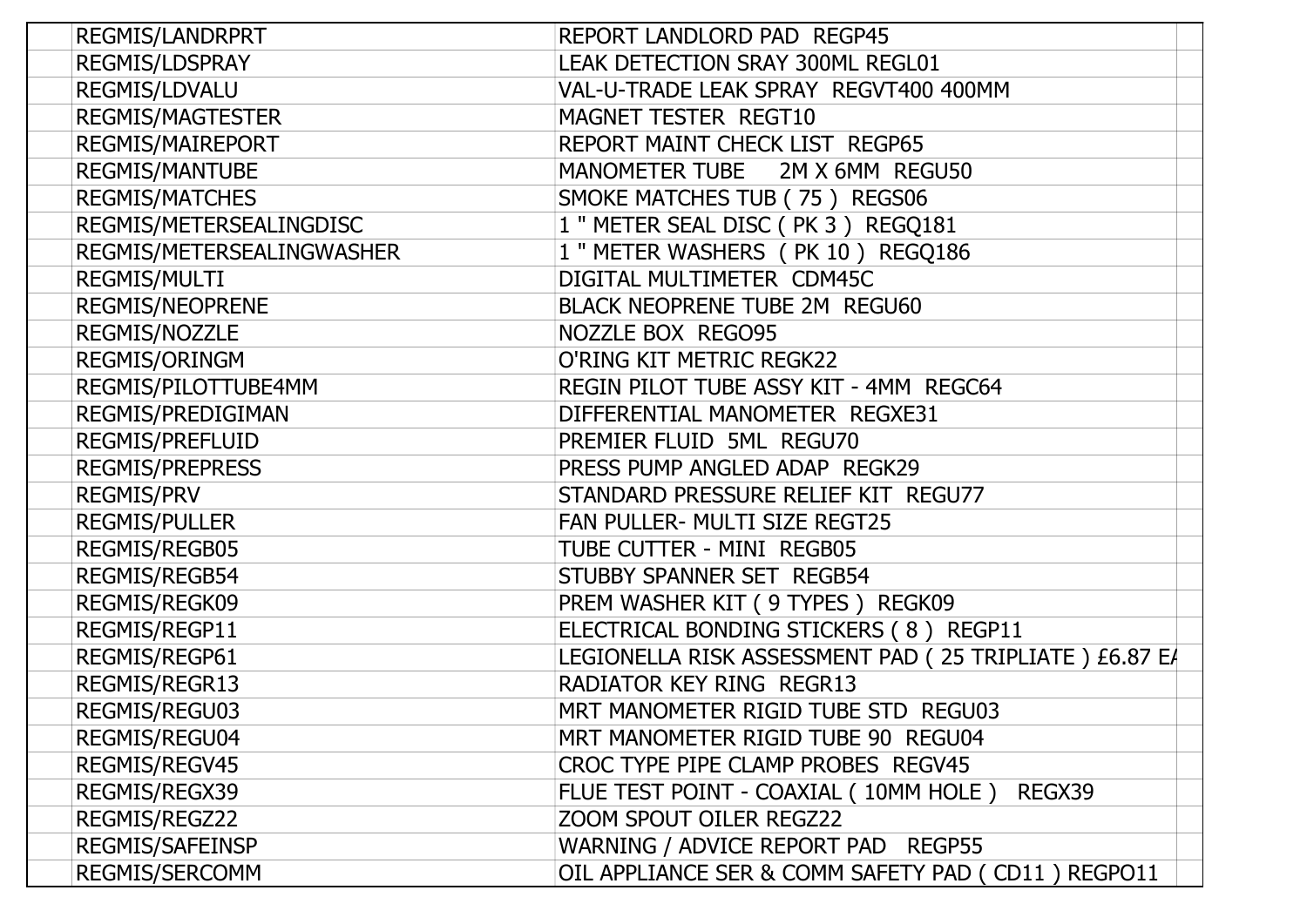| <b>REGMIS/SILICONE</b>       | CLEAR SILICONE HT 310ML REGZ36                    |
|------------------------------|---------------------------------------------------|
| REGMIS/SILICONEBLACK         | BLACK SILICONE HT 310ML REGZ37                    |
| <b>REGMIS/SILICONEBLK</b>    | FLUE & FIRE SEAL 1500C REGZ32                     |
| REGMIS/SILICONEGREASE        | SILICONE GREASE TUBE REGZ40                       |
| REGMIS/SILICONEGREASE30MLPOT | SILICONE GREASE TUB 30ML 15790                    |
| REGMIS/SILICONENAT           | FLUE & FIRE SEAL 1500C REGZ31                     |
| REGMIS/SILICONEWHITE         | WHITE SILICONE HT 310ML REGZ35                    |
| <b>REGMIS/SILITUBE</b>       | CLEAR SILICONE TUBE 2M X 4MM REGU68               |
| REGMIS/SPIRENUT              | SPIRE NUT No. 8 (PK 5) REGQ80                     |
| REGMIS/SPIRENUTANGLE         | SPIRE NUT ANGLE REGQ81                            |
| <b>REGMIS/TCTEST</b>         | THERMOCOUPLE TESTER REGT20                        |
| REGMIS/TESTNIPPLE            | GAS TEST NIPPLE ADAPTOR REGU01                    |
| REGMIS/VESSCHEC              | PRESSURE VESSEL CHECKER REGX10                    |
| REGMIS/VESSELPUMP            | PRESSURE VESSEL HAND PUMP REGK30                  |
| REGMIS/WASHER1"              | FIBRE WASHER 1 " REGQ112                          |
| REGMIS/WASHER1/2"            | FIBRE WASHER 1/2 " 87101030450                    |
| REGMIS/WASHER3/4"            | FIBRE WASHER 3/4 " 87101030430                    |
| REGMIS/WAUSAT                | SAFETY WARNING DO NOT USE REGP36                  |
| REGMIS/WIREBRU               | WIRE BRUSH REGT80                                 |
| REGMIS/WIREBRUTOOTH          | WIRE TOOTH BRUSH REGQ620                          |
| <b>REMEHA / BROAG</b>        |                                                   |
| <b>REHELT/S101566</b>        | ELECTRODE KITT c/w LEAD S101566                   |
| REHELT/S54339                | ELECTRODE IGNITION / IONISATION S54339            |
| REHGKT/S57241                | <b>BURNER GASKET S57241</b>                       |
| REHLEA/S55924                | CABLE IGNITION c/w CAP QUINTA 45/65/85/115 S55924 |
| REHSIP/7600485               | <b>HOSE - SIPHON 7600485</b>                      |
| REHSIP/S62749                | SIPHON c/w HOSE S62749                            |
| REHTST/S44698                | FLOW / RETURN SENSOR S44698                       |
| <b>RIELLO BURNER SPARES</b>  |                                                   |
| RIEANC/2623539               | BY PASS SCREW RBS56P 2623539                      |
| RIEANC/3002837               | CONDENSER 4.5uF RDB RBS149A 20071576              |
| RIEANC/3005760               | <b>COLLAR ASSY 3005761</b>                        |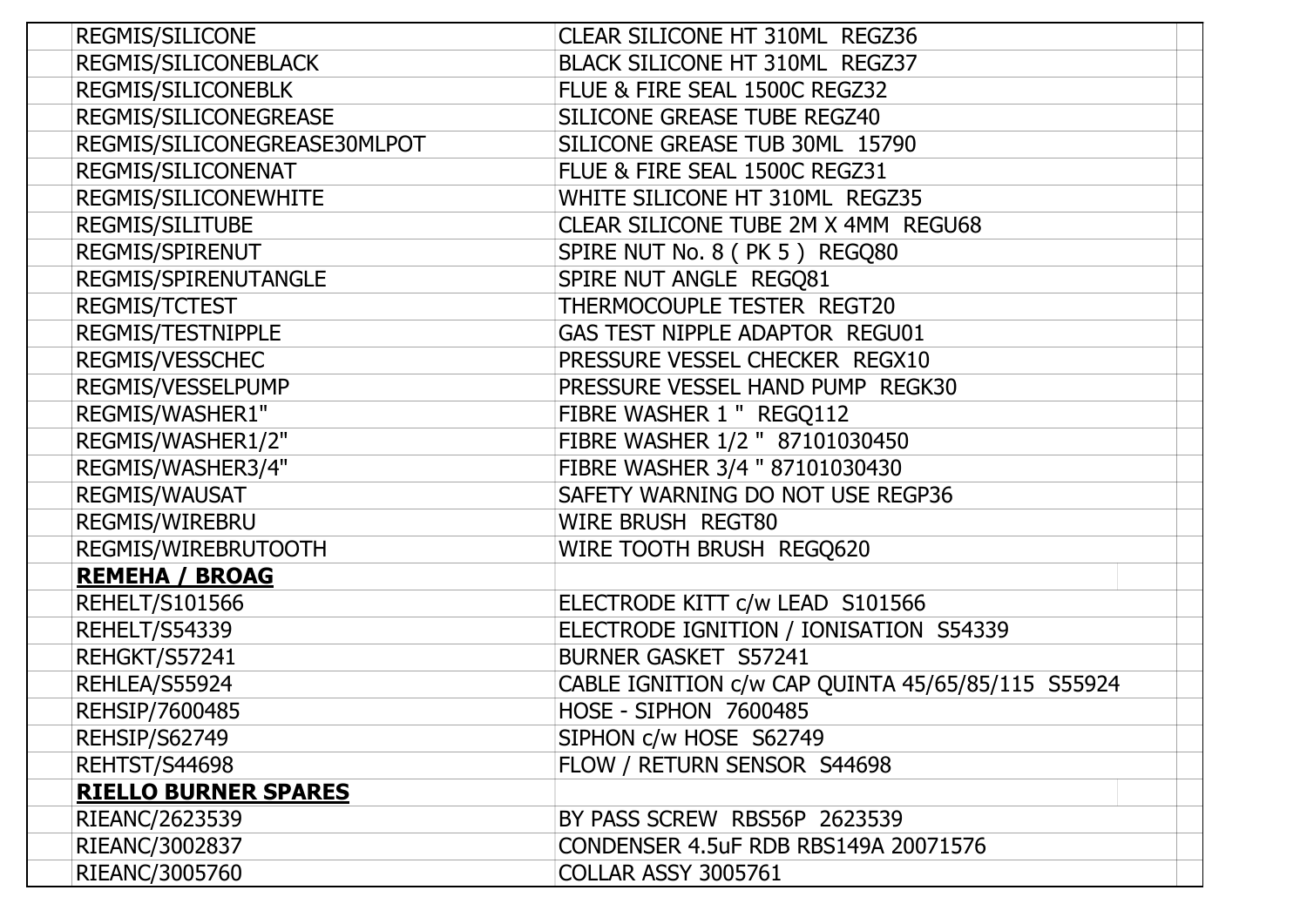| RIEANC/3005775     | <b>BLAST TUBE</b><br>3005775 CUTOUT              |
|--------------------|--------------------------------------------------|
| RIEANC/3005798     | CONDENSER 4uF G5 RBS40A WAS 3005798 NOW 20087025 |
| RIEANC/3007161     | SEAL HYDRAULIC<br>3007132                        |
| RIEANC/3007479     | CONDENSER 4uF RDB RBS107A See memo               |
| RIEANC/3007943     | BLANKING SCREW 3007943 87161111630               |
| RIEANC/3008839     | DAMPER ASSY RBS166 3008839                       |
| RIEANC/3008859     | <b>BLAST TUBE 3008859</b>                        |
| RIEANC/3008876     | PRESSURE GAUGE EXTENSION 3008876                 |
| RIEANC/3008960     | CAPACITOR 5uF 3008960 RBS167 20081251            |
| RIEANC/87161093280 | BURNER O'RING SEAL (RDB) RBS31 3007178           |
| RIEANC/RBS36B10    | SCREW - BLAST TUBE (PK 10) RBS36B10              |
| RIECOI/3002279     | SOLENOID COIL<br>3002279                         |
| RIECOI/3007871     | SOLENOID VALVE NEEDLE 3007871 RBS109             |
| RIECOI/3008648     | SOLENOID COIL<br>3008648                         |
| RIECTB/3001156     | <b>CONTROL BOX</b><br>3001156                    |
| RIECTB/3008652     | CONTROL BOX (RDB STD) 3008652 87161092030        |
| RIECTB/3020265     | RDB2.2 DIGITAL CONTROL BOX BBT 20037830 see memo |
| RIEELT/3005721     | ELECTRODE BLOCK 3005721                          |
| RIEELT/3007713     | ELECTRODE 3007713                                |
| RIEELT/3008860     | ELECTRODE BLOCK 3008860                          |
| RIEELT/3020121     | ELECTRODE BLOCK 3020121 87161157440              |
| RIEFAN/3005708     | <b>FAN IMPELLER</b><br>3005708                   |
| RIEFAN/3005799     | FAN IMPELLOR 3005799 HRP9105                     |
| RIEGKT/3008878     | <b>SEAL KIT Z3008878</b>                         |
| RIELEA/20105111    | LEAD - ELECTRDOE (BLUEFLAME) Z20105111 PAIR      |
| RIELEA/3008794     | LEAD - ELECTRODE 3008794                         |
| RIELEA/3008851     | LEAD - SOLENOID COIL 3008851                     |
| RIEMTR/3002836     | MOTOR RDB (No capacitor) 3008799 see memo        |
| RIEMTR/3007355     | MOTOR 3007971 RBS41                              |
| RIEMTR/3008964     | BURNER MOTOR (RDB3.2 & RDB4) 3008964 150w        |
| RIEPCL/20095126    | UV SENSOR BF 20095126 RBS212                     |
| RIEPCL/3002280     | PHOTOCELL ( MECTRON OLD STYLE ) Z20132573        |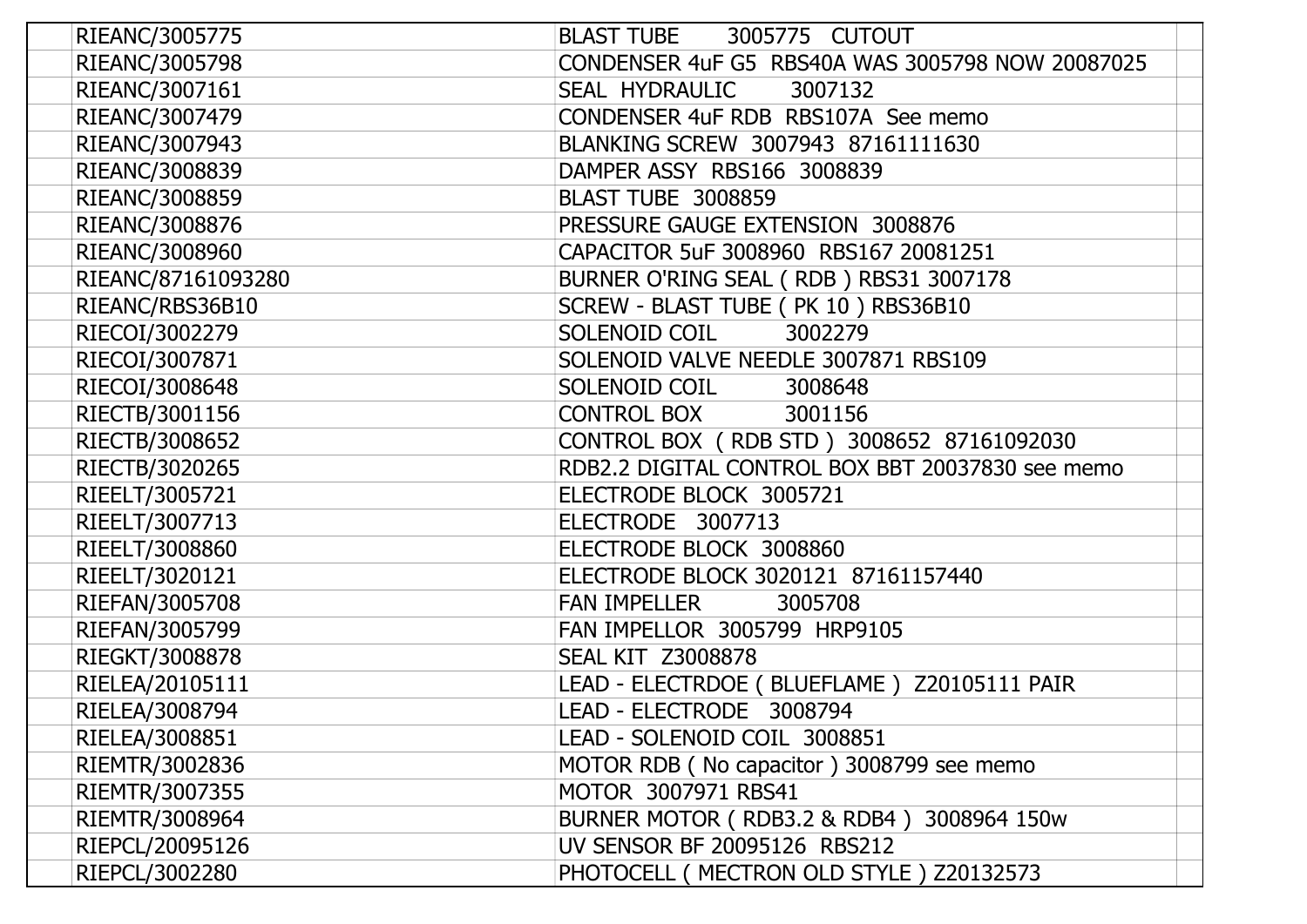| RIEPCL/3008646         | PHOTOCELL RDB (DIGITAL) Z20132550                  |
|------------------------|----------------------------------------------------|
| RIEPCL/3008647         | PHOTOCELL RDB ( ANALOGUE ) Z20132526               |
| RIEPMP/3007811         | OIL PUMP 20031996 RBS03 See memo                   |
| RIEPMP/3008654         | OIL PUMP 20030953 RDB RBS101 See memo              |
| RIERAM/3006911         | (SHORT) (WAS 3006911 NOW 3020500)<br>RAM           |
| <b>DANFOSS</b>         |                                                    |
| RNDACT/HPA2            | <b>ACTUATOR</b><br>HPA <sub>2</sub>                |
| RNDACT/HSA3            | <b>ACTUATOR</b><br>HSA3                            |
| RNDACT/HSA3CD          | <b>ACTUATOR HSA3CD (BOULTER)</b>                   |
| RNDVLV/HPV22           | VALVE BODY 2 PORT HPV22                            |
| RNDVLV/HSV3            | VALVE BODY 3 PORT HSV3                             |
| <b>ROCOL</b>           |                                                    |
| ROCCON/3IN1COP         | 3 IN 1 ANTI-SEIZE COPPER GREASE HOW44607           |
| ROCCON/CONTACT         | WD-40 SPECIALIST CONTACT CLEANER 400ML W/D44368    |
| ROCCON/WD40            | WD40 MULTI-USE MAINTENANCE SMART STRAW 450ML W/D44 |
| ROCCON/WD40100ML       | WD-40® Multi-Use Maintenance Aerosol 100ml W/D100  |
| <b>SATRONIC</b>        |                                                    |
| SATANC/FLANGE          | FLANGE MZ770S S01-59101                            |
| SATANC/PLATE           | CABLE ENTRY PLATE S01-70503                        |
| SATANC/S720            | BASE WIRING S720                                   |
| SATANC/S98             | BASE WIRING S98 (WAS S701)                         |
| SATCTB/DKG972-5        | <b>CONTROL BOX DKG972-5</b>                        |
| SATCTB/DKO972          | CONTROL BOX DKO 972 MOD.05                         |
| SATCTB/MMI810          | CONTROL BOX MMI810.1 MOD.43                        |
| SATCTB/TF830B          | CONTROL BOX TF830.3B See memo                      |
| SATCTB/TF832.3         | CONTROL BOX TF832.3                                |
| SATLEA/FZMZ.75M        | PHOTOCELL LEAD FZ/MZ (.75M)                        |
| SATPCL/MZ770-80M       | <b>PHOTOCELL</b><br>MZ770S-80MM                    |
| SATPCL/MZ770S          | <b>PHOTOCELL</b><br>MZ770S C31-039X                |
| <b>SELECTOS</b>        |                                                    |
| <b>SELELT/G05-0045</b> | <b>ELECTRODE</b><br>G05-0045                       |
| <b>SELELT/G05-0068</b> | ELECTRODE BLOCK G05-0068                           |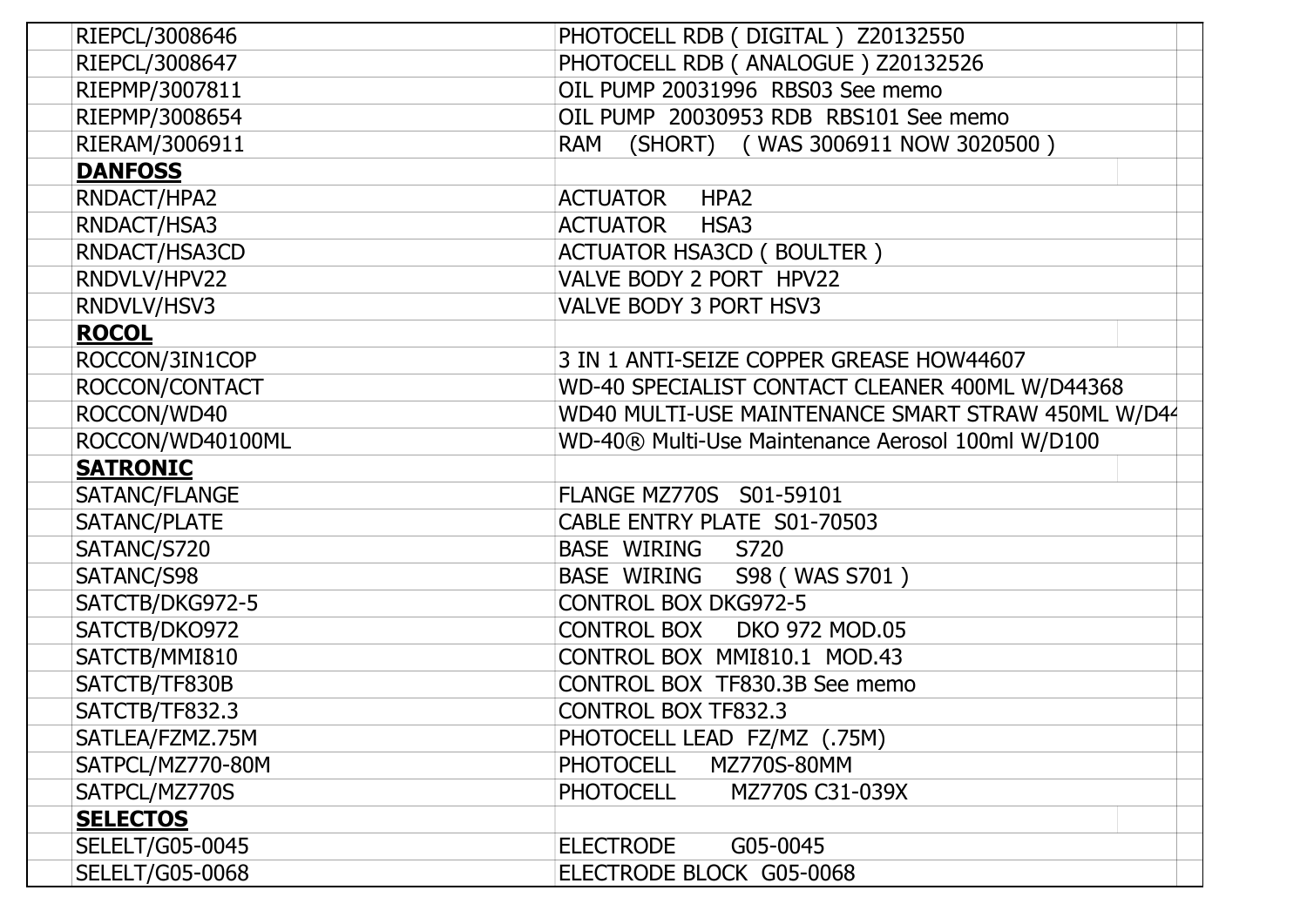| <b>SUNTEC</b>               |                                                |
|-----------------------------|------------------------------------------------|
| SNTCOI/B16-030X             | SOLENOID COIL SUNTEC S02-3713871 B16-030X      |
| SNTPMP/AS47A7564            | <b>FUEL PUMP</b><br>AS47A-7564                 |
| SNTPMP/AS47C7451            | FUEL PUMP AS47C-7451 E02-105U                  |
| <b>OIL NON-RETURN VALVE</b> |                                                |
| SOCVLV/NRV3/8               | NON-RETURN VALVE 3/8" 7522 BA-300030           |
| <b>THERMOCOUPLE</b>         |                                                |
| TCL/AN203P                  | THERMOCOUPLE AN203P                            |
| <b>TCL/H109-900</b>         | THERMOCOUPLE EXTENSION 900MM AN180E            |
| TCL/H112-300/M10            | <b>THERMOCOUPLE</b><br>H112-300M10             |
| TCL/H140900SUPER            | THERMOCOUPLE SUPER UNIV AN550P                 |
| <b>TCL/H20-900</b>          | THERMOCOUPLE STD UNIVERSAL 36"<br><b>AN100</b> |
| <b>TCL/H50-900</b>          | THERMOCOUPLE Q309A                             |
| <b>TCL/H99-700/I</b>        | THERMOCOUPLE H99-700/I 0123002                 |
| <b>TCL/T20-900A/T</b>       | THERMOCOUPLE T20-900 A/T 0130150               |
| <b>FIRE VALVE</b>           |                                                |
| TEDVLV/KBB1.5M              | KBB 1.5M C65<br><b>FIRE VALVE</b>              |
| TEDVLV/KBB2.0M              | <b>FIRE VALVE</b><br>KBB 2.0M C90              |
| TEDVLV/KBB3.0/90            | FIRE VALVE KBB 3.0 M C90                       |
| TEDVLV/KBB3.0M              | <b>FIRE VALVE</b><br>KBB 3.0M C65              |
| TEDVLV/KBB6.0M              | KBB 6.0M C65<br><b>FIRE VALVE</b>              |
| TEDVLV/KBB9.0M              | <b>FIRE VALVE</b><br>KBB<br>9.0M C65           |
| <u>TESTO</u>                |                                                |
| <b>TESANC/FILTER</b>        | FILTER PACK 0554-0040 (PK 10)                  |
| <b>TOOLS</b>                |                                                |
| TOOLS/90.011                | CONTINUITY BOND REGC10                         |
| TOOLS/BRIE113978B           | T-HANDLE HEX WRENCH 3MM BRIE113978B            |
| <b>TOOLS/DDY18045</b>       | MINI TUBE BENDER 6/8/10MM REGB15               |
| TOOLS/FAICT1200             | CABLE TIE PACK FAICT1200                       |
| <b>TOOLS/STA211921</b>      | STANLEY KNIFE BLADES (PK10) STA211921          |
| <b>TRIANCO</b>              |                                                |
| <b>TRIANC/208151</b>        | <b>DOOR SEAL 208151</b>                        |
|                             |                                                |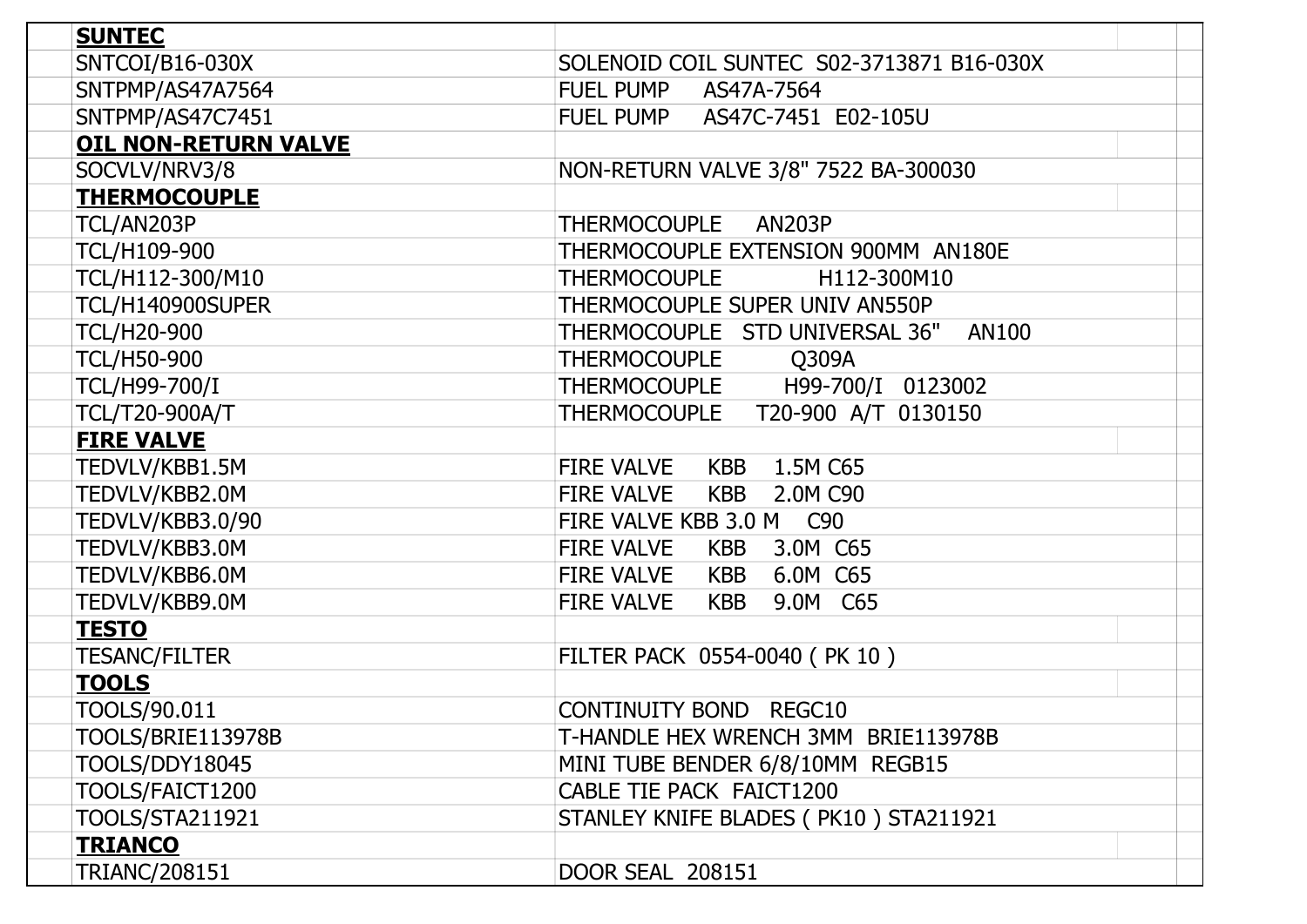| TRITST/206896        | <b>THERMOSTAT WAS 206896 NOW 206898</b>    |
|----------------------|--------------------------------------------|
| <b>VAILLIANT</b>     |                                            |
| VAIAAV/104521        | AUTO AIR VENT 104521                       |
| VAIANC/0020025045    | CONNECTION TUBE COMPLETE 0020025045        |
| VAIANC/01-0054       | <b>FILTER 01-0054</b>                      |
| VAIANC/10-1542       | THERMOMETER<br>10-1542                     |
| VAIANC/12-6223       | MICROSWITCH ( NOW 0020107782 WAS 12-6223 ) |
| VAIANC/25-2805       | NTC SENSOR<br>25-2805                      |
| VAIDIA/01-0365       | <b>DIAPHRAGM</b><br>01-0365                |
| VAIDIA/01-0375       | DIAPHRAGM 01-0375                          |
| VAIELT/0020133816    | ELECTRODE 0020133816                       |
| VAIELT/09-0643       | ELECTRODE (NOW 0020107719 WAS 09-0643)     |
| VAIELT/09-0649       | 09-0649<br>ELECTRODE                       |
| VAIELT/090709        | ELECTRODE 090709                           |
| VAIEXP/181051        | <b>EXPANSION VESSEL 181051</b>             |
| VAIFAN/0020135138    | FAN ASSY 0020135138                        |
| VAIFAN/193593        | <b>FAN ASSY 193593</b>                     |
| VAIGAU/180982        | PRESSURE GAUGE 180982                      |
| VAIGKT/0020038679    | <b>BURNER GASKET 0020038679</b>            |
| VAIGKT/981103        | BURNER GASKET 981103                       |
| VAIHEX/0020020018    | DHW HEAT EXCHANGER 0020020018              |
| VAIHEX/06-5088       | DHW HEAT EXCHANGER 06-5088                 |
| VAIHEX/178973        | DHW HEAT EXCHANGER 178973                  |
| VAIHOS/0020010293    | FLEXIBLE TUBE 0020010293                   |
| VAIINJ/04-2815       | INJECTOR 04-2815                           |
| <b>VAIINS/193595</b> | INSULATION & GASKET c/w SCREWS 193595      |
| VAIKNB/0020048969    | CONTROL KNOB SET 0020048969                |
| VAIKNB/0020074963    | <b>CONTROL KNOB SET 0020074963</b>         |
| VAILEA/193590        | IGNITION CABLE 193590                      |
| VAIPCB/0010028086    | PCB 0010028086                             |
| VAIPCB/0020132764    | CONTROL P.C.B 0020132764                   |
| VAIPCB/13-0391       | P.C.B.<br>13-0391                          |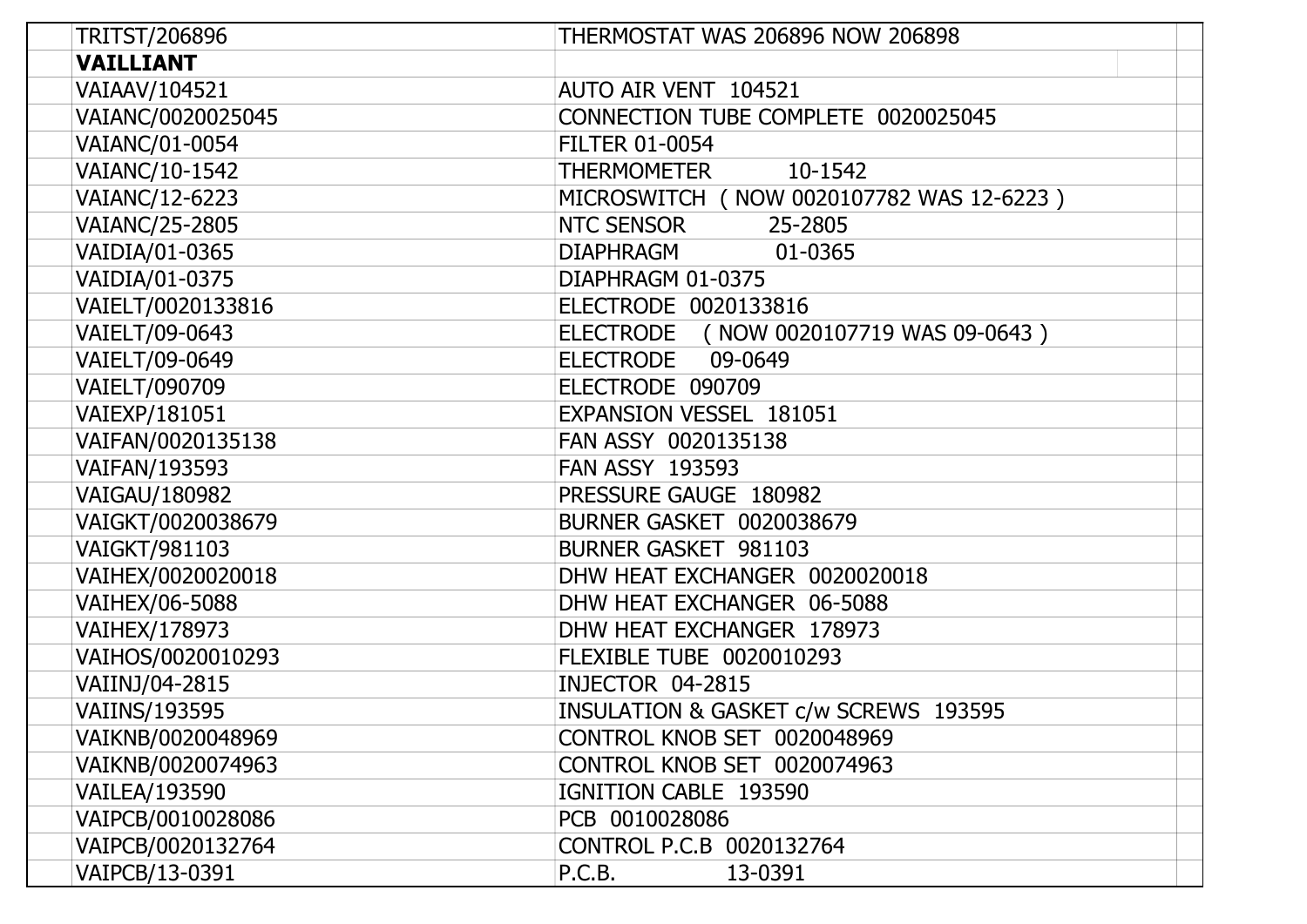| VAIPCB/25-2945    | P.C.B 25-2945                                      |
|-------------------|----------------------------------------------------|
| VAIPMP/0020136638 | PUMP ASSY 0020136638                               |
| VAIPMP/178983     | <b>PUMP ASSY 178983</b>                            |
| VAIPRV/178985     | PRESSURE RELIEF VALVE 178985                       |
| VAIPSW/0020059717 | WATER PRESSURE SWITCH 0020059717                   |
| VAISIP/0020184119 | SIPHON / TRAP 0020184119                           |
| VAISIP/180984     | <b>CONDENSATE TRAP 180984</b>                      |
| VAISIP/180985     | SIPHONIC CONDENSATE TRAP 180985                    |
| VAITCL/17-1125    | THERMOCOUPLE 17-1125                               |
| VAITCL/17-1165    | <b>THERMOCOUPLE</b><br>17-1165                     |
| VAITCT/0020116882 | TIME CLOCK 0020116882 H105479                      |
| VAITST/0020137356 | SENSOR NTC 0020137356                              |
| VAITST/193592     | NTC SENSOR CH FLOW / CH RETURN 193592              |
| VAIVLV/0020110996 | GAS VALVE 0020110996                               |
| VAIVLV/0020132682 | DIVERTER VALVE c/w BRASS ADAP 0020132682 See memo  |
| VAIVLV/01-1299    | <b>WATER SECTION</b><br>01-1299                    |
| VAIVLV/014731     | SERVICE VALVE CH 014731                            |
| VAIVLV/19-0717    | PRESSURE RELIEF VALVE 19-0717                      |
| VAIVLV/30-6704    | <b>VALVE 30-6704</b>                               |
| <b>VALOR</b>      |                                                    |
| VALELT/0508779    | ELECTRODE 0508779                                  |
| VALLEA/0547259    | ELECTRODE LEAD<br>0547259                          |
| VALSPG/0554909    | SPARK GENERATOR  0554909 3154007                   |
| <b>VIESSMANN</b>  |                                                    |
| VIEAAV/7828750    | AUTO AIR VENT 7828750                              |
| VIEELT/7828718    | IGNITION + IONISATION ELT BLOCK 7828718 WB1B &WB1C |
| VIEELT/7831346    | IGNTION & IONISATION PROBE 7831346                 |
| VIEEXP/7837231    | EXPANSION VESSEL 7837231                           |
| VIEGSK/7836177    | BURNER GASKET (VITODENS) 7836177                   |
| VIEHEX/7828746    | DHW HEAT EXCHANGER 7828746                         |
| VIEHEX/7829304    | DHW HEAT EXCHANGER 7829304                         |
| VIELEA/7828982    | LEAD - ELECTRODE 7828982                           |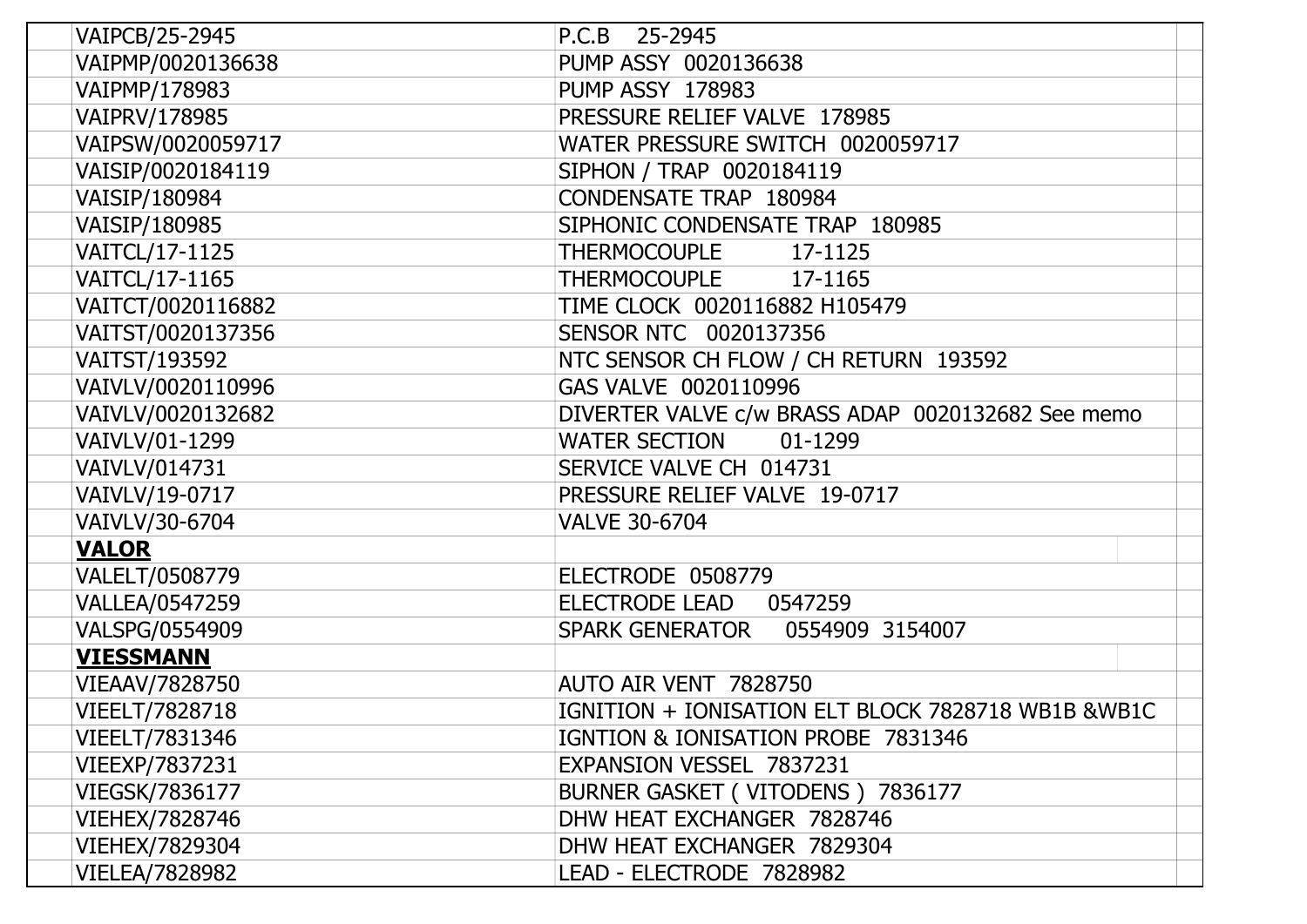| VIELEA/7837110       | LEAD - ELECTRODE 7837110                              |
|----------------------|-------------------------------------------------------|
| VIEPRV/7837892       | PRESSURE RELIEF VALVE 7837892                         |
| VIETST/7819967       | TEMPERATURE SENSOR 7819967                            |
| <b>DIAPHRAGM KIT</b> |                                                       |
| <b>VLV/REPAIR</b>    | DIVERTER VALVE REPAIR KIT 17115                       |
| <b>VOKERA</b>        |                                                       |
| VOKANC/4962          | MANIFOLD DHW 4962                                     |
| VOKANC/T0019         | SERVICE WASHER KIT EXCELL & ECLIPSE<br>T0019          |
| VOKDIA/0226          | DIAPHRAGM 0226                                        |
| VOKDIA/0870          | DIAPHRAGM 0870                                        |
| VOKDIA/6872          | DIAPHAGM 6872                                         |
| VOKDIA/6882          | DIAPHRAGM 6882                                        |
| VOKFAN/3434          | FAN ASSY 3434                                         |
| VOKFAN/5910          | <b>FAN ASSEMBLY</b><br>5910                           |
| VOKHEX/7140          | <b>HEAT EXCHANGER</b><br>7140                         |
| <b>VOKHEX/8037</b>   | <b>HEAT EXCHANGER 8037</b>                            |
| <b>VOKKNB/1859</b>   | KNOB (TEMP) 1859                                      |
| VOKKNB/1860          | KNOB (MODE) 1860                                      |
| <b>VOKLMT/2258</b>   | THERMOSTAT LIMIT 2258                                 |
| <b>VOKLMT/3409</b>   | <b>THERMOSTAT LIMIT 3409</b>                          |
| VOKMSW/8447          | MICROSWITCH 8447 (01005177)                           |
| VOKPCB/0940          | P.C.B IGNITION 0940                                   |
| <b>VOKPCB/0950</b>   | P C B IGNITION 0950                                   |
| VOKPCB/10020477      | P.C.B ( NOW 20008307 WAS 10024558 )                   |
| VOKPCB/20007052      | CONTROL P.C.B 20007052                                |
| VOKPCB/5643          | P.C.B.<br>5643                                        |
| VOKPCB/5797          | P C B 5797                                            |
| VOKPCB/8173          | P C B 8173                                            |
| <b>VOKPRV/1806</b>   | VALVE P R V 1806                                      |
| VOKPRV/20044364      | PRESSURE RELIEF VALVE 20044364 ( NOW 20043820 )       |
| <b>VOKPSW/0963</b>   | PRESS SWITCH ( NOW 01005272 WAS 0963/8195/7070/9232 ) |
| <b>VOKPSW/0975</b>   | PRESSURE SWITCH 0975                                  |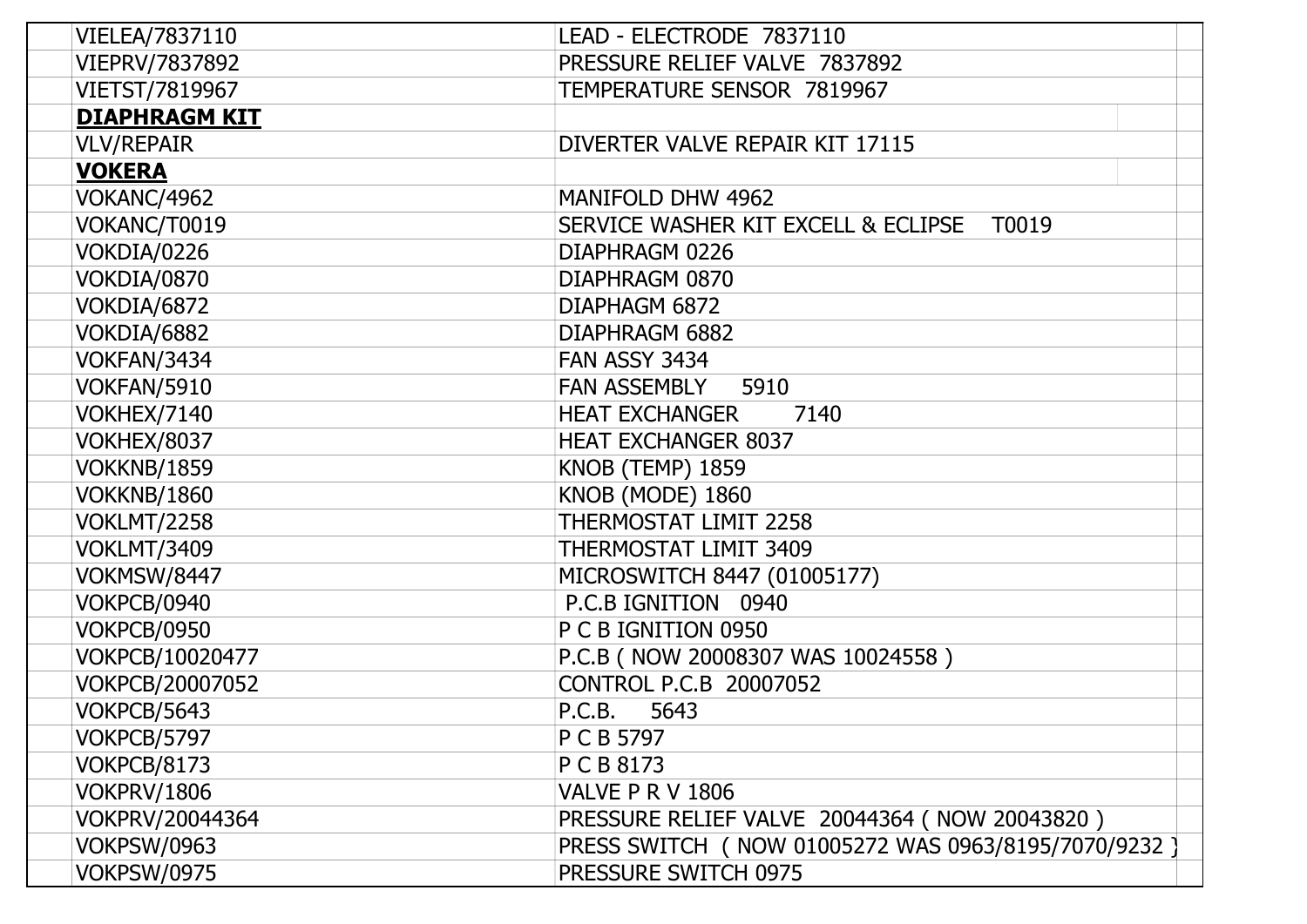| VOKPSW/10027535       | AIR PRESSURE SWITCH 10027535                        |
|-----------------------|-----------------------------------------------------|
| <b>VOKPSW/5926</b>    | <b>PRESSURE SWITCH 5926</b>                         |
| VOKTCL/4961           | THERMOCOUPLE 4961                                   |
| VOKTMT/7236           | THERMISTOR 7236                                     |
| VOKTMT/8484           | TST 100030 (WAS 8484 & 10027352)                    |
| VOKTST/10027351       | <b>THERMISTOR 10027351</b>                          |
| <b>VOKTST/4931</b>    | <b>THERMOSTAT 4931</b>                              |
| VOKTST/5441           | <b>THERMOSTAT 5441</b>                              |
| <b>VOKVLV/2905</b>    | VALVE MTR 2905 SAME AS 248733 NOW 5132452 7216534   |
| VOKVLV/7260           | VALVE GAS 7260                                      |
| <b>WARMFLOW</b>       |                                                     |
| WAREXP/2128           | EXPANSION VESSEL (12L) 2128                         |
| <b>WARFLW/1476</b>    | FLOW SWITCH 1476                                    |
| WARGKT/3009           | CONDENSING UNIT DOOR SEAL 3009                      |
| <b>WARPSW/3529</b>    | LOW WATER PRESSURE SENSOR 3529                      |
| WARVLV/1621           | THERMOSTATIC MIXING VALVE 1" 1621                   |
| <b>WORCESTER</b>      |                                                     |
| WORAAV/1061420        | AUTO AIR VENT (PUSH FIT) 87161061420                |
| WORAAV/1064450        | AUTO AIR VENT (BAYONET) 87161064450                 |
| WORAAV/87185050140    | AUTO AIR VENT 87185050140                           |
| WORAAV/T00500087A0    | AIR VENT T00500087A0                                |
| WORACT/1049200        | ACTUATOR 87161049200 H/WELL (PLASTIC)               |
| WORACT/1087230        | <b>ACL ACTUATOR 87161087230</b>                     |
| <b>WORANC/0019960</b> | HE CLEANING SET (SQUARE) 77190019960                |
| <b>WORANC/058830</b>  | BEARING PLATE 87155058830                           |
| WORANC/1004600        | COMB CHAMB FRONT 87161004600                        |
| <b>WORANC/1051030</b> | <b>CHARGING LINK ASSY 87161051030</b>               |
| <b>WORANC/1051320</b> | VALVE CARTRIDGE 87161051320                         |
| <b>WORANC/1076590</b> | HE CLEANING KIT (ROUND) WAS 87161076590 NOW 8716117 |
| <b>WORANC/1208500</b> | <b>WIRING HARNESS 87161208500</b>                   |
| <b>WORANC/1211070</b> | 87161211070<br><b>KEY</b>                           |
| WORANC/1211090        | VALVE KEY (GREY) 87161211090                        |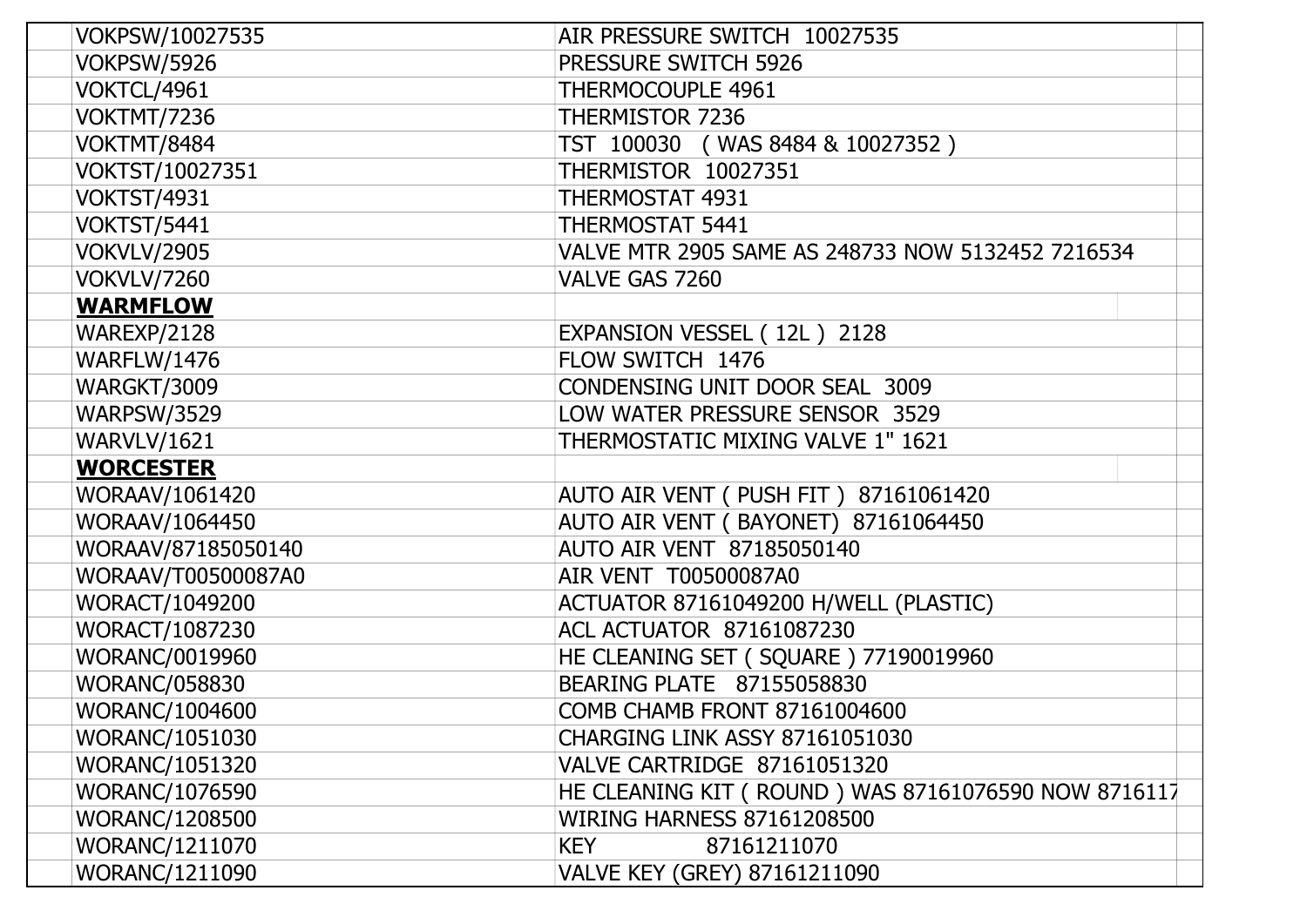| WORANC/1214430        | FILLING LOOP 87161214430                          |
|-----------------------|---------------------------------------------------|
| <b>WORANC/1405070</b> | HOSE EXP VESSEL 87161405070                       |
| <b>WORANC/1423000</b> | <b>PRESSURE GAUGE</b><br>87161423000              |
| <b>WORANC/1423020</b> | SENSOR KIT<br>87161423020                         |
| <b>WORANC/1425000</b> | EXPANSION VESSEL 87161425000                      |
| <b>WORANC/1425050</b> | EXPANSION VESSEL (OIL) 87161425050 - RECTANGULAR  |
| <b>WORANC/2081070</b> | PRESSURE GAUGE 87172081070                        |
| WORANC/7716192610     | KEYLESS FILLING LOOP 7716192610                   |
| WORANC/7746901479     | CLEANING KIT 7746901479 (SWITCH BLADE - COMPACT)  |
| WORANC/87155058250    | MEMBRANE 87155058250                              |
| WORANC/87161064990    | ELBOW FLOW PIPE c/w VENT 87161064990              |
| WORANC/87161065050    | TUBE - GAS SUPPLY 87161065050                     |
| WORANC/87161076380    | PRESSURE GAUGE 87161076380                        |
| WORANC/87161099340    | FLEXI HOSE 87161099340                            |
| WORANC/87161112090    | TERMINAL OUTLET 87161112090                       |
| WORANC/87161112520    | SAMPLE POINT CAP (SCREW) 87161112520              |
| WORANC/87161112530    | SAMPLE POINT PLUG ( PUSH IN ) 87161112530         |
| WORANC/87161164280    | PRESSURE GAUGE (Black rubber tube) 87161164280    |
| WORANC/87161412110    | BLANKING CAP - RED 87161412110                    |
| WORANC/871860021A0    | VALVE - GAS AIR 871860021A0                       |
| WORANC/87186866190    | LH HINGE ASSY 87186866190                         |
| WORANC/87186866210    | RH HINGE ASSY 87186866210                         |
| <b>WORANC/922070</b>  | WASHER PACK 87161080720 (O'RING)                  |
| WORANC/ZAGAS083       | 87161423150<br><b>SENSOR</b>                      |
| WORANC/ZAMAJ197       | <b>THERMISTOR</b><br>87161423190                  |
| WORANC/ZBUNC145       | PRESSURE GAUGE 87161423580                        |
| WORBAF/87161070460    | BAFFLE SET 87161070460                            |
| <b>WORELT/1070890</b> | ELECTRODE SET (SQUARE H/EXCH) 8716121817 See memo |
| WORELT/1163810        | ELECTRODE (ROUND H/EXC) 87161163810               |
| WORELT/7736700560     | IGNITION DEVICE WAS 7736700560 NOW 8738901633     |
| WORELT/871860028A0    | ELECTRODE ASSY 871860028A0                        |
| WORELT/ZBGAS050       | <b>ELECTRODE</b><br>87161421240                   |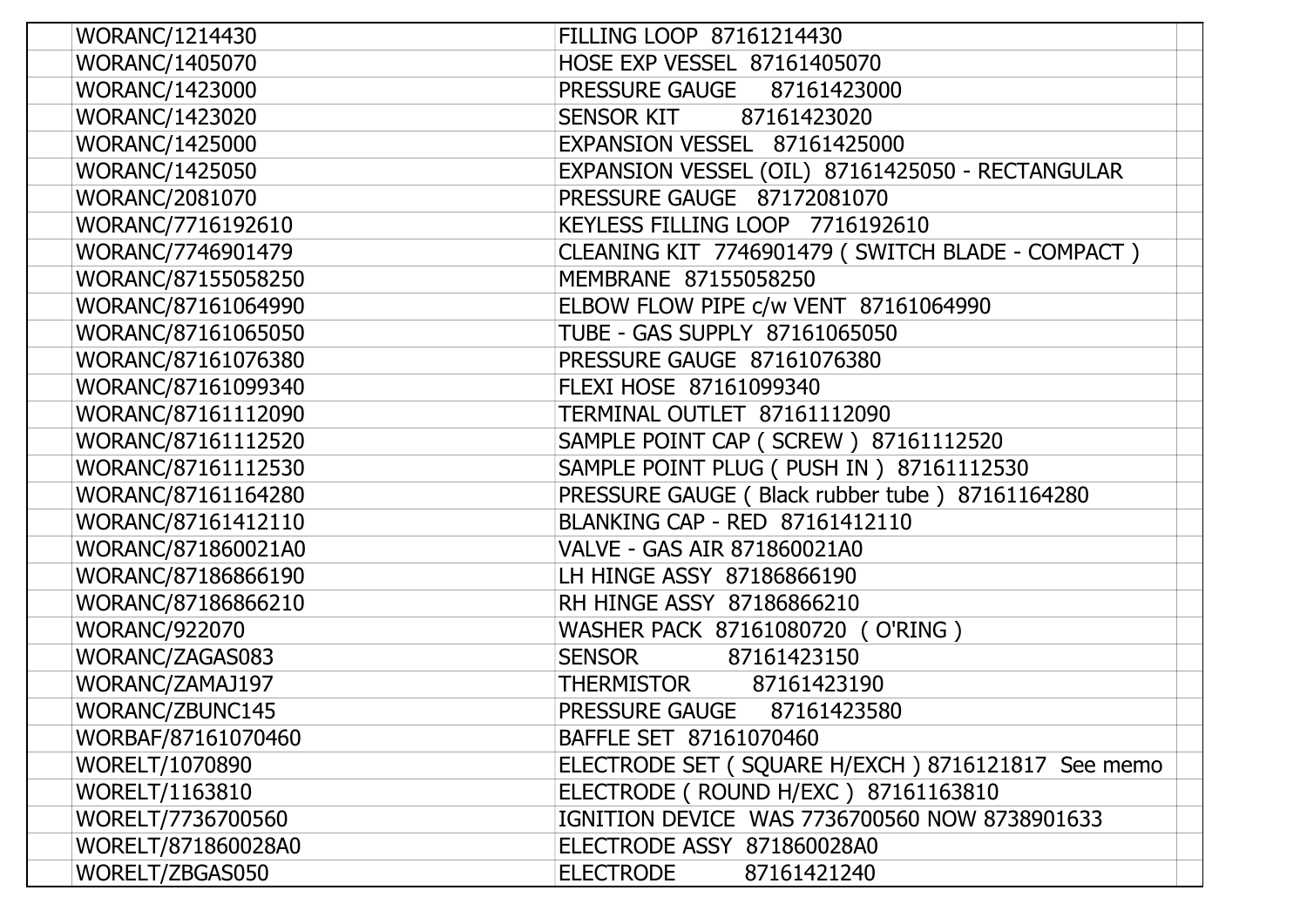| WOREXP/87154072960    | <b>EXPANSION VESSEL 87154072960 (REC)</b>         |
|-----------------------|---------------------------------------------------|
| WOREXP/87161055450    | EXPANSION VESSEL 87161055450                      |
| WOREXP/87161076600    | EXPANSION VESSEL (OIL GREENSTAR) 87161076600      |
| WOREXP/87161083890    | EXPANSION VESSEL 87161083890                      |
| WOREXP/87161165190    | EXPANSION VESSEL 87161165190                      |
| <b>WORFAN/1202820</b> | <b>FAN ASSEMBLY</b><br>87161202820 28CDI          |
| <b>WORFAN/1214560</b> | FAN ASSEMBLY 87161214560 24KW                     |
| <b>WORFAN/2043730</b> | FAN ASSY 87172043730 (WAS 87161164740)            |
| <b>WORFAN/2044530</b> | FAN ASSY 87161160670 ( check FD code )            |
| WORFAN/8716117417     | FAN ASSY 8716117417                               |
| WORFAN/8716118443     | FAN ASSY 8716118443 ( Check FD code )             |
| WORFLW/1063560        | FLOW UNIT 87161063560                             |
| <b>WORFLW/1072230</b> | FLOW SENSOR (WAS 87161072230) 87161157540         |
| WORFLW/1084010        | FLOW SWITCH 87161084010                           |
| WORFLW/1114060        | FLOW SWTICH 87161114060                           |
| WORFLW/1200690        | <b>FLOW SWITCH ASSY 87161200690</b>               |
| WORFLW/1209710        | FLOW SWITCH ASSY. 87161209710                     |
| WORFLW/87161064330    | ADAPTOR - FLOW SENSOR 87161064330                 |
| <b>WORGKT/0001830</b> | FAN SEAL 87290001830                              |
| <b>WORGKT/0041680</b> | <b>BURNER SEAL 87110041680</b>                    |
| <b>WORGKT/1031530</b> | H/EXCHA FRONT SEAL 87101031530                    |
| <b>WORGKT/1031610</b> | BONDED WASHER (GAS) 87101031610                   |
| <b>WORGKT/1072240</b> | SEAL CLIP & SCREW KIT 87161072240                 |
| WORGKT/1105340        | GASKET BURNER WB6 87161105340                     |
| <b>WORGKT/1133020</b> | ROPE SEAL 87161133020                             |
| WORGKT/1138330        | O'RING - SIPHON TOP 87161138330                   |
| <b>WORGKT/1138510</b> | O'RING - SIPHON CAP 87161138510                   |
| <b>WORGKT/122590</b>  | WASHER BONDED (PK 10) (WATER / EARS) 87161122590  |
| WORGKT/87102050970    | SET OF O'RINGS 87102050970                        |
| WORGKT/87110043210    | SEAL EXHAUST PK5 87110043210 (WAS BYK87110043210) |
| WORGKT/87161066350    | SEAL - INNER CASE 87161066350                     |
| WORGKT/87161075360    | SEAL - SERVICE COVER 87161075360                  |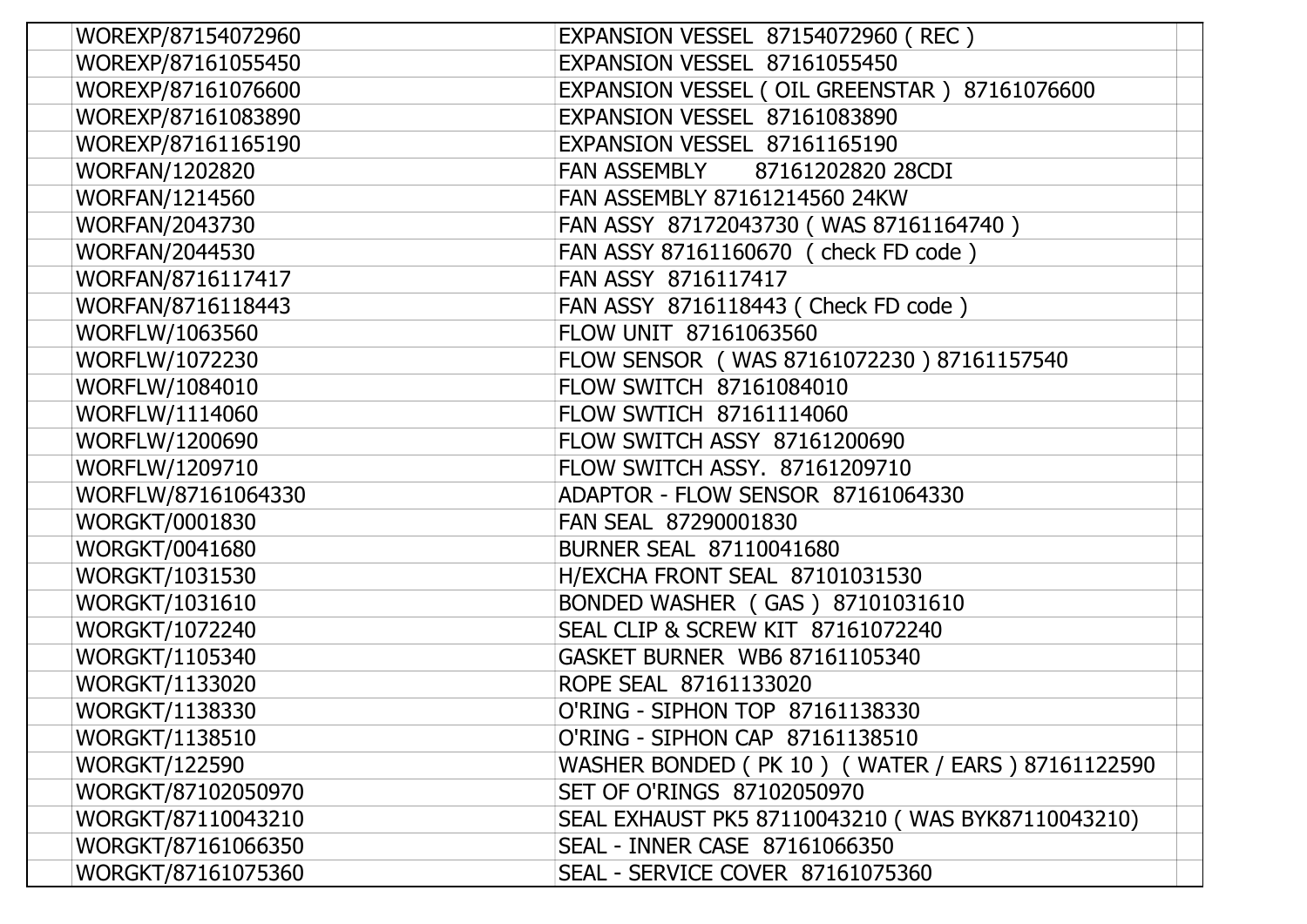| WORGKT/871860005A0                                                    | SEAL - CONDENSATE COLLECTOR 871860005A0      |
|-----------------------------------------------------------------------|----------------------------------------------|
| WORGKT/871860024A0                                                    | <b>SEAL BURNER 871860024A0</b>               |
| WORGKT/87186803150                                                    | <b>SEAL FLUE COWL 87186803150</b>            |
| WORGKT/873791300A0                                                    | SEAL - PIPE FLUE GAS 873791300A0             |
| <b>WORHEX/1066850</b>                                                 | 16 PLATE HEAT EXCHANGER 87161066850          |
| <b>WORHEX/1066860</b>                                                 | 12 PLATE HEAT EXCHANGER 87161066860          |
| <b>WORHEX/1429000</b>                                                 | HEAT EXCHANGER 87161429000 (24CDi)           |
| WORHEX/1429030                                                        | HEAT EXCHANGER 87161429030 (28CDi)           |
| <b>WORHEX/1429060</b>                                                 | PLATE HEAT EXCH. 87161429060                 |
| WORHEX/87154069750                                                    | DHW HEAT EXCHANGER 87154069750               |
| WORHEX/87161082120                                                    | DHW HEAT EXCHANGER 87161082120               |
| WORHEX/SSA5028/1                                                      | DHW HEAT EXCHANGER 87161206470               |
| WORHOS/87161068330                                                    | FLEXIBLE HOSE KIT 87161068330                |
| WORHOS/87161124260                                                    | FLEXI HOSE - EXPANSION VESSEL 87161124260    |
| WORKNB/1410440                                                        | <b>CONTROL KNOB</b><br>87161410440           |
| WORKNB/1410870                                                        | KNOB 87161410870                             |
| WORLEA/1067390                                                        | IGNITION LEAD KIT 87161067390                |
| <b>WORLEA/1466400</b>                                                 | LEAD ASSY 87161466400                        |
| WORLEA/4019990                                                        | IGNITION LEAD KIT 87144019990                |
| <b>WORMTR/1068470</b>                                                 | MOTOR - DIVERTER VALVE 87161068470           |
| WORMTR/87186828390                                                    | MOTOR - DIVERTER VALVE (COMPACT) 87186828390 |
| WORPBE/1203450                                                        | SENSING PROBE 87161203450                    |
| <b>WORPCB/006980</b><br>CONTROL P.C.B WAS 87483006980 NOW 87483008270 |                                              |
| <b>WORPCB/095390</b>                                                  | CONTROL P.C.B 87161095390                    |
| WORPCB/1138700                                                        | P.C.B 87186871640 (WAS 87161138700)          |
| WORPCB/1463000                                                        | P.C.B.<br>87161463000                        |
| WORPCB/1463010                                                        | P C B 87161463010 ( Check full serial No. )  |
| WORPCB/2077470                                                        | CONTROL UNIT 87172077470                     |
| WORPCB/3002190                                                        | <b>CONTROL BOARD</b><br>87483002190          |
| WORPCB/3002760                                                        | P.C.B.<br>87483002760                        |
| WORPCB/3004050                                                        | P C B BOARD 87483004050                      |
| WORPCB/87161095400                                                    | PCB 87161095400                              |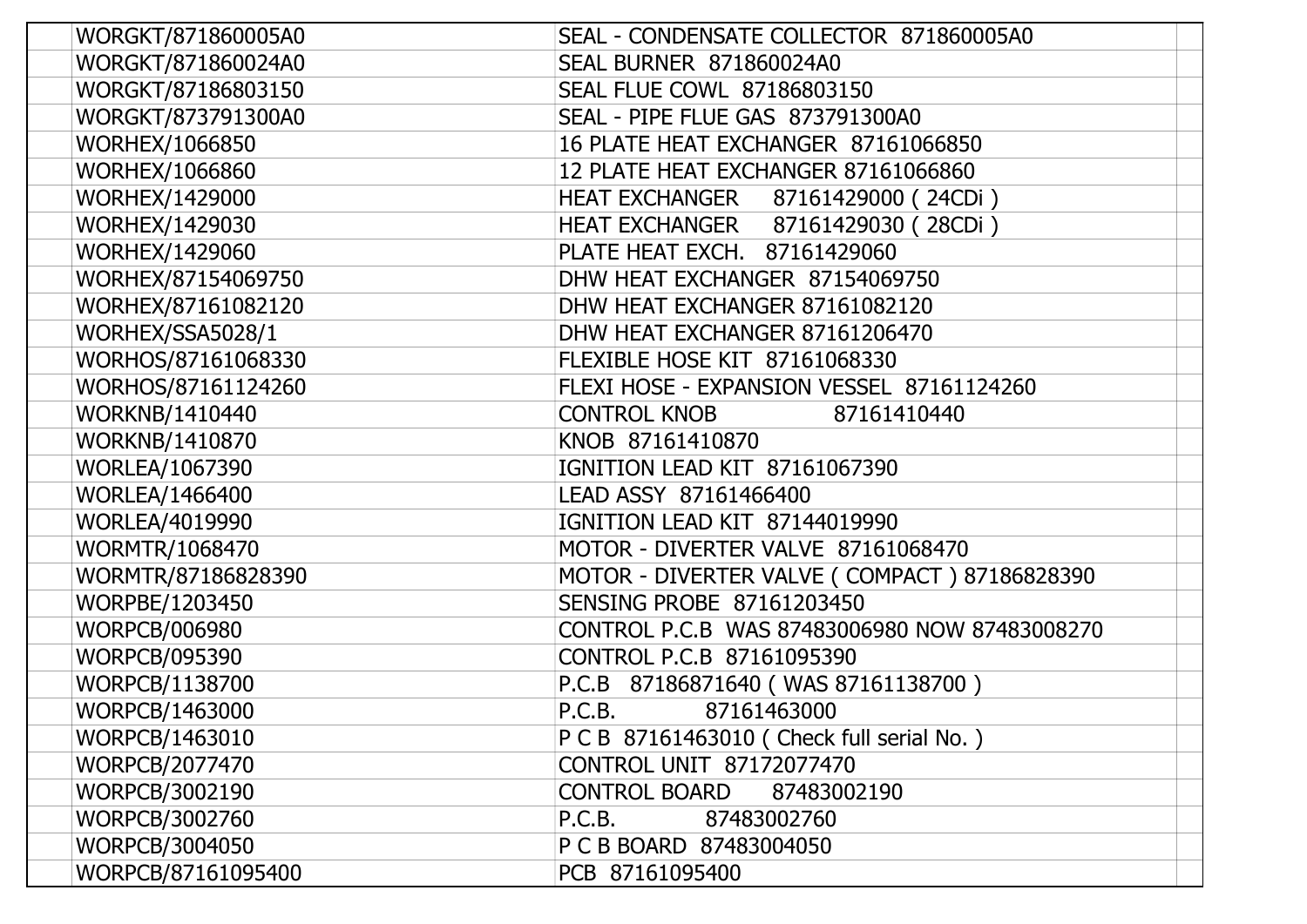| WORPCB/8716119385     | PCB 8716119385 ( Check serial No. )               |
|-----------------------|---------------------------------------------------|
| WORPCB/87161463290    | CONTROL P.C.B 87161463290                         |
| WORPCB/87186852610    | CONTROL PCB 87186852610 (Check full serial No.)   |
| WORPCB/87483008360    | CONTROL P.C.B NOW 8748300912 WAS 87483008360      |
| WORPCB/87483008550    | CONTROL P.C.B 87483008550                         |
| WORPCB/87483008680    | CONTROL PCB 87483008680                           |
| WORPCB/ZAGAS035       | 87161463250<br>P.C.B.                             |
| WORPCB/ZAGAS037       | P.C.B.<br>87161463240                             |
| WORPMP/1063540        | PUMP ASSY (WAS 87161063540 NOW 8716119824)        |
| WORPMP/1063550        | PUMP ASSY (WAS 87161063550 NOW 8716119822)        |
| WORPMP/1135940        | PUMP 15/60 HEAD 87161135940 (8716119827)          |
| WORPMP/87161082460    | PUMP ASSY 87161082460 Same as 8716119833          |
| WORPRV/1064310        | PRESSURE RELIEF VALVE 87161064310                 |
| WORPRV/4010120        | PRESSURE REIEF VALVE 87174010120                  |
| WORPRV/87161104070    | PRESSURE RELEIF VALVE 87161104070                 |
| WORPRV/87186439890    | PRESSURE RELIEF VALVE 87186439890                 |
| WORPSW/1044610        | AIR PRESSURE SWITCH 87161044610                   |
| WORPSW/1424060        | PRESSURE SWITCH 87161424060                       |
| WORPSW/1461010        | PRESSURE SWITCH WAS 87161461530 NOW 87161165410   |
| WORRTN/87161064420    | RETURN MANIFOLD 87161064420                       |
| WORSIP/1066100        | SIPHON ( SQUARE ) 87161066100                     |
| WORSIP/1113880        | CAP - SIPHON 87161113880                          |
| WORSIP/1138370        | SIPHON ASSY (ROUND) 87161138370)                  |
| WORSIP/87161138270    | ELBOW - SIPHON ASSY 87161138270                   |
| WORSIP/87161138350    | SIPHON ASSY 87161138350                           |
| <b>WORTCL/2020180</b> | <b>THERMOCOUPLE 87072020180</b>                   |
| WORTCT/7716192033     | TWIN CHANNEL TIMER 7716192033 H108390             |
| WORTCT/7716192036     | MECH TIME CLOCK ( MT10 ) 7716192036 - 87161066630 |
| WORTCT/ZAMAJ163       | 77161920070<br>PROGRAMMER                         |
| <b>WORTFR/2013190</b> | TRANSFORMER 87472013190                           |
| WORTST/1423030        | THERMOSTAT O'HT 87161423030                       |
| WORTST/1423090        | <b>THERMOSTAT CH 87161423090</b>                  |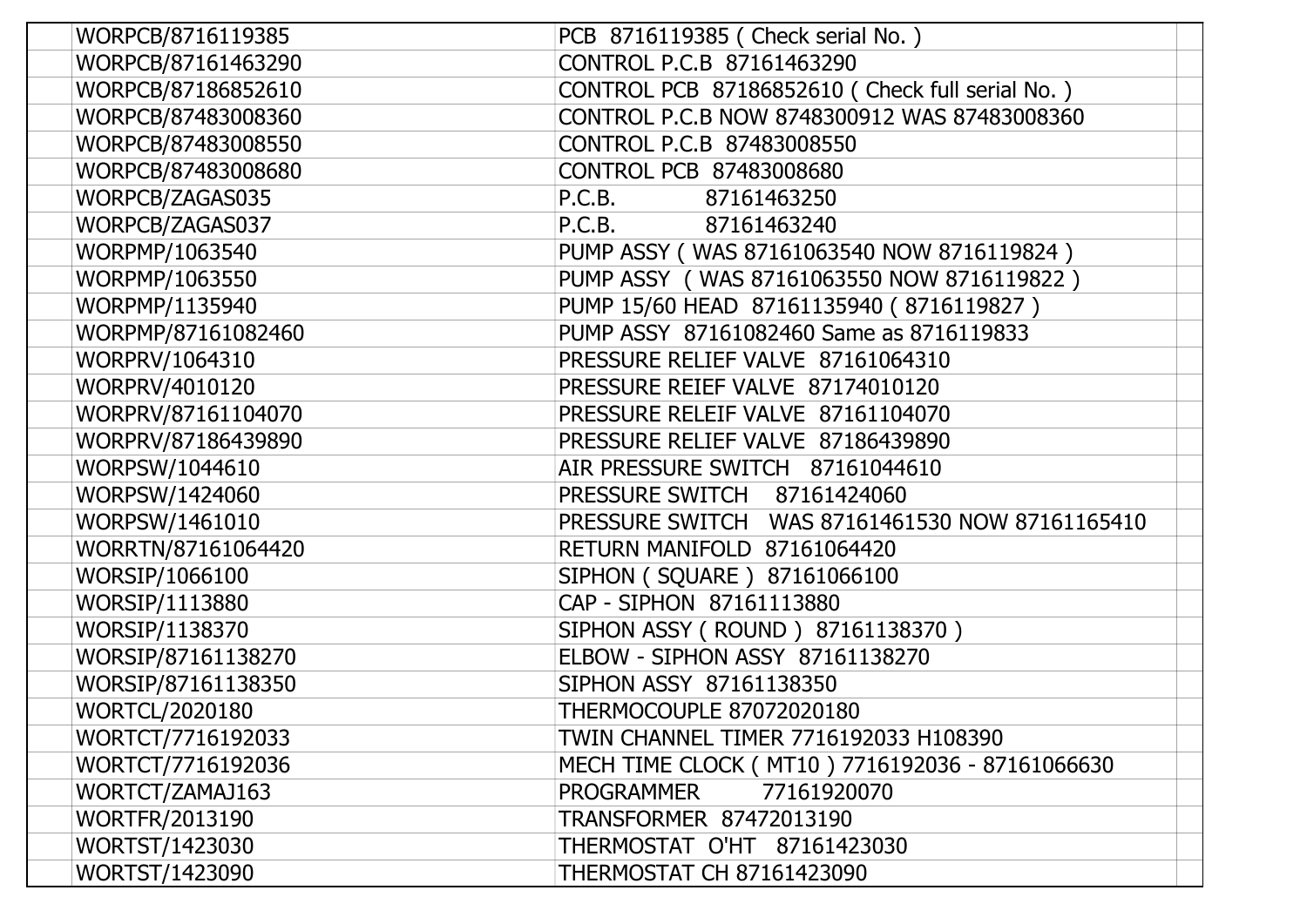| WORTST/1423130        | <b>THERMOSTAT DHW 87161423130</b>                 |
|-----------------------|---------------------------------------------------|
| WORTST/1423180        | <b>THERMOSTAT 87161423180</b>                     |
| WORTST/1423840        | SENSOR CH 87161423840                             |
| WORTST/1423900        | THERMOSTAT 87161423900                            |
| WORTST/2061960        | HIGH LIMIT STAT 87072061960                       |
| <b>WORTST/5000810</b> | DHW TEMP SENSOR 87145000810                       |
| <b>WORTST/5000870</b> | TEMPERATURE SENSOR 87145000870                    |
| WORTST/87105062670    | O'HEAT STAT (GROMMET) 87105062670                 |
| WORTST/87161066880    | <b>CONTROL SENSOR 87161066880</b>                 |
| WORTST/87161076210    | CH THERMOSTAT 87161076210                         |
| WORTST/87161076370    | DHW THERMOSTAT 87161076370                        |
| WORTST/9638580        | O'HEAT STAT ( SCREW ) 87229638580                 |
| WORTST/ZAMAJ223       | THERMOSTAT O'HEAT<br>87161211280                  |
| WORVLV/1026730        | GAS VALVE ( CDI ) 87161026730                     |
| WORVLV/1049190        | VALVE BODY 87161049190 (H/WELL PL-ACT)            |
| WORVLV/1068450        | DIVERTER VALVE KIT 87161068450                    |
| WORVLV/1087220        | DIVERTER VALVE BODY (FIBRE WASHER) 87161087220    |
| WORVLV/1111520        | <b>ISOLATING VALVE 87161111520</b>                |
| WORVLV/1113250        | GAS VALVE 87161113250 ( GREENSTAR )               |
| WORVLV/1201310        | DIVERTER VALVE 87161201310 (METAL 5 WIRE)         |
| WORVLV/1424230        | OIL ISOLATION VALVE (RED HANDLE) 87161424230      |
| WORVLV/1424450        | GAS VALVE 87161424450                             |
| <b>WORVLV/1567460</b> | DIVERTER VALVE 87161567460                        |
| WORVLV/87161059170    | OIL LINE VALVE ( INLINE - GREEN ) 87161059170     |
| WORVLV/87161424180    | 15MM COLD WTR ISOLATOR VALVE 87161424180          |
| WORVLV/87186822900    | DIVERTER VALVE BODY (O'RING / OLIVE ) 87186822900 |
| WORVLV/ZAGAS032       | <b>GAS VALVE</b><br>87161567160                   |
| WORVLV/ZAGAS117       | <b>GAS VALVE</b><br>87161567030                   |
| WORVLV/ZCVLV008       | ISOLATING VLV 22MM 87161424170                    |
| WORVLV/ZCVLV024       | FLOW/RETURN VALVE 87161424350                     |
|                       |                                                   |
|                       |                                                   |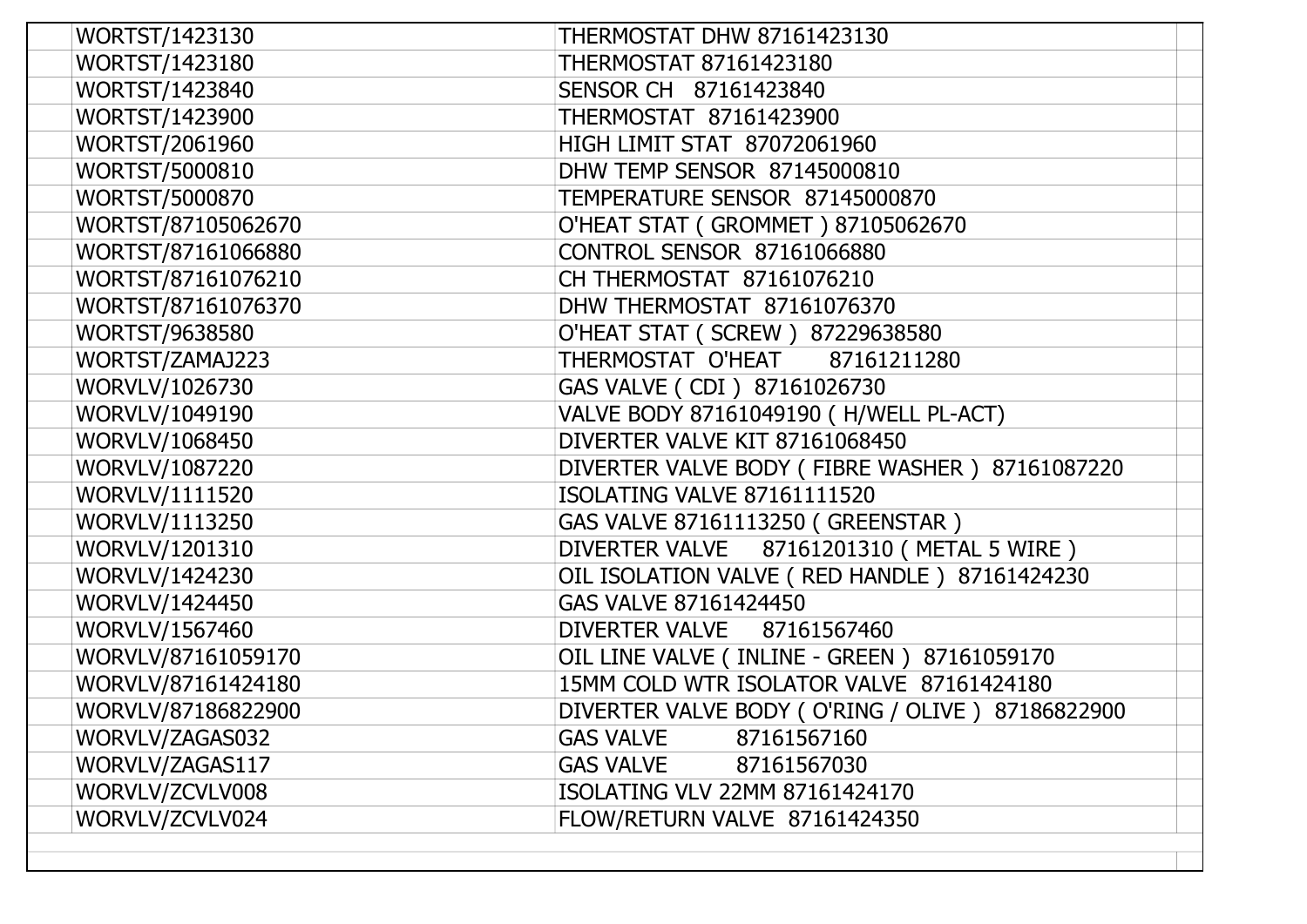| <b>Oty In Stock</b> |
|---------------------|
| 2.00                |
| 4.00                |
|                     |
| 3.00                |
| 5.00                |
| 2.00                |
| 5.00                |
| 1.00                |
| 1.00                |
|                     |
| 1.00                |
| 1.00                |
| 1.00                |
| 1.00                |
|                     |
| 12.00               |
| 7.00                |
| 9.00                |
| 22.00               |
| 7.00                |
| 1.00                |
| 1.00                |
| 2.00                |
| 1.00                |
| 8.00                |
| 2.00                |
| 13.00               |
| 15.00               |
|                     |
| $1.00\,$            |
| 1.00                |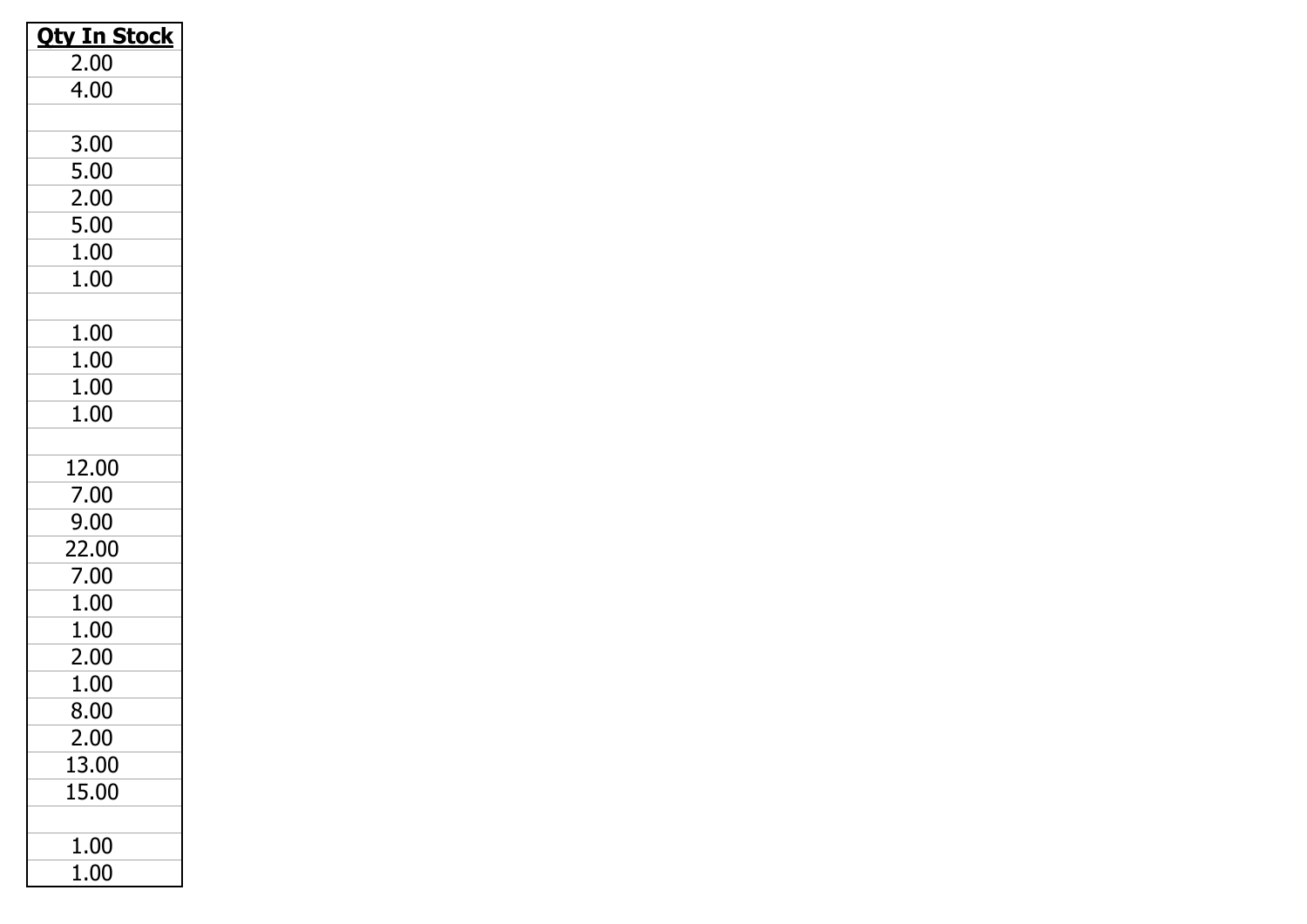| 2.00  |  |
|-------|--|
| 1.00  |  |
| 6.00  |  |
| 4.00  |  |
|       |  |
| 3.00  |  |
|       |  |
| 1.00  |  |
| 1.00  |  |
| 1.00  |  |
| 1.00  |  |
| 1.00  |  |
| 2.00  |  |
| 4.00  |  |
| 1.00  |  |
|       |  |
| 65.00 |  |
| 48.00 |  |
| 2.00  |  |
| 4.00  |  |
| 50.00 |  |
| 8.00  |  |
| 9.00  |  |
| 3.00  |  |
| 3.00  |  |
| 3.00  |  |
| 2.00  |  |
|       |  |
| 2.00  |  |
| 1.00  |  |
| 1.00  |  |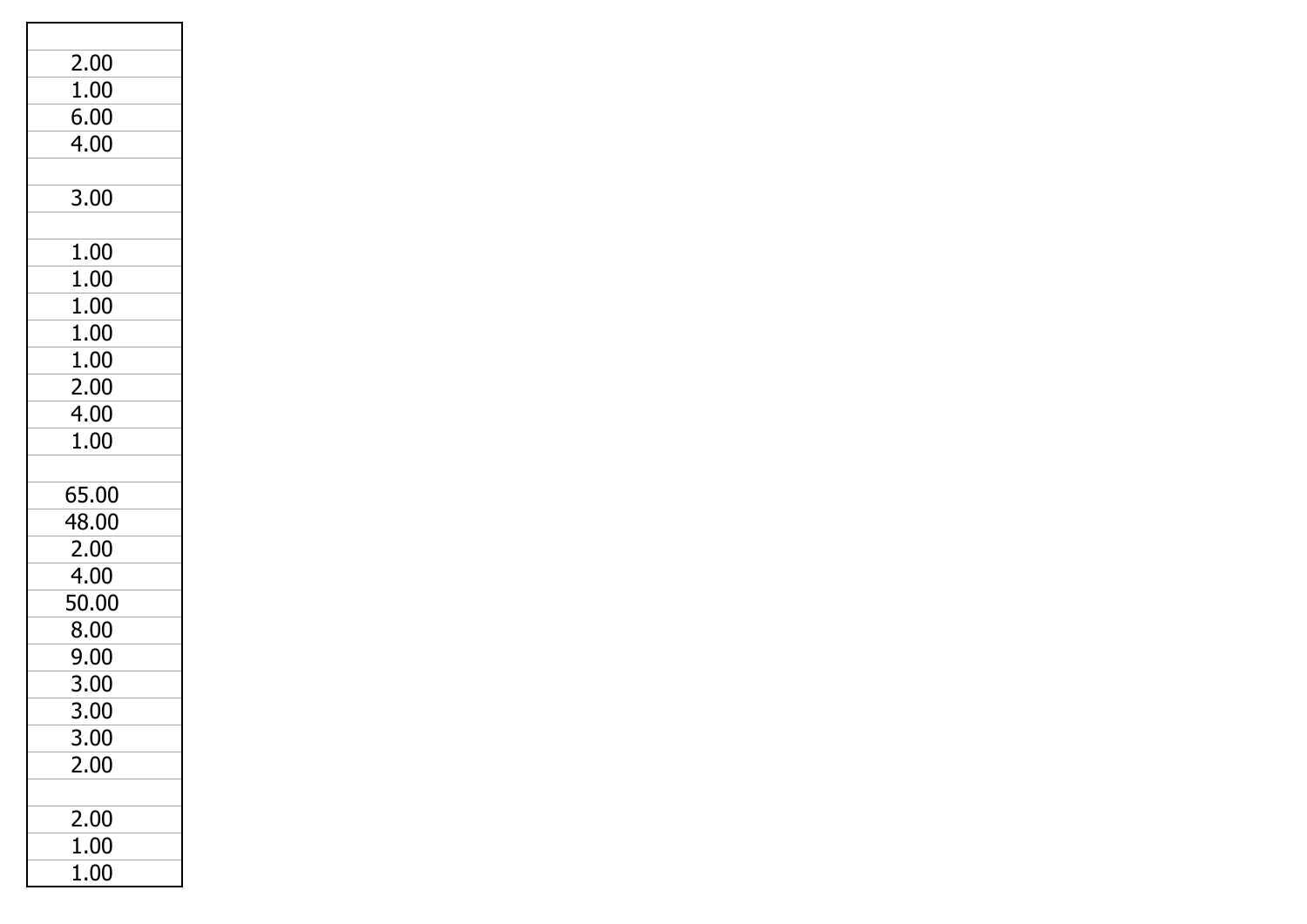| 3.00  |
|-------|
| 3.00  |
| 1.00  |
| 1.00  |
| 5.00  |
| 2.00  |
| 2.00  |
| 1.00  |
| 1.00  |
| 1.00  |
| 2.00  |
| 1.00  |
| 1.00  |
| 2.00  |
| 2.00  |
| 2.00  |
| 1.00  |
| 2.00  |
| 3.00  |
| 2.00  |
| 1.00  |
| 1.00  |
| 1.00  |
| 1.00  |
| 2.00  |
| 1.00  |
| 12.00 |
| 1.00  |
| 1.00  |
| 1.00  |
| 2.00  |
| 2.00  |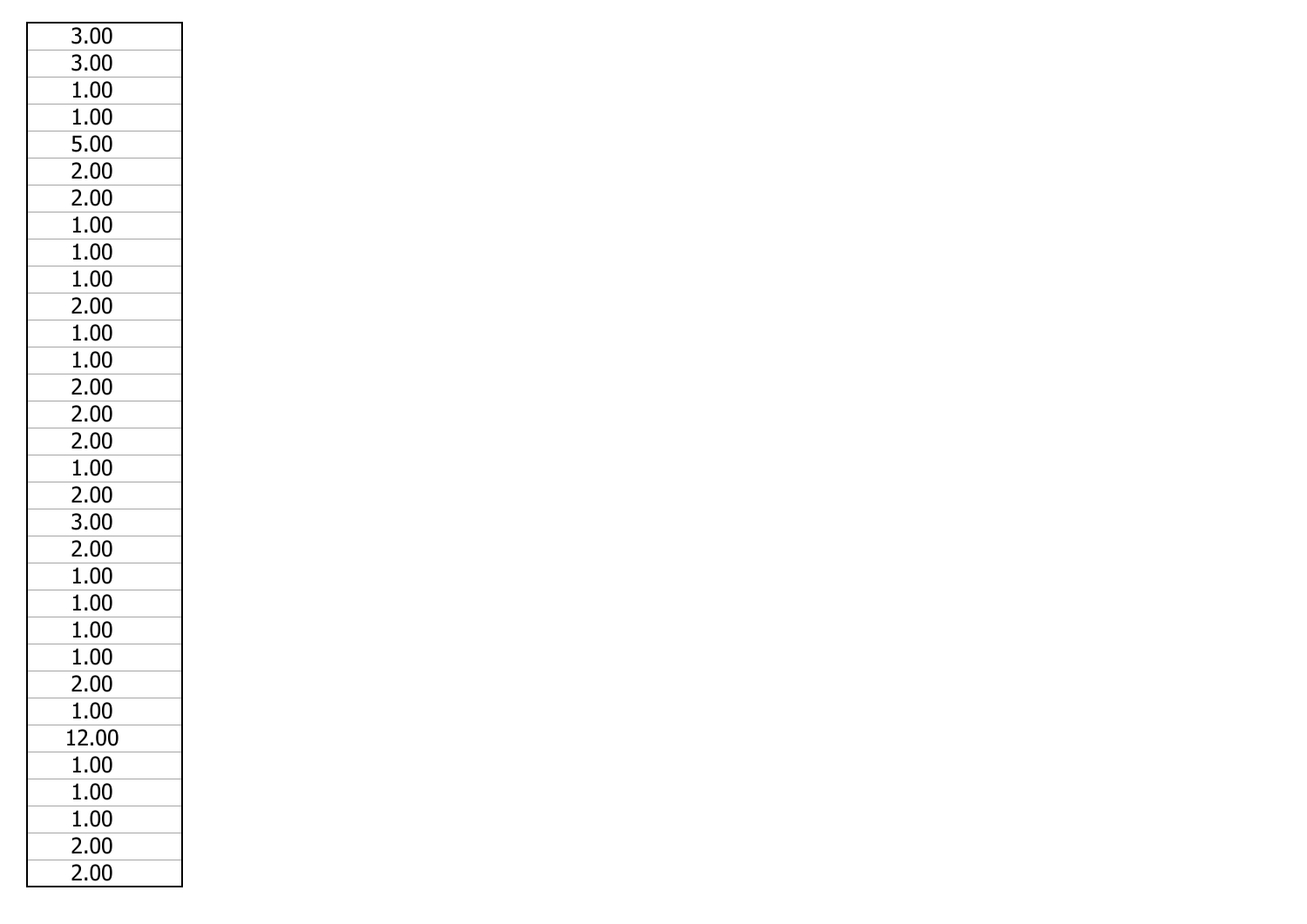| 1.00 |  |
|------|--|
| 2.00 |  |
| 3.00 |  |
| 3.00 |  |
| 1.00 |  |
| 1.00 |  |
| 1.00 |  |
| 1.00 |  |
| 1.00 |  |
| 2.00 |  |
|      |  |
| 1.00 |  |
| 1.00 |  |
| 1.00 |  |
| 1.00 |  |
| 1.00 |  |
| 3.00 |  |
| 2.00 |  |
| 1.00 |  |
|      |  |
| 2.00 |  |
| 2.00 |  |
| 3.00 |  |
|      |  |
| 2.00 |  |
| חח כ |  |
|      |  |
| 1.00 |  |
|      |  |
| 1.00 |  |
| 1.00 |  |
|      |  |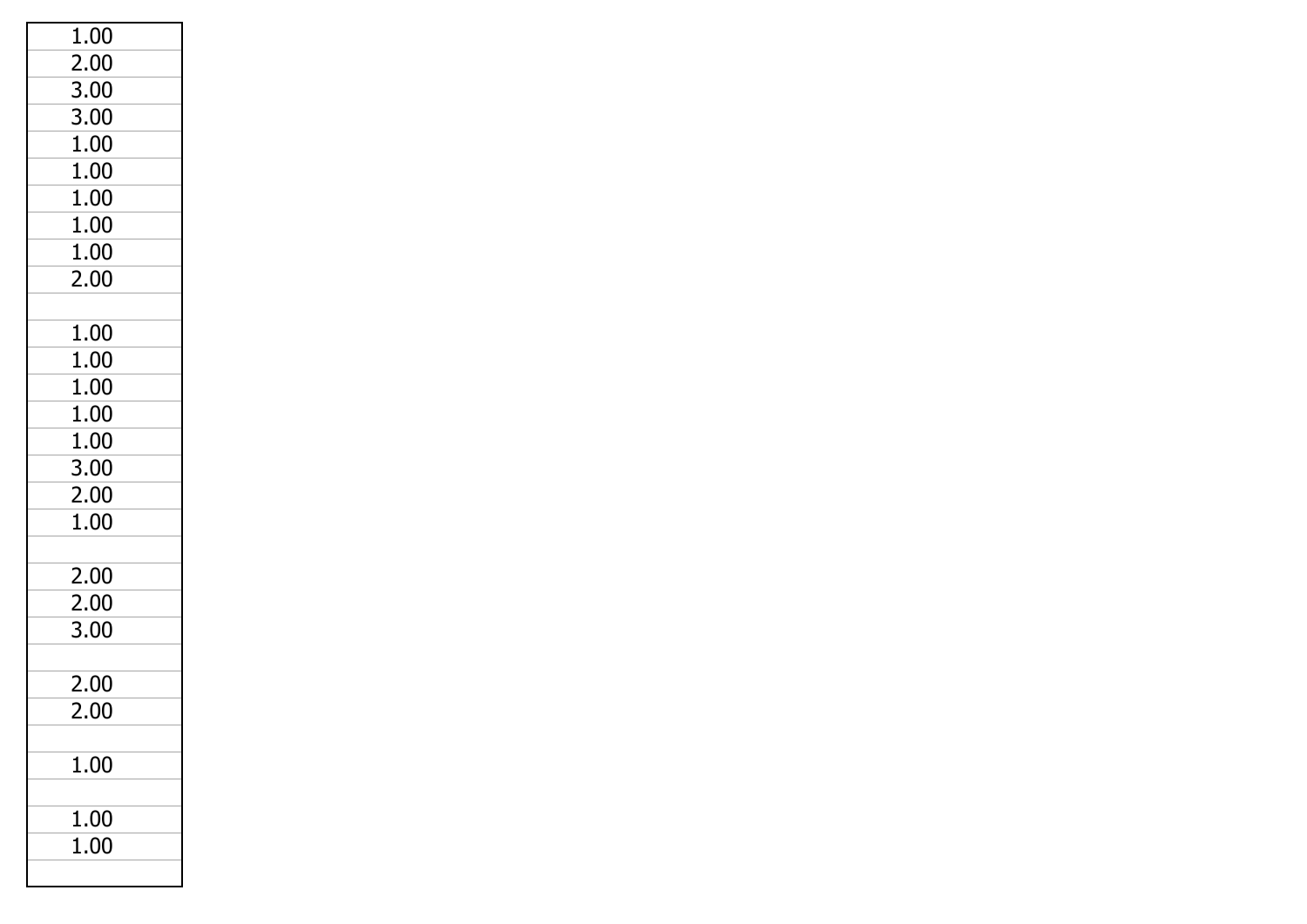| 1.00 |  |
|------|--|
| 1.00 |  |
|      |  |
| 1.00 |  |
| 1.00 |  |
| 2.00 |  |
| 1.00 |  |
| 1.00 |  |
| 1.00 |  |
| 1.00 |  |
| 2.00 |  |
| 1.00 |  |
| 2.00 |  |
| 2.00 |  |
| 1.00 |  |
| 2.00 |  |
| 1.00 |  |
| 1.00 |  |
| 1.00 |  |
| 1.00 |  |
| 1.00 |  |
| 1.00 |  |
| 1.00 |  |
| 1.00 |  |
| 2.00 |  |
| 2.00 |  |
| 2.00 |  |
| 2.00 |  |
| 1.00 |  |
| 1.00 |  |
| 1.00 |  |
| 1.00 |  |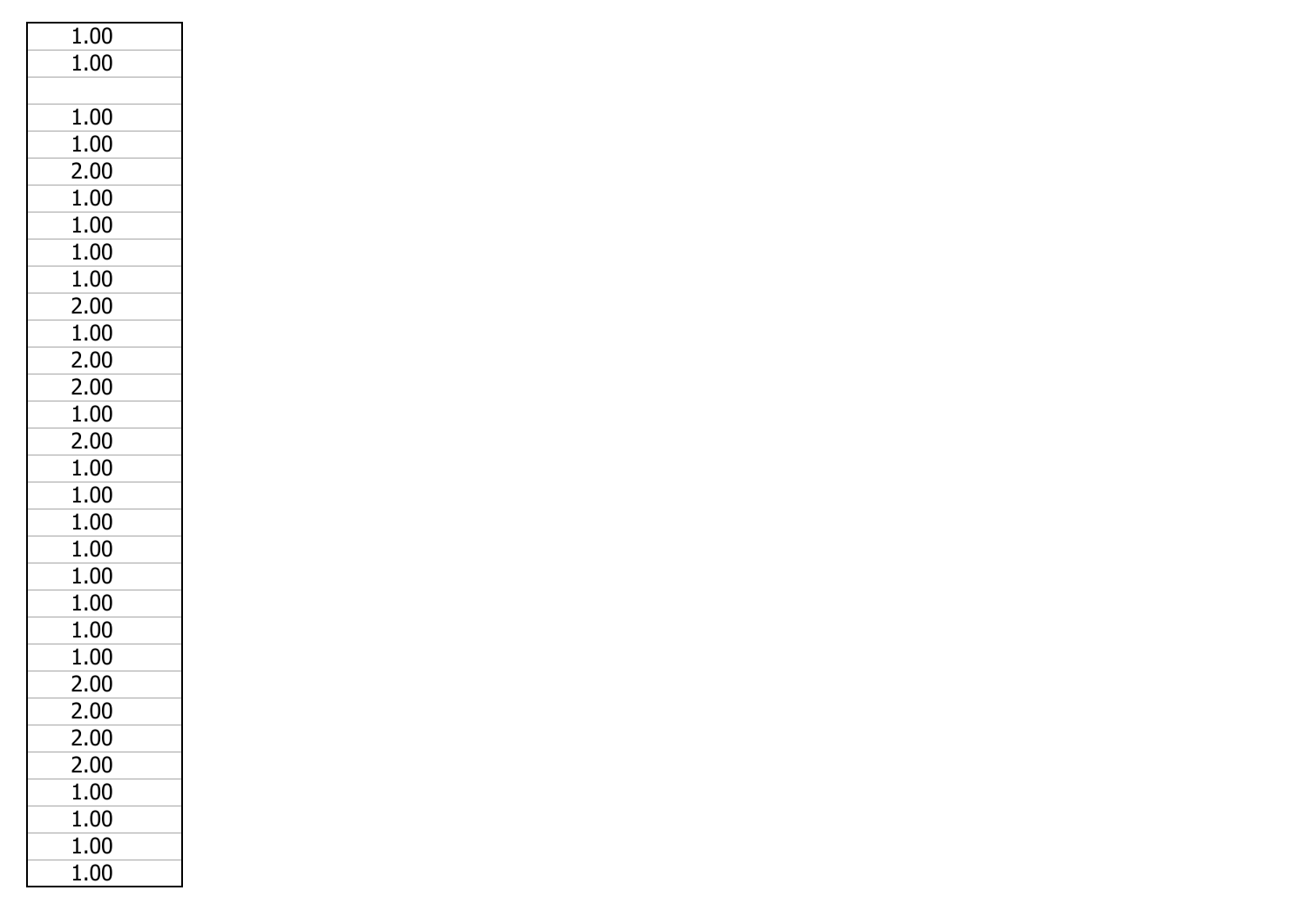| 1.00  |  |
|-------|--|
| 1.00  |  |
| 2.00  |  |
| 1.00  |  |
| 4.00  |  |
| 1.00  |  |
| 2.00  |  |
| 1.00  |  |
| 1.00  |  |
| 1.00  |  |
| 1.00  |  |
| 1.00  |  |
| 1.00  |  |
| 1.00  |  |
| 1.00  |  |
| 2.00  |  |
| 1.00  |  |
|       |  |
| 3.00  |  |
| 1.00  |  |
| 6.00  |  |
| 1.00  |  |
| 1.00  |  |
|       |  |
| 1.00  |  |
|       |  |
| 2.00  |  |
| 1.00  |  |
| 3.00  |  |
| 4.00  |  |
| 3.00  |  |
| 14.00 |  |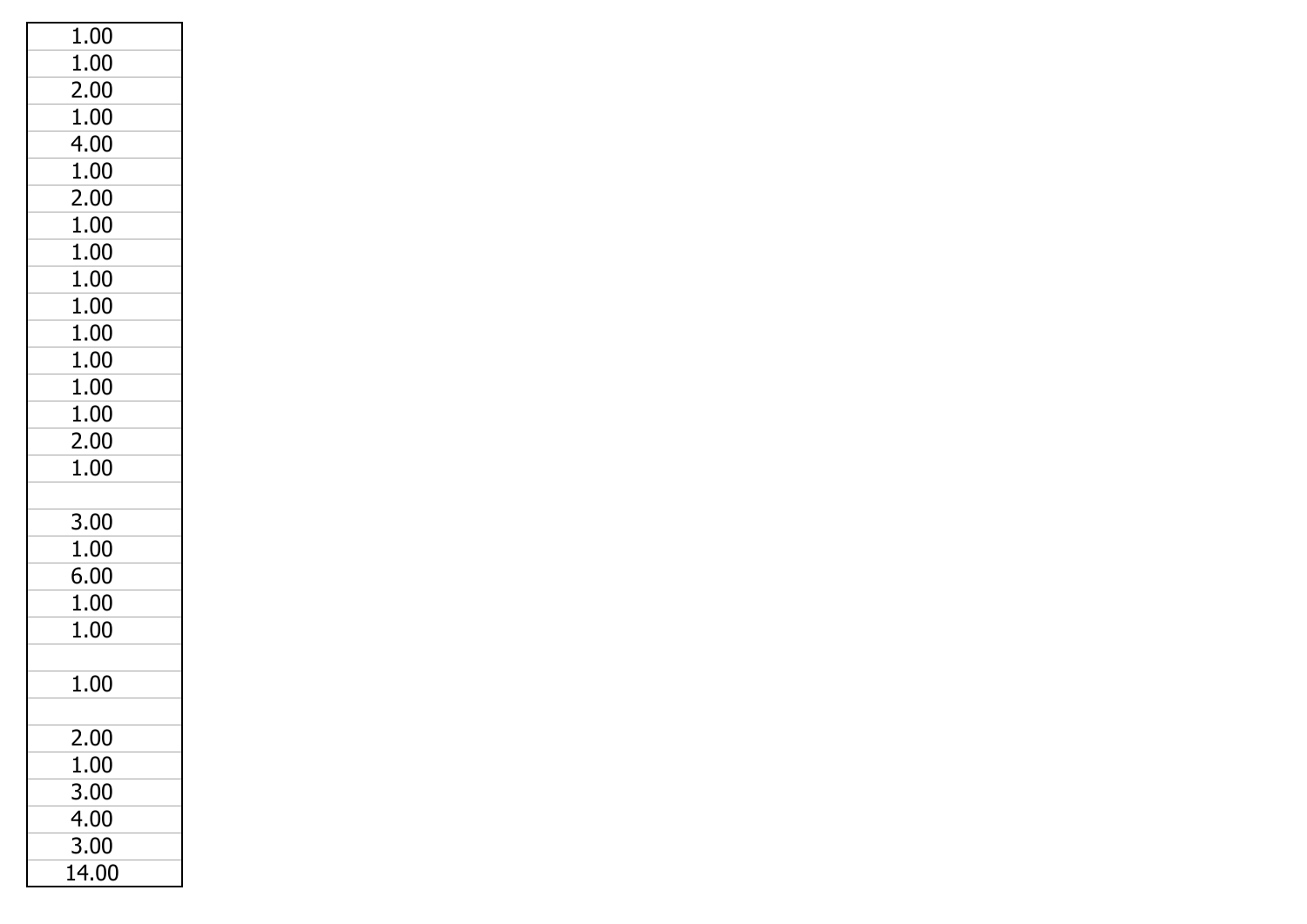| 16.00 |
|-------|
| 6.00  |
|       |
| 3.00  |
| 2.00  |
| 3.00  |
| 1.00  |
| 4.00  |
| 5.00  |
| 14.00 |
| 14.00 |
| 1.00  |
| 2.00  |
| 2.00  |
| 12.00 |
| 6.00  |
| 5.00  |
| 11.00 |
| 5.00  |
| 11.00 |
| 6.00  |
| 4.00  |
| 4.00  |
| 4.00  |
| 18.00 |
| 14.00 |
| 3.00  |
| 12.00 |
| 4.00  |
| 13.00 |
| 6.00  |
| 7.00  |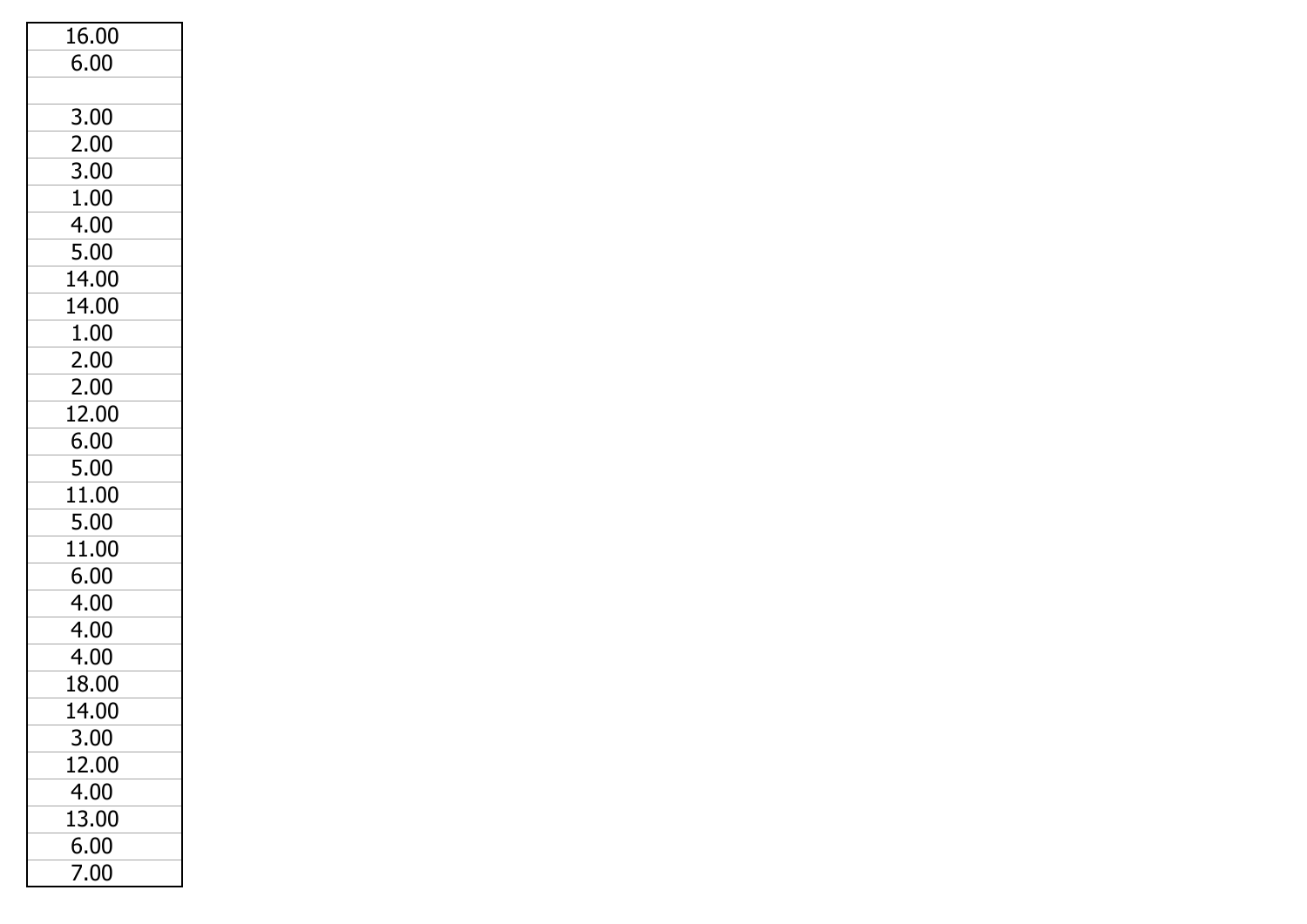| 6.00  |  |
|-------|--|
| 22.00 |  |
| 7.00  |  |
| 13.00 |  |
| 18.00 |  |
| 12.00 |  |
| 3.00  |  |
| 3.00  |  |
| 7.00  |  |
| 15.00 |  |
| 12.00 |  |
| 14.00 |  |
| 7.00  |  |
| 7.00  |  |
| 11.00 |  |
| 5.00  |  |
| 2.00  |  |
| 7.00  |  |
| 8.00  |  |
| 24.00 |  |
| 16.00 |  |
| 11.00 |  |
| 6.00  |  |
| 18.00 |  |
| 10.00 |  |
| 3.00  |  |
| 13.00 |  |
| 5.00  |  |
| 11.00 |  |
| 10.00 |  |
| 2.00  |  |
| 7.00  |  |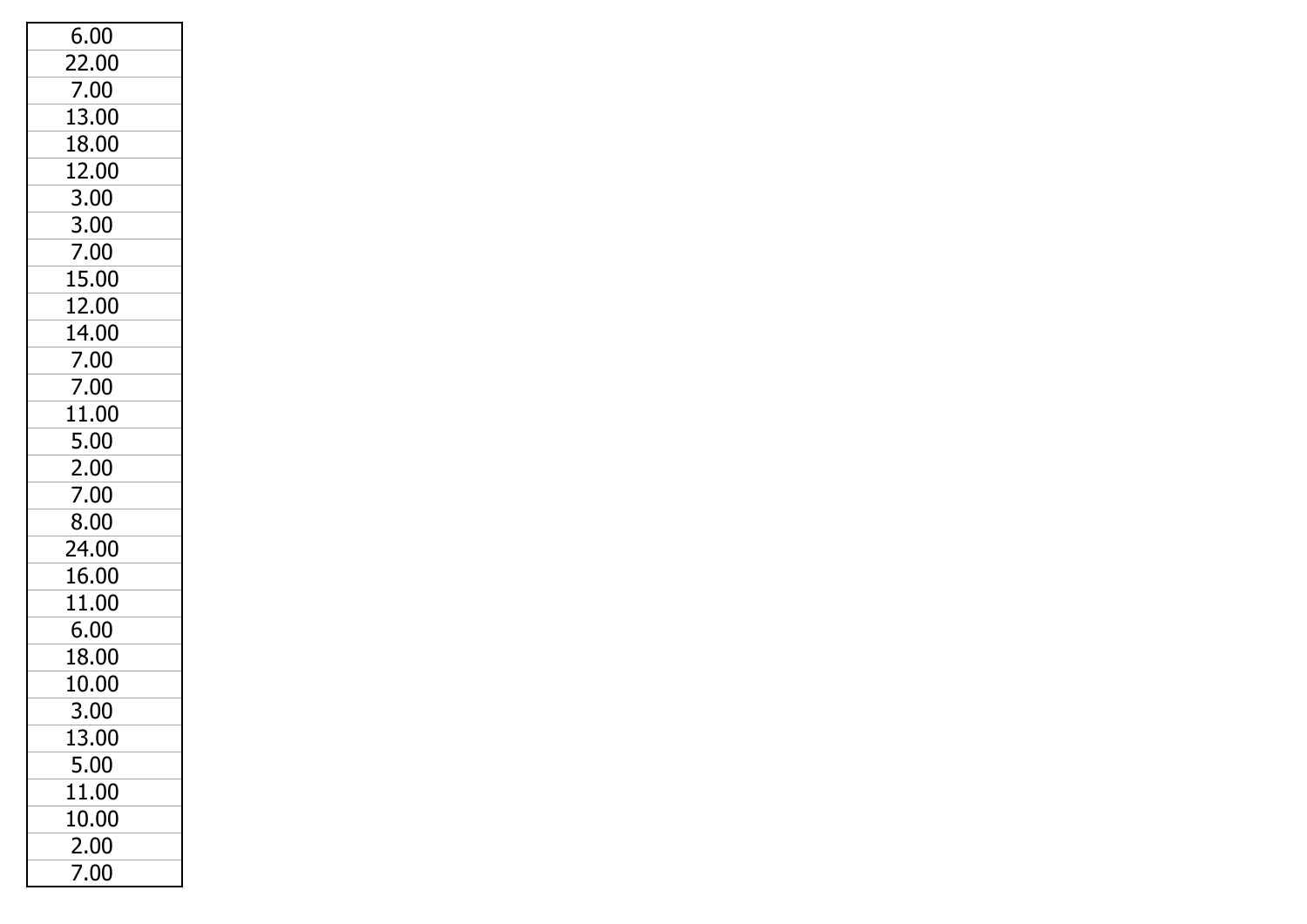| $17.\overline{00}$ |
|--------------------|
| 21.00              |
| 5.00               |
| 11.00              |
| 3.00               |
| 10.00              |
| 8.00               |
| 4.00               |
| 14.00              |
| 6.00               |
| 3.00               |
| 9.00               |
| 6.00               |
| 14.00              |
| 13.00              |
| 9.00               |
| 5.00               |
| 14.00              |
| 6.00               |
| 26.00              |
| 9.00               |
| 7.00               |
| 5.00               |
| 9.00               |
| 9.00               |
| 12.00              |
| 10.00              |
| 3.00               |
| 9.00               |
| 14.00              |
| 12.00              |
| 3.00               |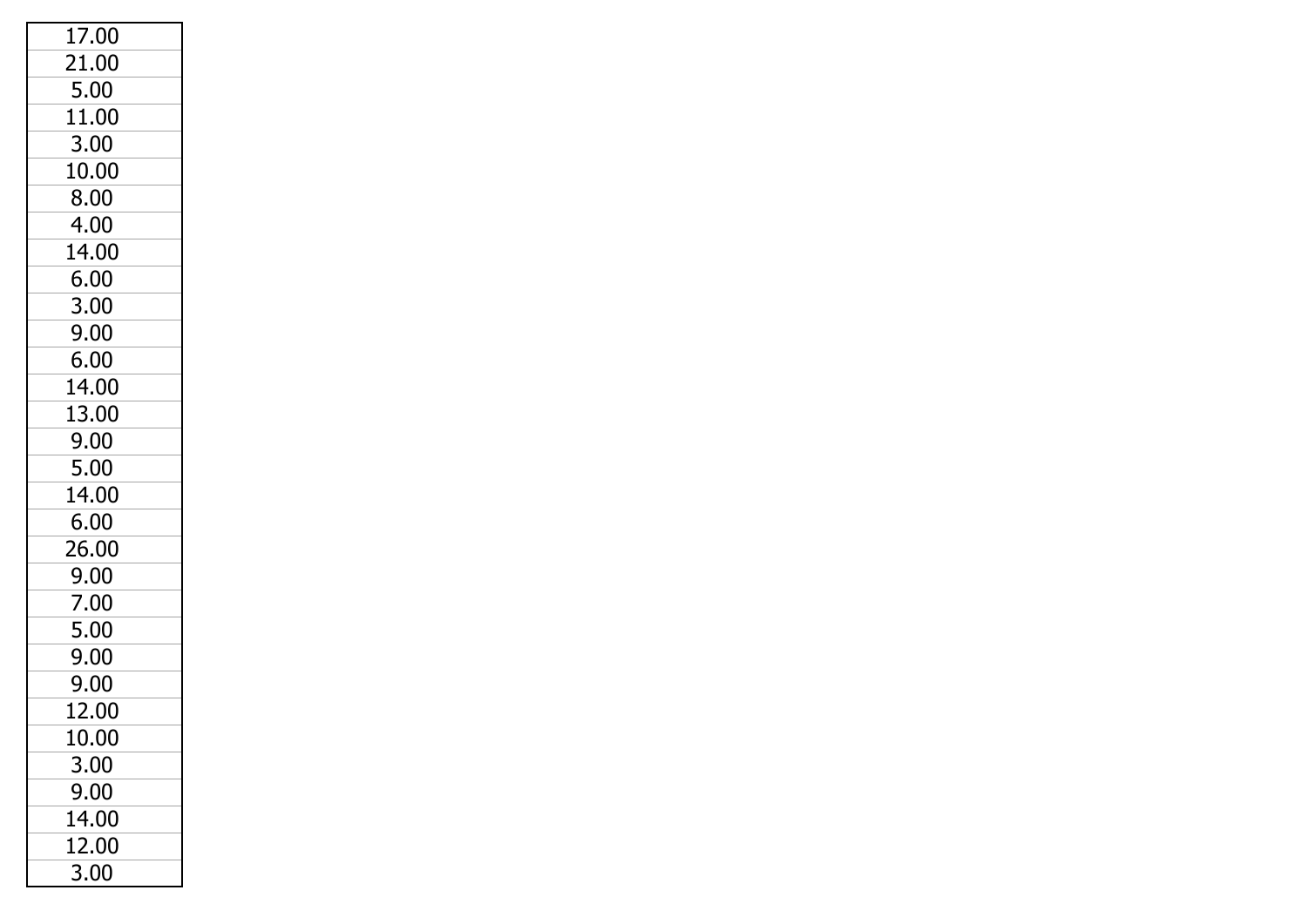| 11.00 |
|-------|
| 13.00 |
| 3.00  |
| 10.00 |
| 12.00 |
| 9.00  |
| 3.00  |
| 9.00  |
| 3.00  |
| 3.00  |
| 10.00 |
| 9.00  |
| 4.00  |
| 6.00  |
| 5.00  |
| 12.00 |
| 9.00  |
| 2.00  |
| 8.00  |
| 13.00 |
| 3.00  |
| 5.00  |
| 6.00  |
| 9.00  |
| 4.00  |
| 2.00  |
| 1.00  |
| 2.00  |
| 4.00  |
| 1.00  |
| 2.00  |
| 2.00  |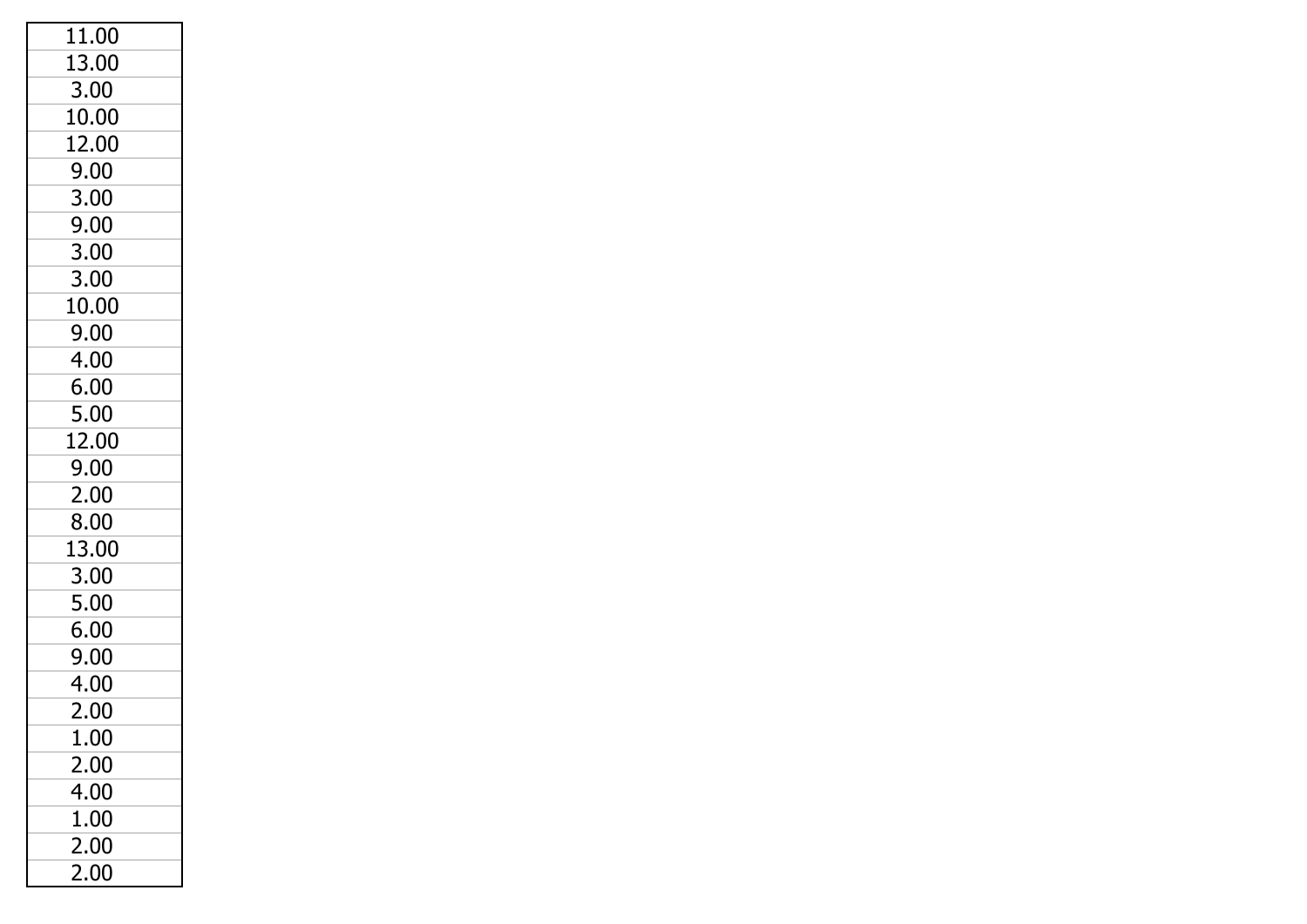| 2.00  |  |
|-------|--|
| 1.00  |  |
| 1.00  |  |
| 2.00  |  |
| 14.00 |  |
|       |  |
| 1.00  |  |
| 1.00  |  |
| 1.00  |  |
| 4.00  |  |
| 5.00  |  |
|       |  |
| 1.00  |  |
|       |  |
| 8.00  |  |
| 5.00  |  |
| 9.00  |  |
| 11.00 |  |
| 5.00  |  |
| 18.00 |  |
| 7.00  |  |
| 3.00  |  |
| 10.00 |  |
| 7.00  |  |
| 9.00  |  |
| 13.00 |  |
| 9.00  |  |
| 2.00  |  |
| 8.00  |  |
| 12.00 |  |
| 8.00  |  |
| 9.00  |  |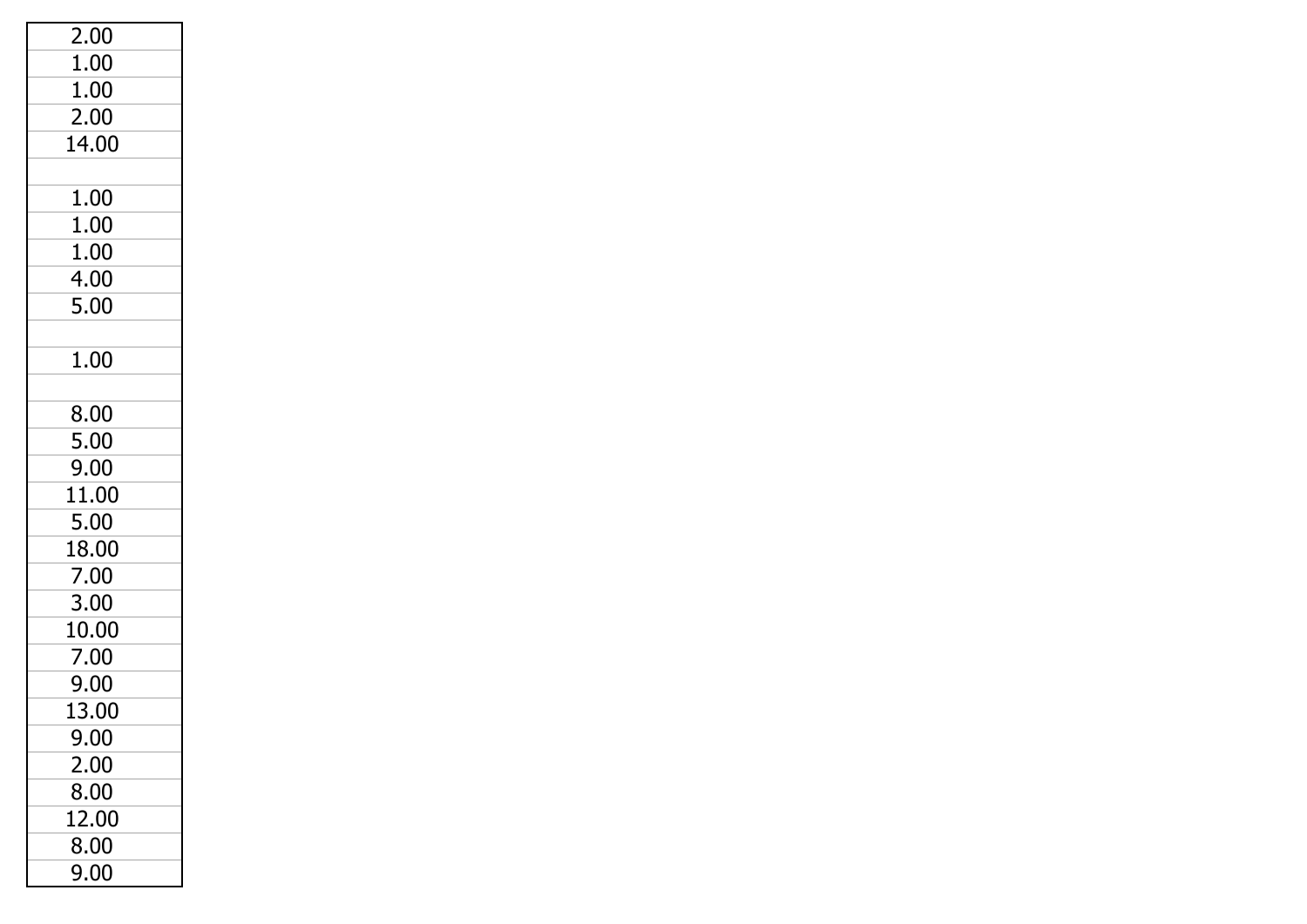| 10.00 |  |
|-------|--|
| 13.00 |  |
| 13.00 |  |
| 24.00 |  |
| 5.00  |  |
| 8.00  |  |
| 13.00 |  |
| 14.00 |  |
|       |  |
| 8.00  |  |
|       |  |
| 11.00 |  |
| 2.00  |  |
|       |  |
| 1.00  |  |
| 3.00  |  |
| 28.00 |  |
| 6.00  |  |
| 3.00  |  |
| 2.00  |  |
| 4.00  |  |
| 19.00 |  |
| 1.00  |  |
| 17.00 |  |
| 1.00  |  |
| 24.00 |  |
| 11.00 |  |
| 2.00  |  |
| 1.00  |  |
| 12.00 |  |
| 2.00  |  |
| 3.00  |  |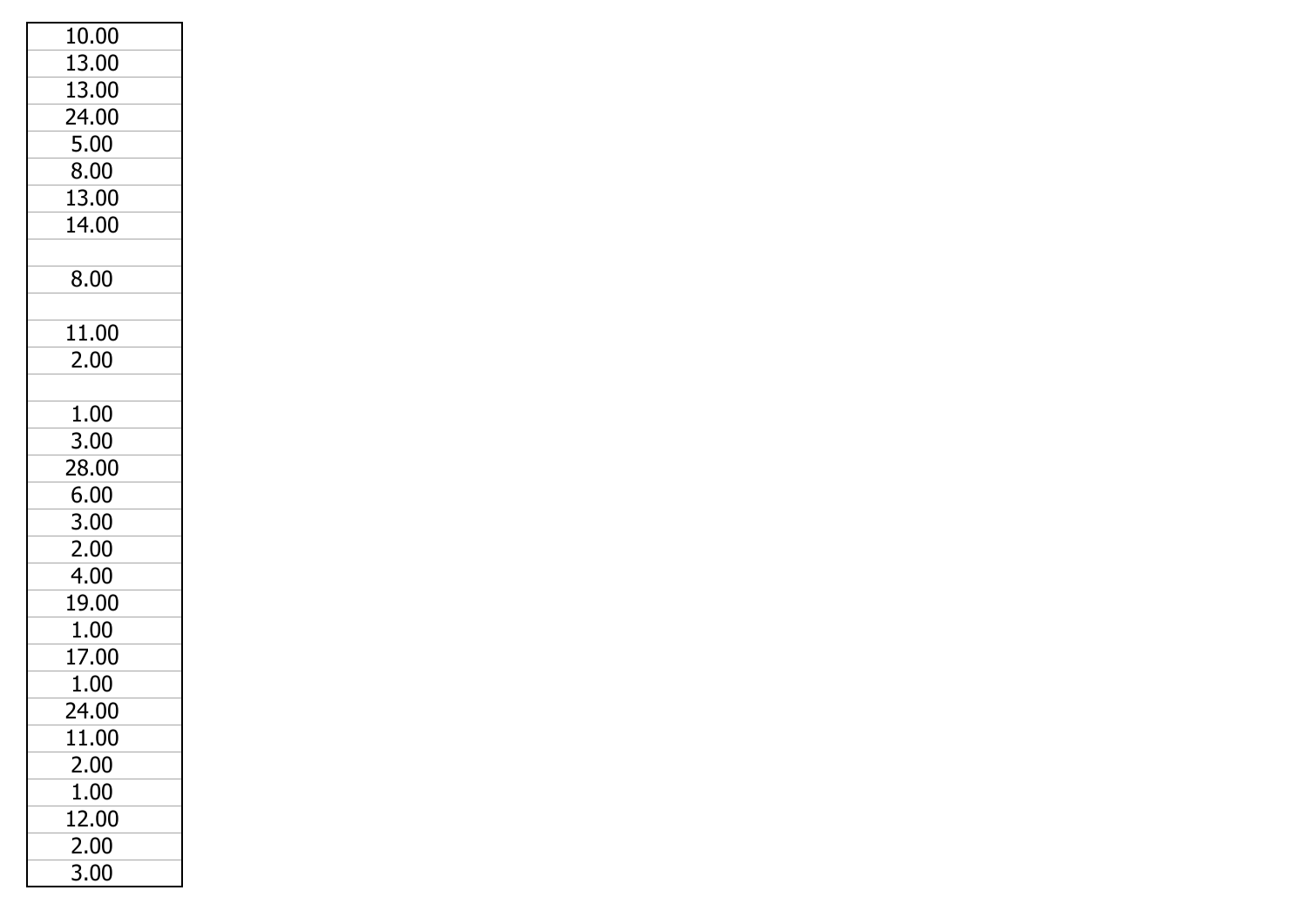| 4.00   |
|--------|
| 8.00   |
|        |
| 6.00   |
|        |
| 114.00 |
|        |
| 2.00   |
| 3.00   |
| 1.00   |
| 12.00  |
| 1.00   |
| 4.00   |
| 1.00   |
| 1.00   |
| 1.00   |
| 2.00   |
| 2.00   |
| 10.00  |
|        |
| 3.00   |
| 1.00   |
|        |
| 1.00   |
| 1.00   |
| 1.00   |
| 2.00   |
| 2.00   |
| 2.00   |
| 1.00   |
| 1.00   |
| 2.00   |
|        |
|        |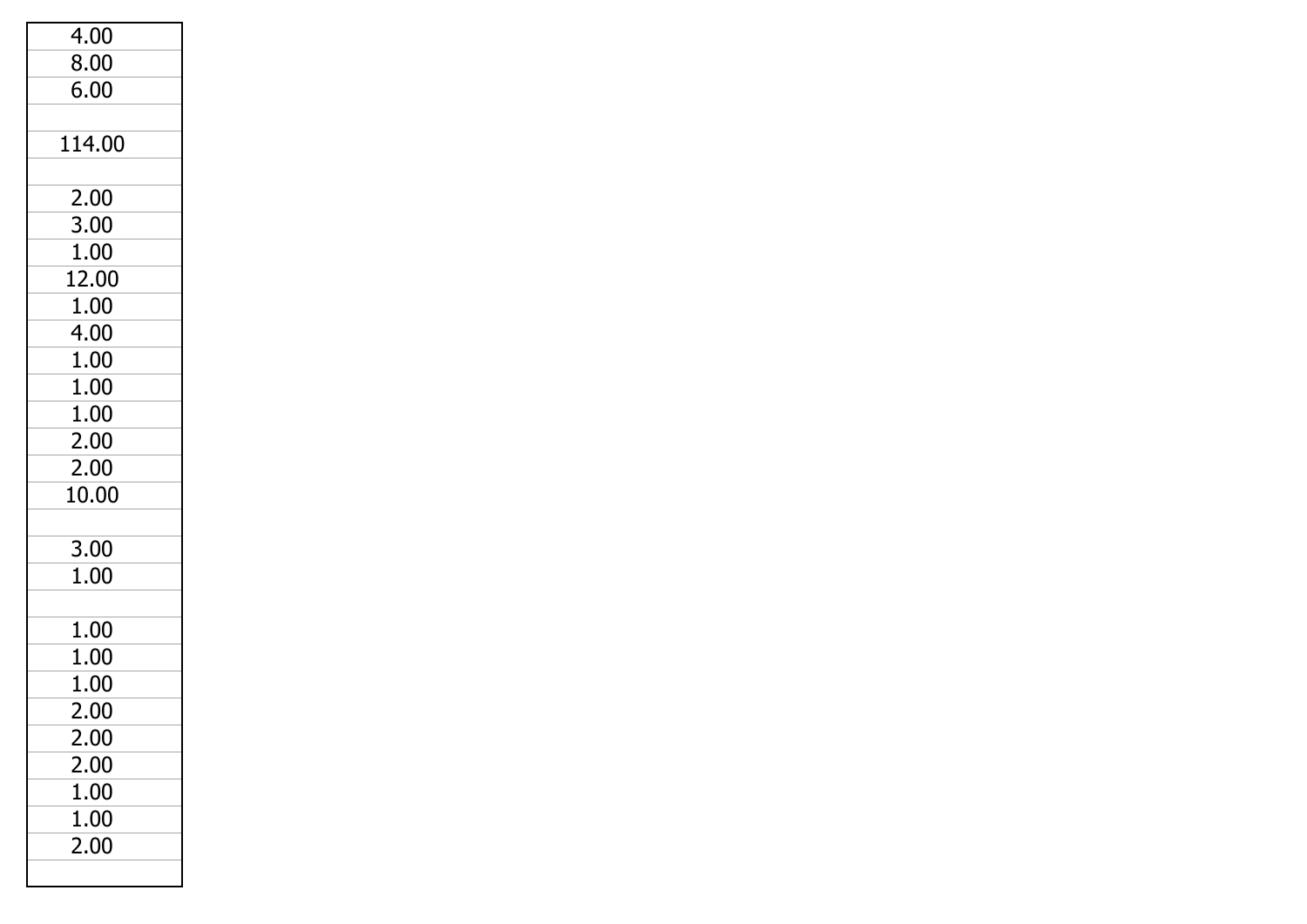| 2.00   |
|--------|
| 2.00   |
| 2.00   |
| 2.00   |
|        |
| 3.00   |
| 23.00  |
| 3.00   |
| 20.00  |
| 26.00  |
| 4.00   |
| 100.00 |
| 34.00  |
| 35.00  |
| 20.00  |
| 102.00 |
| 20.00  |
| 26.00  |
| 14.00  |
| 5.00   |
|        |
| 10.00  |
| 2.00   |
| 6.00   |
|        |
| 3.00   |
| 8.00   |
|        |
| 5.00   |
|        |
| 2.00   |
|        |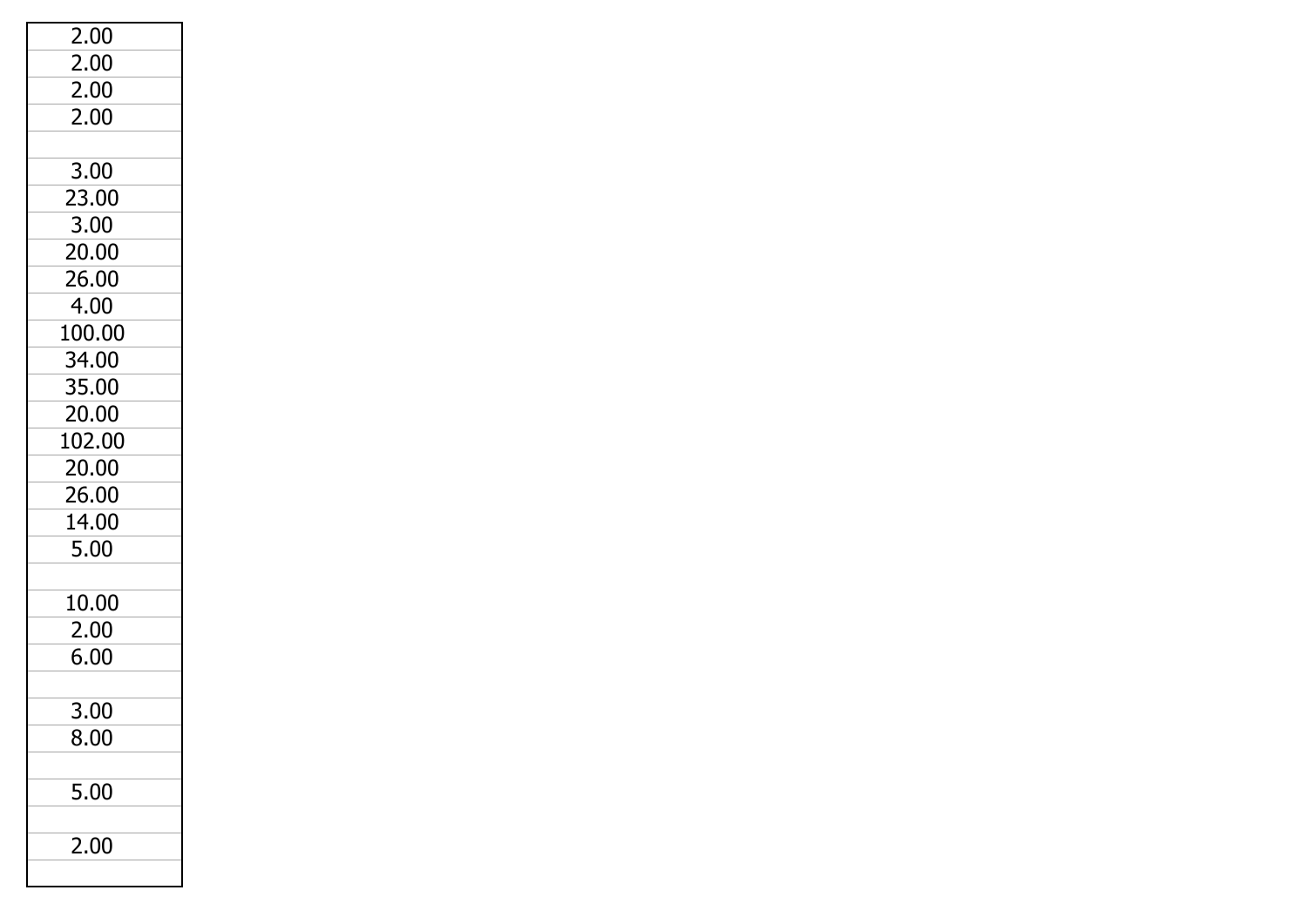| 3.00     |  |
|----------|--|
| 2.00     |  |
| 2.00     |  |
| 1.00     |  |
| 1.00     |  |
| 2.00     |  |
| 2.00     |  |
| 1.00     |  |
| 5.00     |  |
| 2.00     |  |
| 2.00     |  |
| 2.00     |  |
| 1.00     |  |
| 1.00     |  |
| 1.00     |  |
| 1.00     |  |
| 1.00     |  |
| 1.00     |  |
| 1.00     |  |
| 1.00     |  |
| 1.00     |  |
| 3.00     |  |
| 1.00     |  |
| 1.00     |  |
| 1.00     |  |
| 1.00     |  |
| 1.00     |  |
| $1.00\,$ |  |
| 1.00     |  |
| 1.00     |  |
| 1.00     |  |
| 1.00     |  |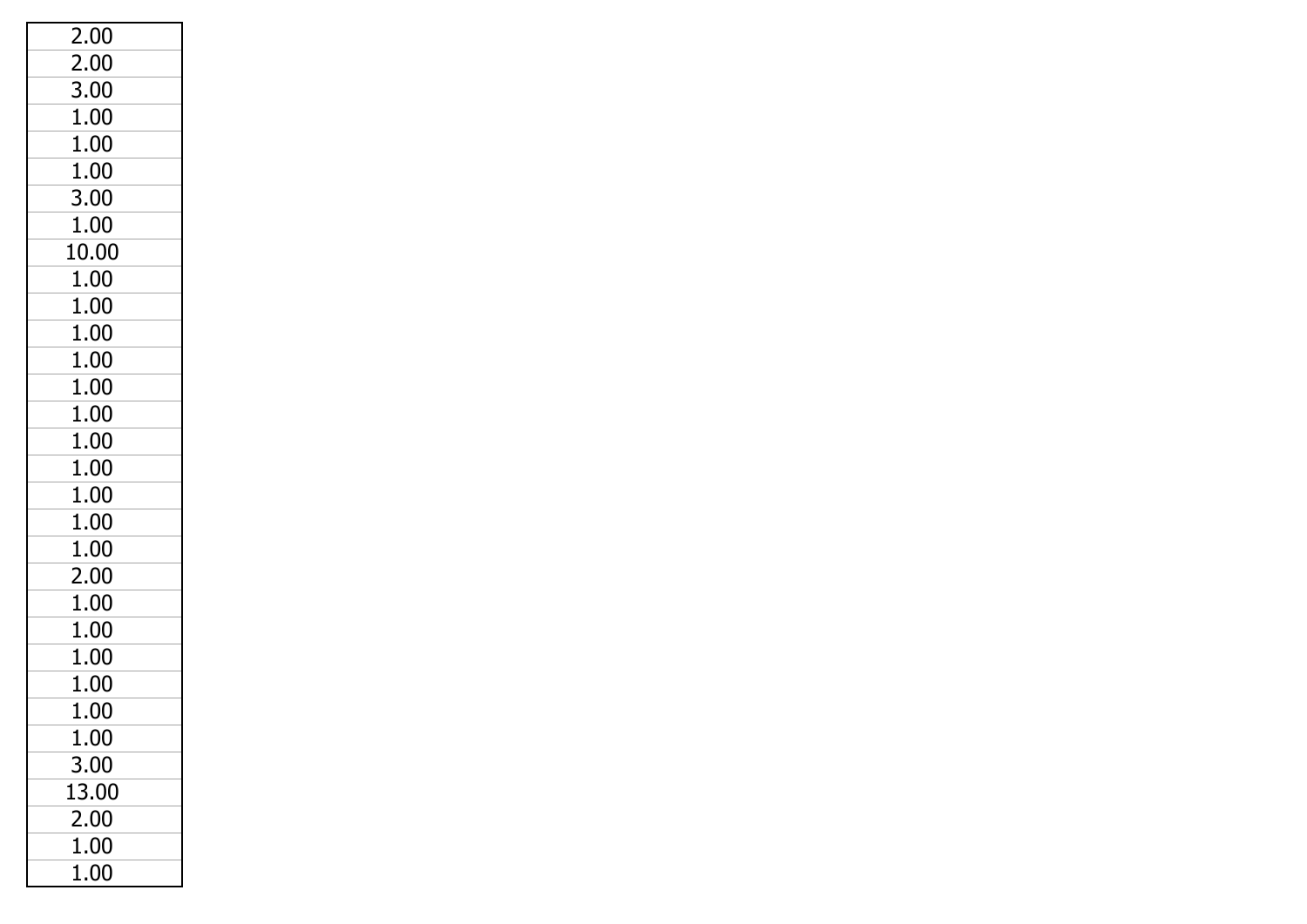| 2.00           |  |
|----------------|--|
| 1.00           |  |
| 2.00           |  |
| 1.00           |  |
| 1.00           |  |
| 1.00           |  |
| 2.00           |  |
| 2.00           |  |
| 6.00           |  |
| 2.00           |  |
| 1.00           |  |
| $1.00\,$       |  |
| 3.00           |  |
| 2.00           |  |
| 1.00           |  |
| 1.00           |  |
| 1.00           |  |
| 1.00           |  |
| 1.00           |  |
| 2.00           |  |
| 1.00           |  |
| 1.00           |  |
| 1.00           |  |
|                |  |
| 1.00           |  |
| $\overline{2}$ |  |
| 1.00           |  |
| 1.00           |  |
|                |  |
| 5.00           |  |
| 3.00           |  |
| 7.00           |  |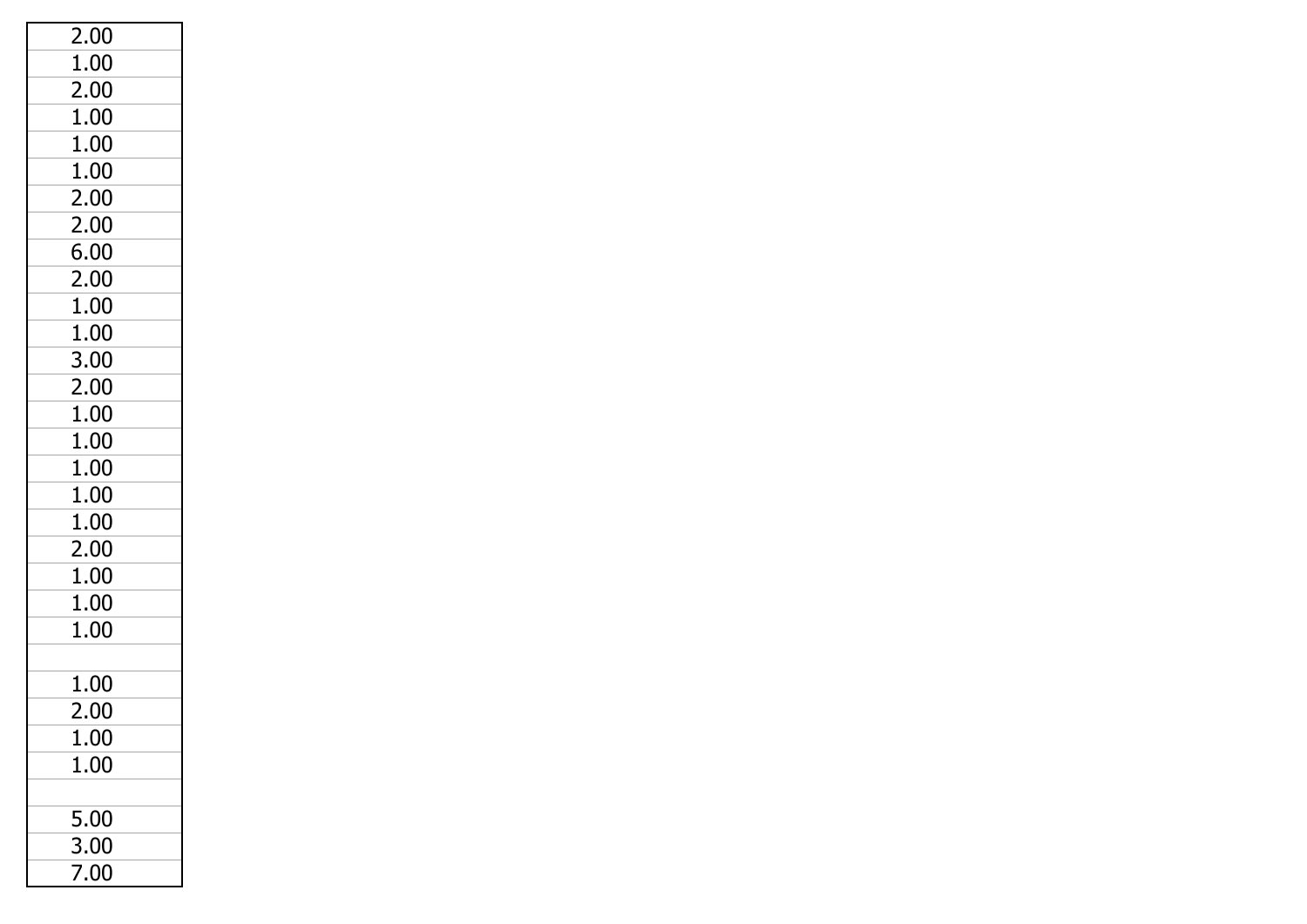| 3.00  |  |
|-------|--|
| 2.00  |  |
| 1.00  |  |
| 1.00  |  |
| 1.00  |  |
| 2.00  |  |
| 1.00  |  |
| 2.00  |  |
| 2.00  |  |
| 2.00  |  |
| 2.00  |  |
| 1.00  |  |
| 1.00  |  |
| 2.00  |  |
| 1.00  |  |
| 1.00  |  |
| 4.00  |  |
| 3.00  |  |
| 2.00  |  |
| 2.00  |  |
| 11.00 |  |
| 5.00  |  |
| 1.00  |  |
| 2.00  |  |
| 4.00  |  |
| 2.00  |  |
| 3.00  |  |
| 2.00  |  |
| 2.00  |  |
| 2.00  |  |
| 2.00  |  |
| 4.00  |  |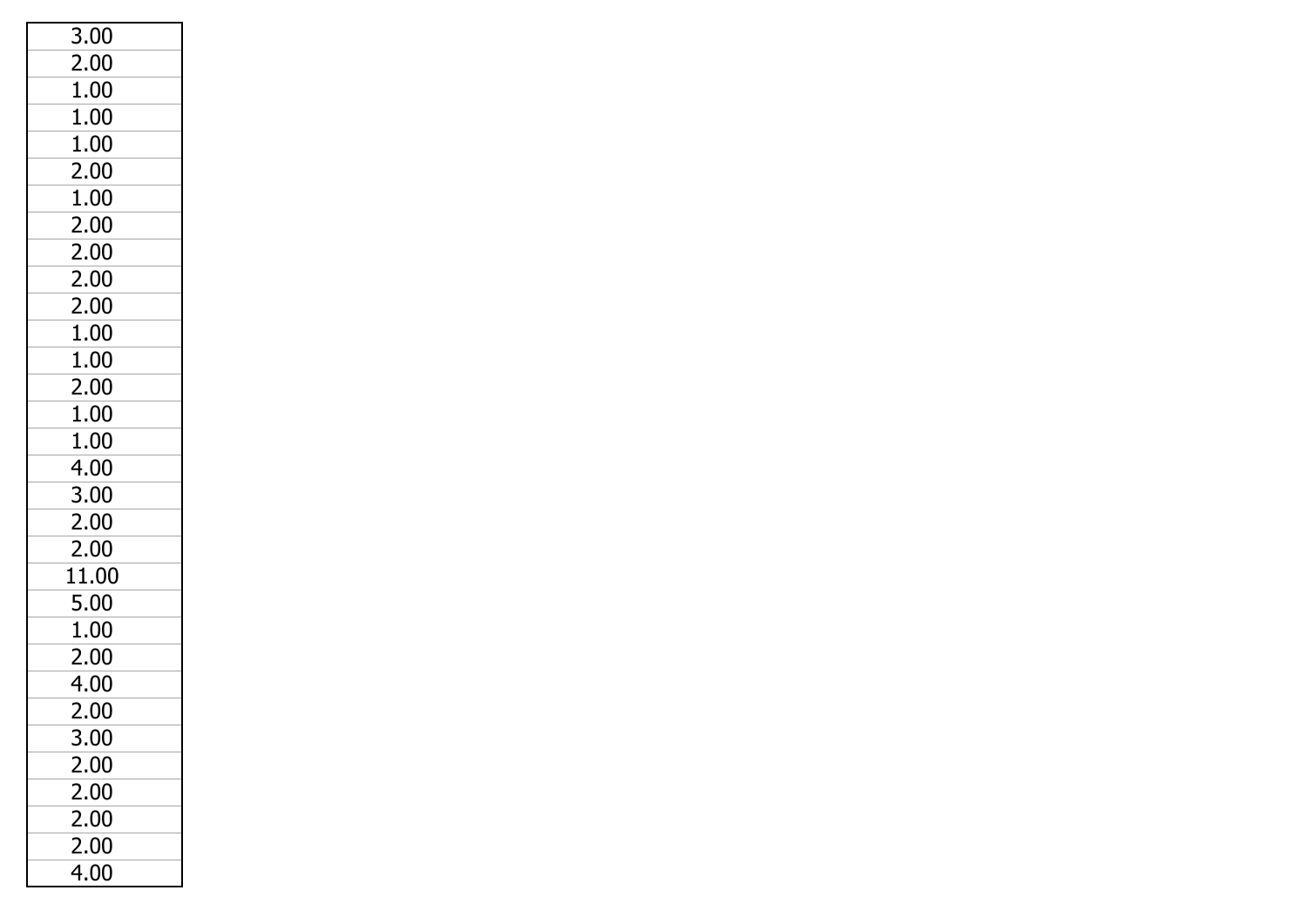| 2.00  |  |
|-------|--|
| 3.00  |  |
| 2.00  |  |
| 8.00  |  |
| 2.00  |  |
| 2.00  |  |
| 3.00  |  |
| 1.00  |  |
| 1.00  |  |
| 4.00  |  |
| 1.00  |  |
| 2.00  |  |
| 2.00  |  |
| 2.00  |  |
| 2.00  |  |
| 1.00  |  |
| 2.00  |  |
| 1.00  |  |
| 2.00  |  |
| 6.00  |  |
| 12.00 |  |
| 1.00  |  |
|       |  |
| 1.00  |  |
| 1.00  |  |
| 1.00  |  |
| 6.00  |  |
| 1.00  |  |
| 1.00  |  |
| 1.00  |  |
| 3.00  |  |
| 1.00  |  |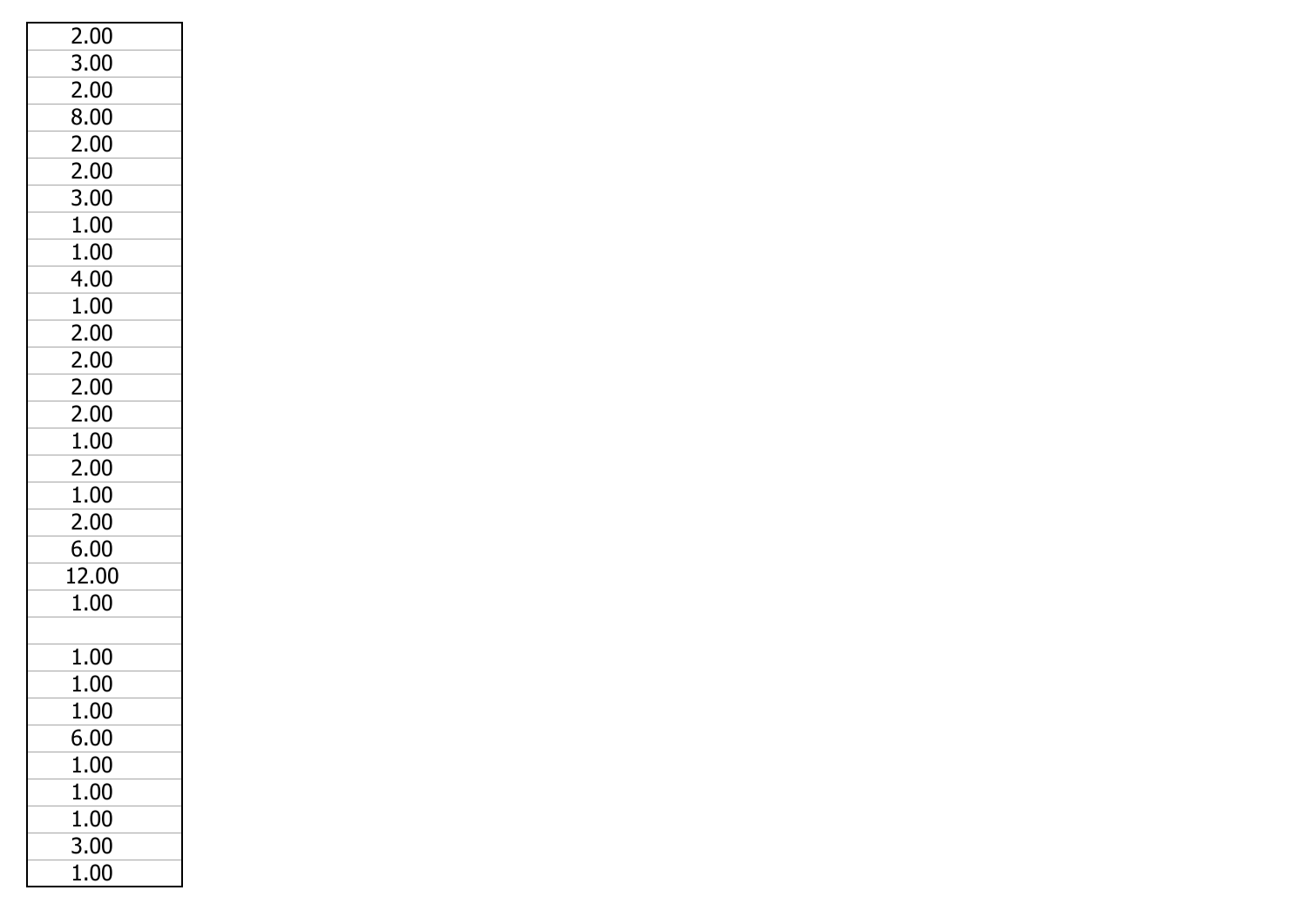| 1.00        |
|-------------|
| 1.00        |
| 1.00        |
| 2.00        |
| 1.00        |
| 1.00        |
| 1.00        |
| 1.00        |
| 1.00        |
|             |
| 10.00       |
|             |
| 9.00        |
|             |
| 2.00        |
| 1.00        |
| 1.00        |
| 1.00        |
|             |
| 1.00        |
| 2.00        |
| 2.00        |
| 1.00        |
|             |
| 2.00        |
| 3.00        |
| <u>3.00</u> |
| 2.00        |
| 3.00        |
| 9.00        |
|             |
| 31.00       |
|             |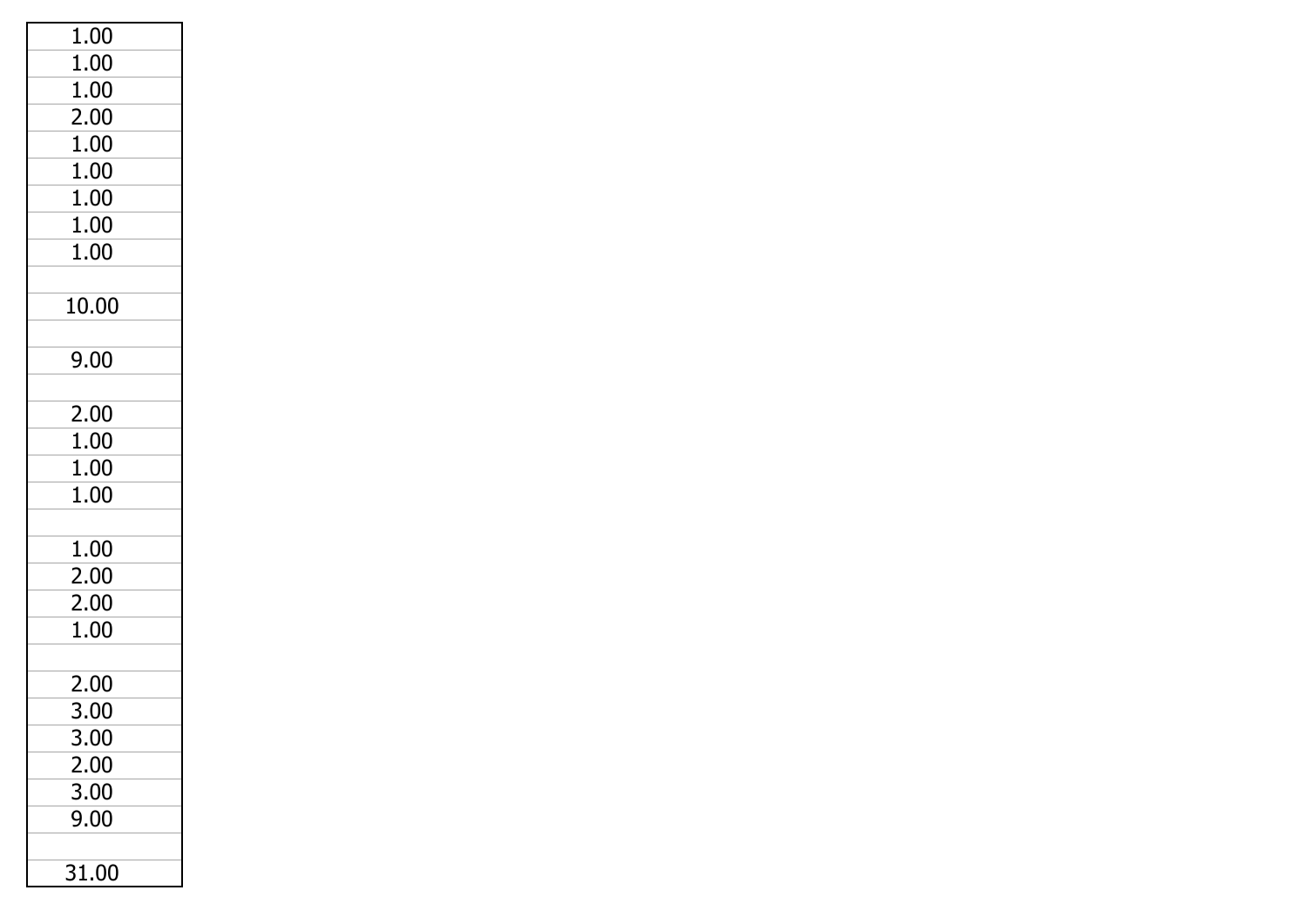| 1.00  |  |
|-------|--|
| 21.00 |  |
| 7.00  |  |
| 9.00  |  |
| 17.00 |  |
| 17.00 |  |
|       |  |
| 4.00  |  |
| 5.00  |  |
| 32.00 |  |
| 1.00  |  |
| 58.00 |  |
| 1.00  |  |
| 1.00  |  |
| 2.00  |  |
| 4.00  |  |
| 5.00  |  |
| 4.00  |  |
|       |  |
| 2.00  |  |
| 3.00  |  |
| 1.00  |  |
| 2.00  |  |
| 2.00  |  |
|       |  |
| 2.00  |  |
| 2.00  |  |
| 4.00  |  |
|       |  |
| 6.00  |  |
| 3.00  |  |
| 1.00  |  |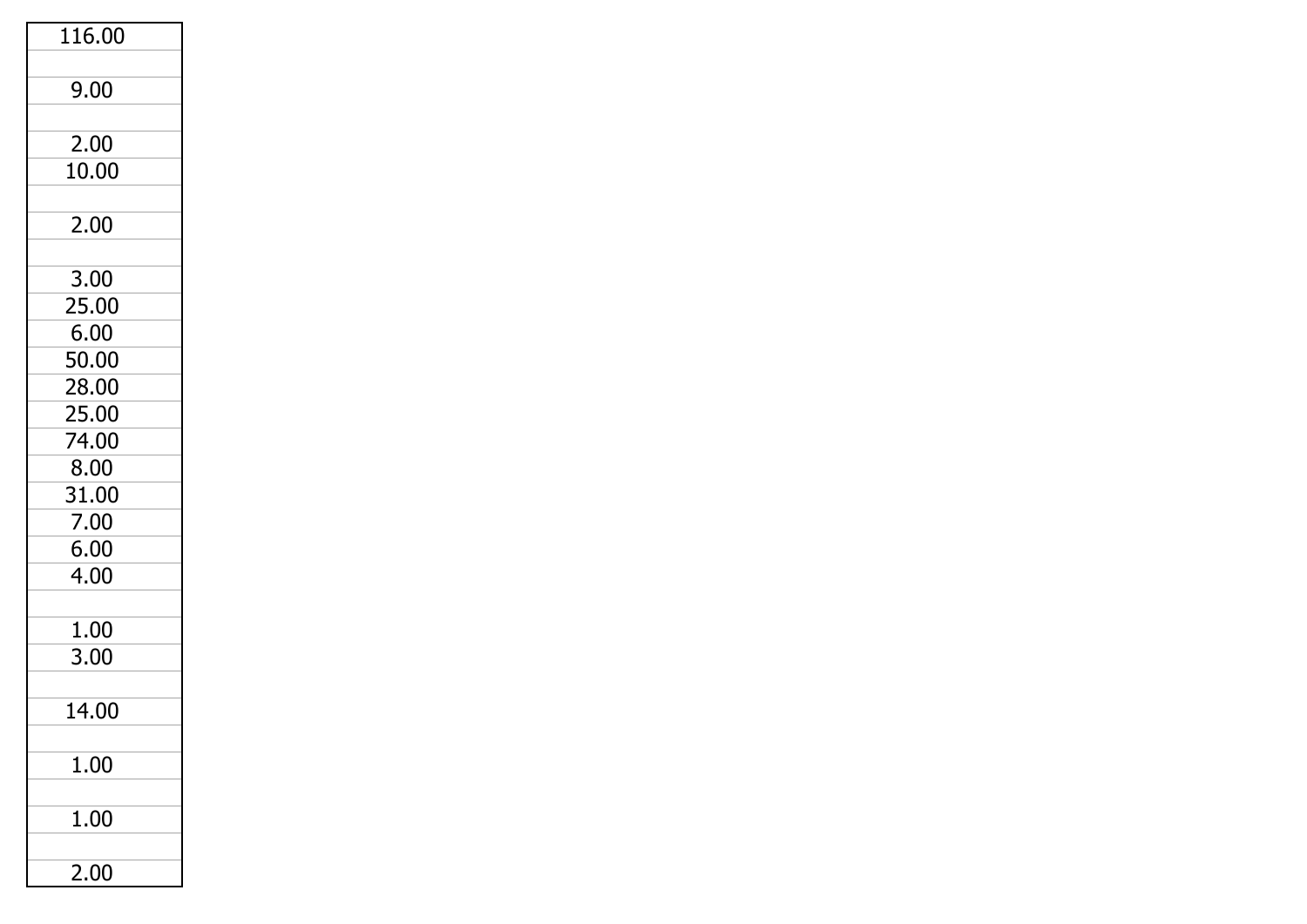| 1.00         |  |
|--------------|--|
| 1.00         |  |
|              |  |
| 1.00         |  |
| 4.00<br>5.00 |  |
| 1.00         |  |
|              |  |
| 1.00         |  |
|              |  |
| 1.00         |  |
|              |  |
| 1.00         |  |
| 10.00        |  |
| 9.00         |  |
| 9.00         |  |
| 7.00         |  |
| 2.00         |  |
| 4.00         |  |
| 3.00         |  |
| 7.00         |  |
| 2.00         |  |
| 2.00         |  |
| 10.00        |  |
|              |  |
| 1.00         |  |
|              |  |
| 1.00         |  |
| 1.00         |  |
| 3.00         |  |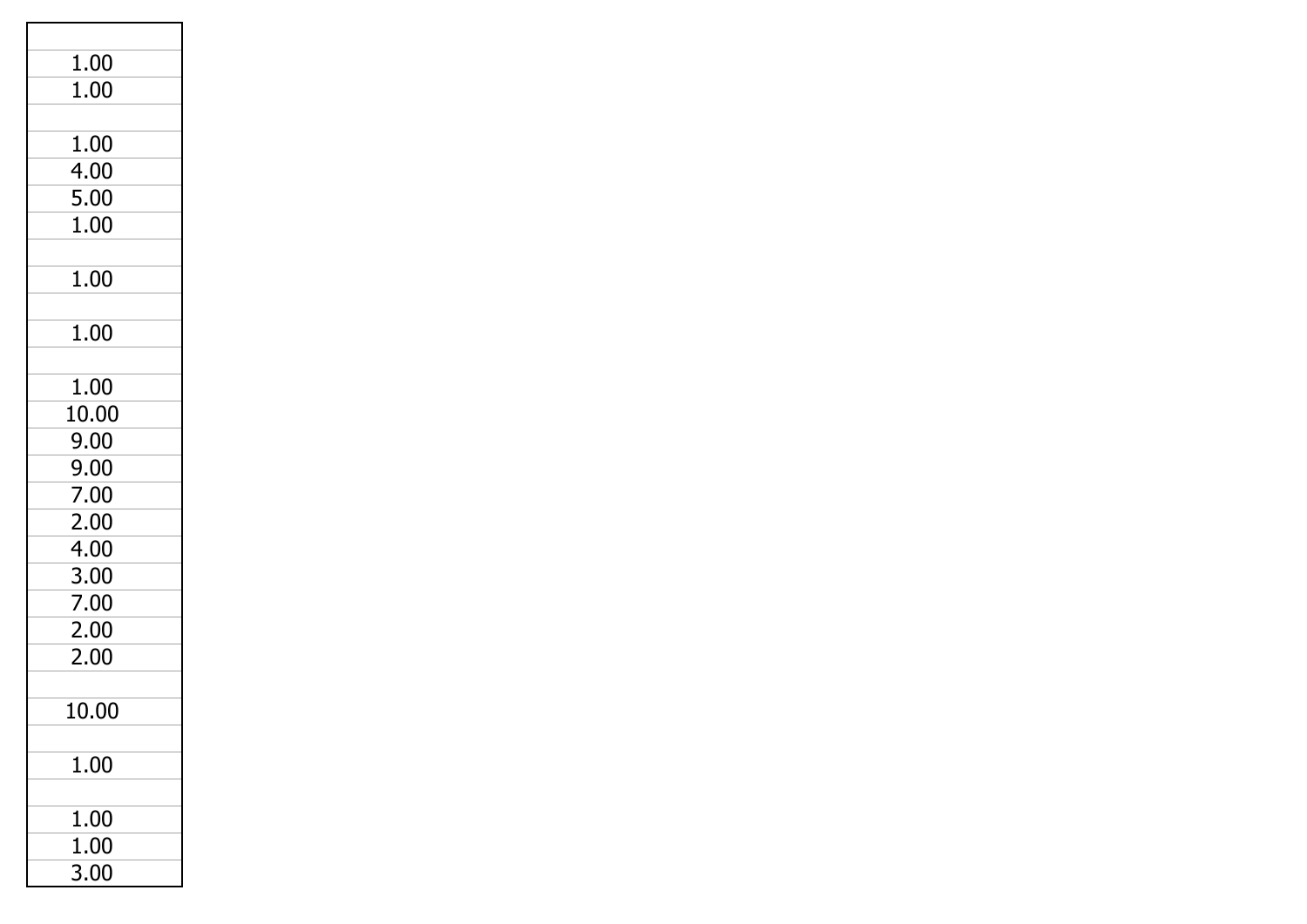| 2.00     |
|----------|
| 2.00     |
| 2.00     |
| 2.00     |
| 1.00     |
| 2.00     |
| 14.00    |
| 10.00    |
| 2.00     |
| 2.00     |
| 5.00     |
| 3.00     |
| 1.00     |
| 2.00     |
|          |
| 12.00    |
| 6.00     |
| 1.00     |
| 1.00     |
|          |
| 23.00    |
| $1.00\,$ |
|          |
| 2.00     |
| 1.00     |
|          |
| 2.00     |
| 2.00     |
| 2.00     |
| 2.00     |
| 4.00     |
| 4.00     |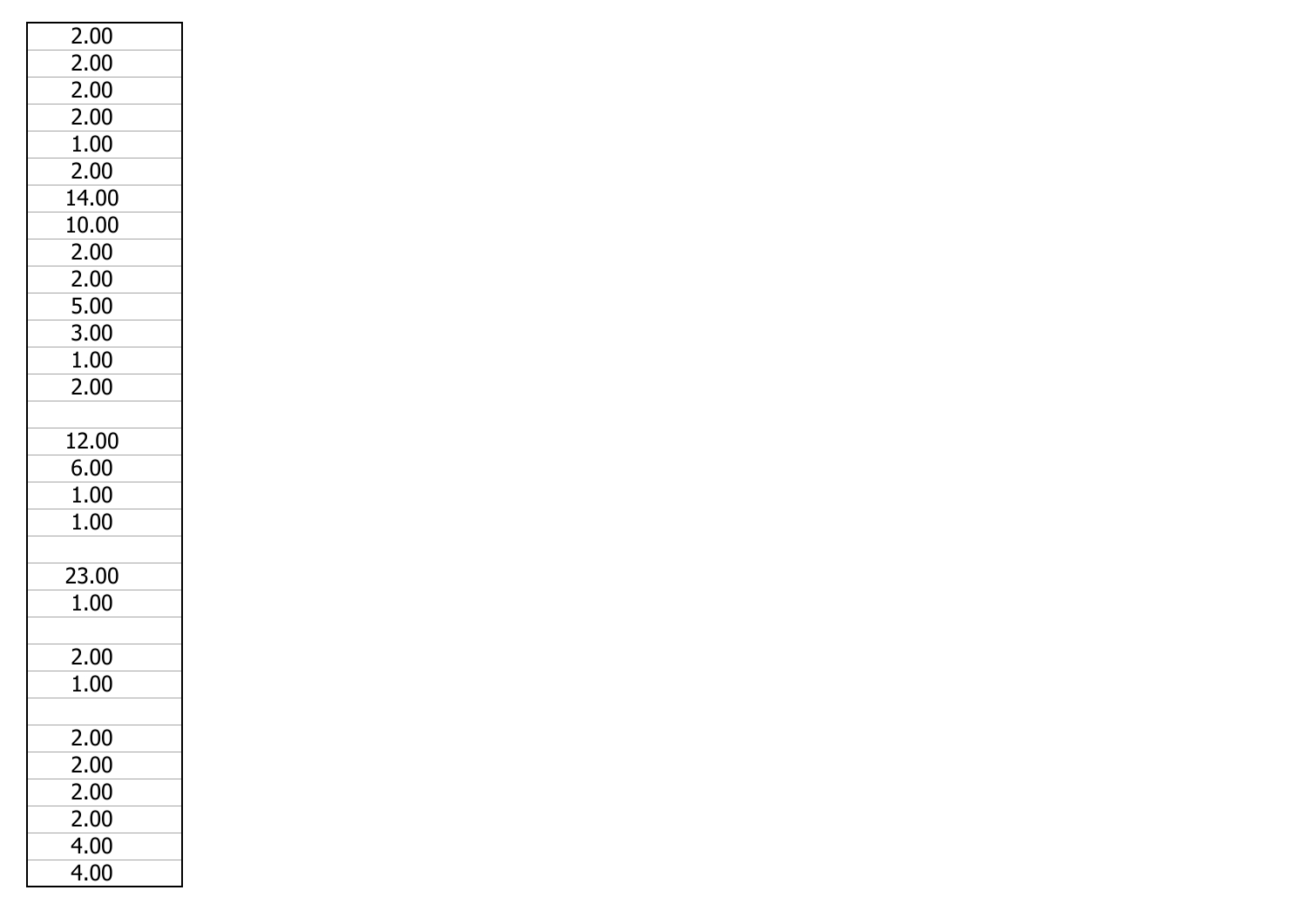| 2.00     |  |
|----------|--|
| 1.00     |  |
| 2.00     |  |
| 1.00     |  |
| 2.00     |  |
| 1.00     |  |
| 1.00     |  |
| 1.00     |  |
| 1.00     |  |
| 1.00     |  |
| 1.00     |  |
| 1.00     |  |
| 1.00     |  |
| 1.00     |  |
| 1.00     |  |
| 1.00     |  |
| 1.00     |  |
| 1.00     |  |
| 1.00     |  |
| 1.00     |  |
| 1.00     |  |
| 1.00     |  |
| 1.00     |  |
| 1.00     |  |
| $1.00\,$ |  |
| 1.00     |  |
| 1.00     |  |
| 1.00     |  |
| 1.00     |  |
| 1.00     |  |
| 2.00     |  |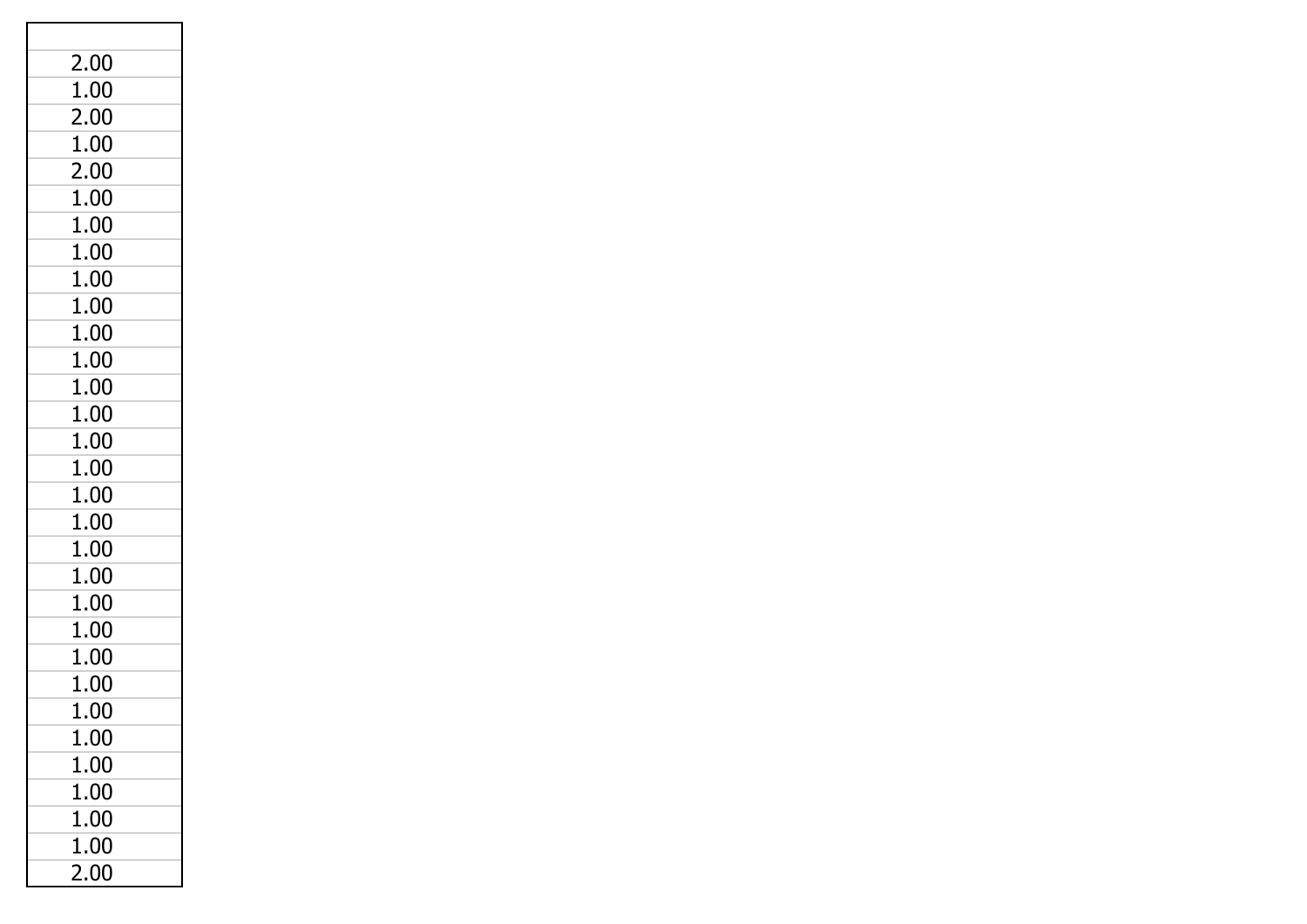| 1.00  |
|-------|
| 1.00  |
| 1.00  |
| 1.00  |
| 1.00  |
| 2.00  |
| 1.00  |
| 1.00  |
| 1.00  |
| 1.00  |
| 1.00  |
| 1.00  |
|       |
| 1.00  |
| 1.00  |
| 1.00  |
| 1.00  |
| 1.00  |
| 2.00  |
|       |
| 3.00  |
| 1.00  |
|       |
| 22.00 |
| 11.00 |
| 13.00 |
| 1.00  |
| 4.00  |
|       |
| 2.00  |
|       |
| 4.00  |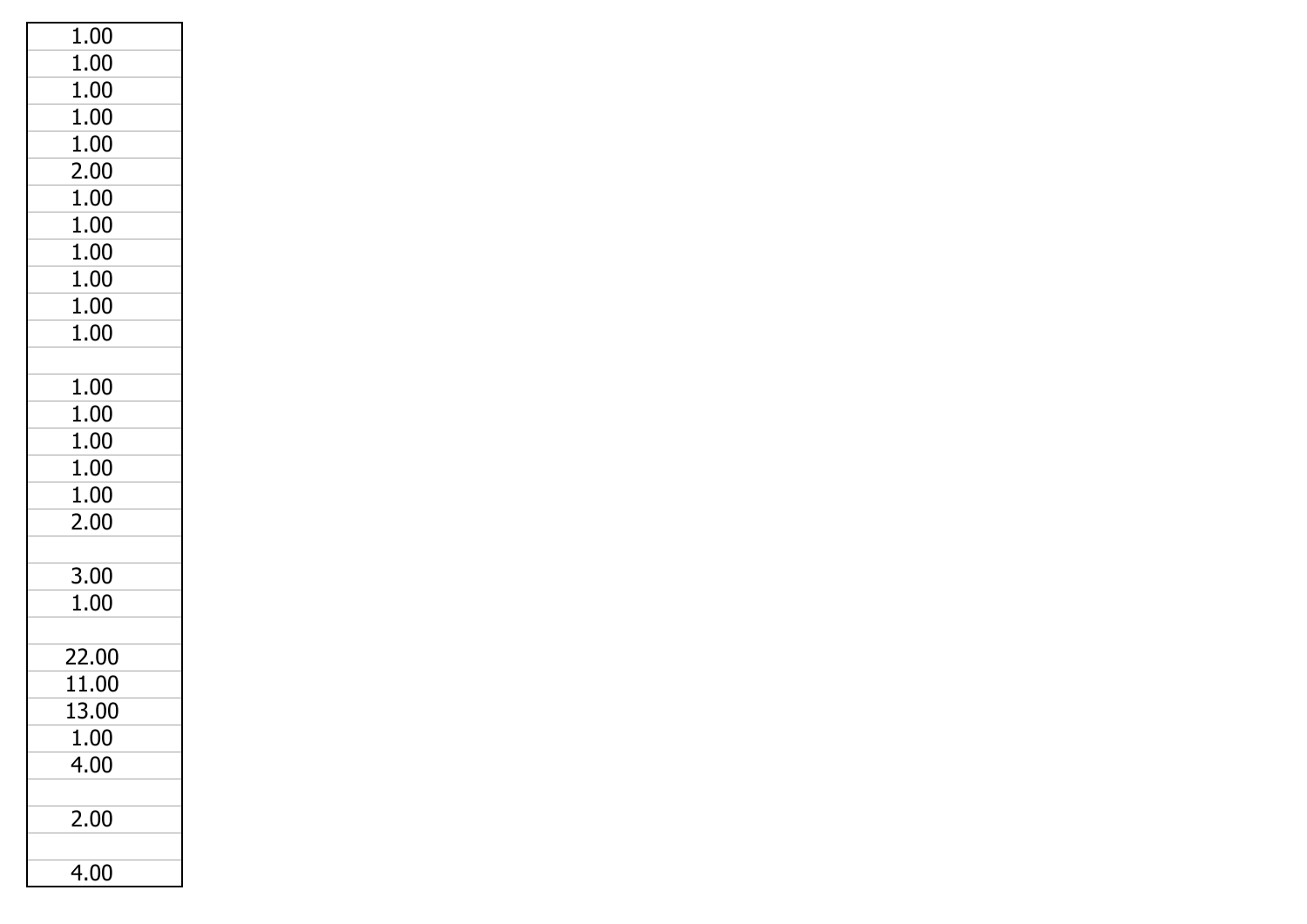| 2.00     |  |
|----------|--|
| 3.00     |  |
| 8.00     |  |
| 3.00     |  |
| 2.00     |  |
| 10.00    |  |
| 4.00     |  |
| 4.00     |  |
|          |  |
| 17.00    |  |
| 67.00    |  |
|          |  |
| 1.00     |  |
| 1.00     |  |
| 10.00    |  |
| 3.00     |  |
| 12.00    |  |
| 1.00     |  |
| 3.00     |  |
| 1.00     |  |
| 4.00     |  |
| 5.00     |  |
| 5.00     |  |
| 1.00     |  |
| 2.00     |  |
| 2.00     |  |
| 3.00     |  |
| 3.00     |  |
| 6.00     |  |
| 1.00     |  |
| 9.00     |  |
| $1.00\,$ |  |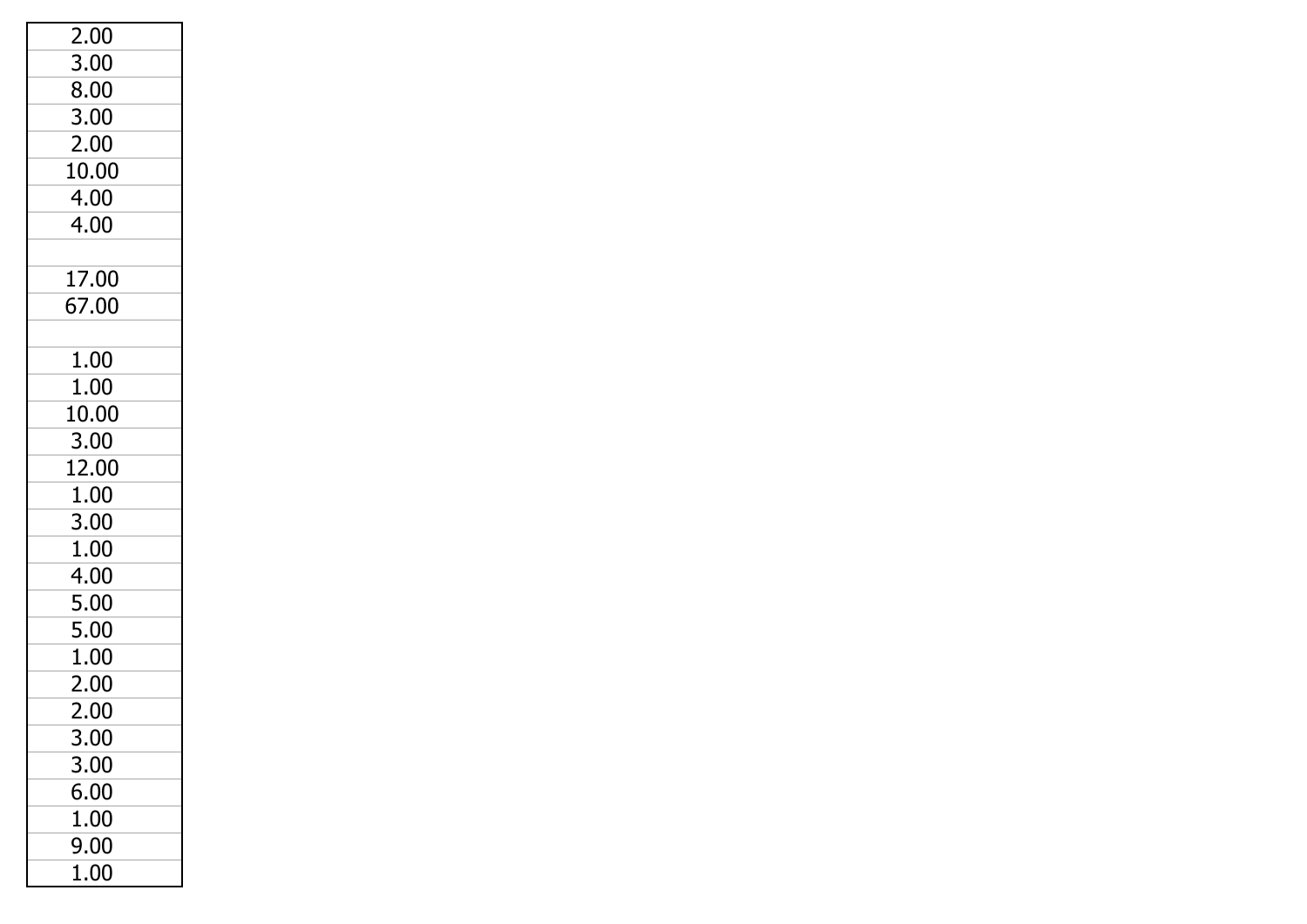| 5.00  |
|-------|
| 11.00 |
| 18.00 |
| 1.00  |
| 3.00  |
| 2.00  |
| 12.00 |
| 5.00  |
| 4.00  |
| 4.00  |
| 2.00  |
| 3.00  |
| 1.00  |
| 1.00  |
| 1.00  |
| 18.00 |
| 1.00  |
| 1.00  |
| 2.00  |
| 2.00  |
| 1.00  |
| 2.00  |
| 2.00  |
| 3.00  |
| 6.00  |
| 2.00  |
| 2.00  |
| 1.00  |
| 10.00 |
| 10.00 |
| 13.00 |
| 8.00  |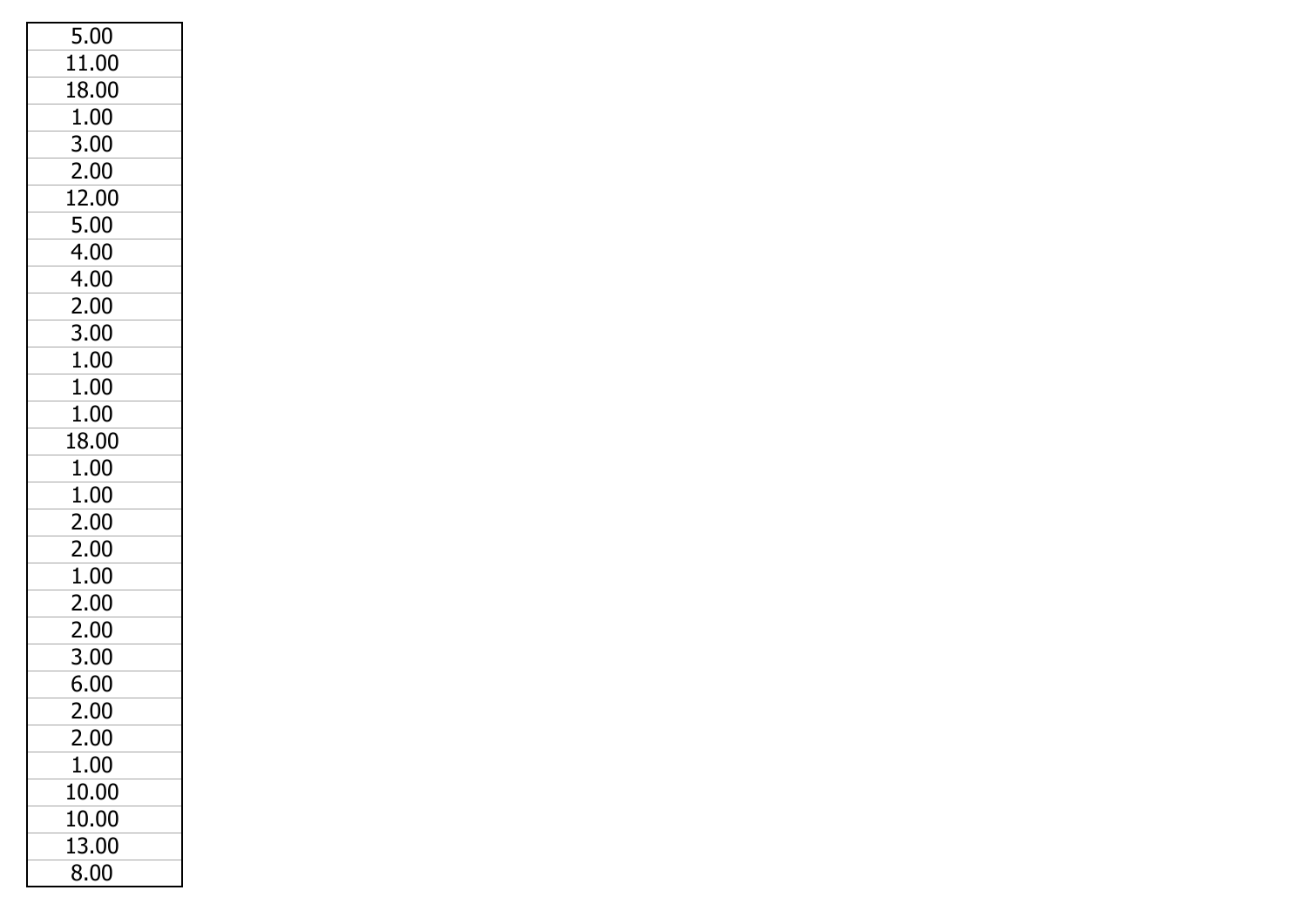| 10.00 |  |
|-------|--|
| 5.00  |  |
| 8.00  |  |
| 3.00  |  |
| 19.00 |  |
| 10.00 |  |
| 12.00 |  |
| 3.00  |  |
| 7.00  |  |
| 4.00  |  |
| 1.00  |  |
| 11.00 |  |
| 2.00  |  |
| 1.00  |  |
| 11.00 |  |
| 5.00  |  |
| 10.00 |  |
| 11.00 |  |
| 3.00  |  |
| 6.00  |  |
|       |  |
| 1.00  |  |
| 2.00  |  |
| 1.00  |  |
| 1.00  |  |
| 1.00  |  |
| 1.00  |  |
| 3.00  |  |
|       |  |
| 39.00 |  |
| 13.00 |  |
| 1.00  |  |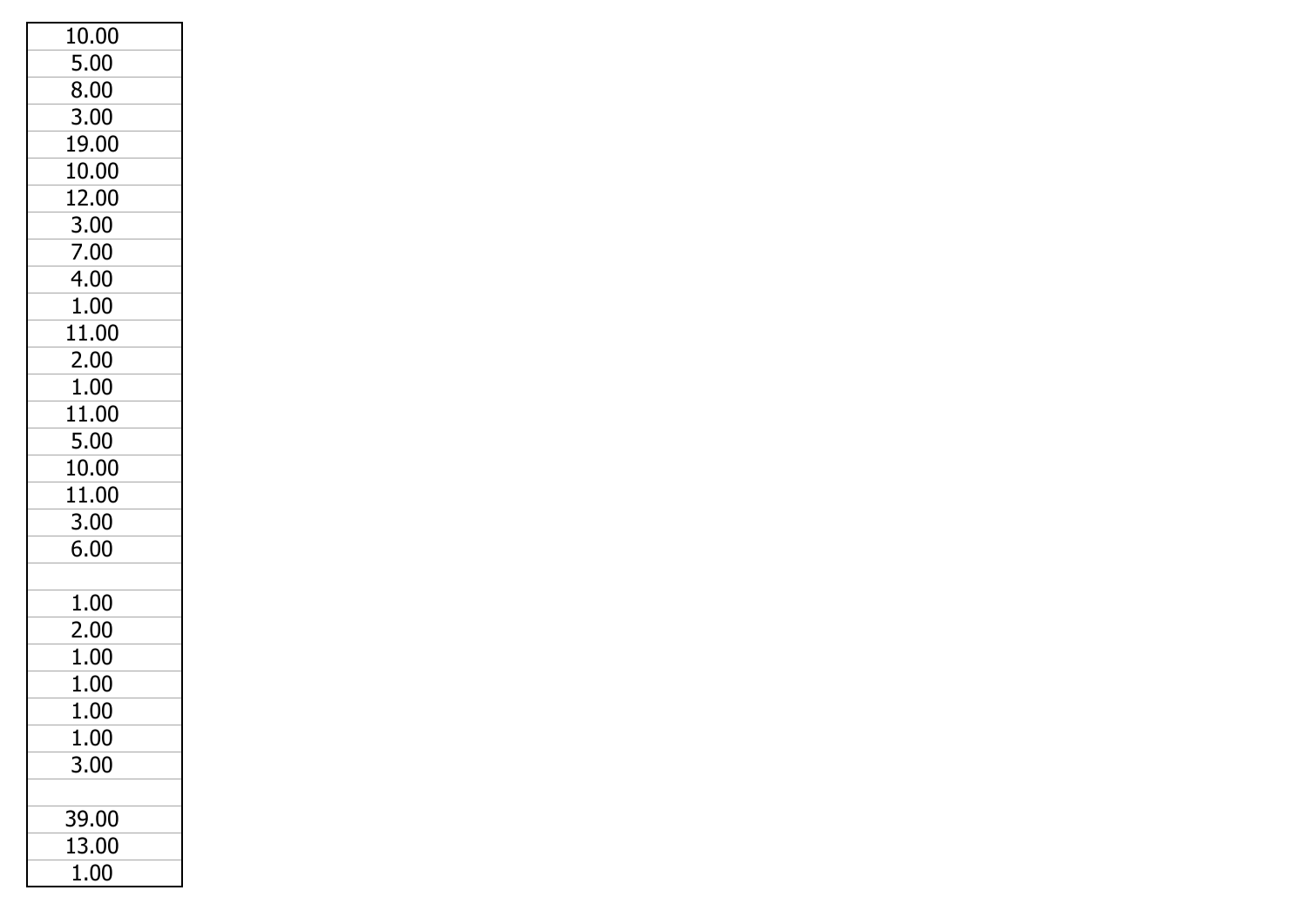| 1.00  |
|-------|
| 5.00  |
| 10.00 |
| 4.00  |
| 28.00 |
| 1.00  |
| 2.00  |
| 2.00  |
| 2.00  |
| 41.00 |
| 2.00  |
| 5.00  |
| 2.00  |
| 8.00  |
| 4.00  |
| 1.00  |
| 2.00  |
| 3.00  |
| 1.00  |
| 2.00  |
| 2.00  |
| 4.00  |
| 1.00  |
| 7.00  |
| 1.00  |
| 13.00 |
| 2.00  |
| 2.00  |
| 3.00  |
| 3.00  |
| 1.00  |
| 9.00  |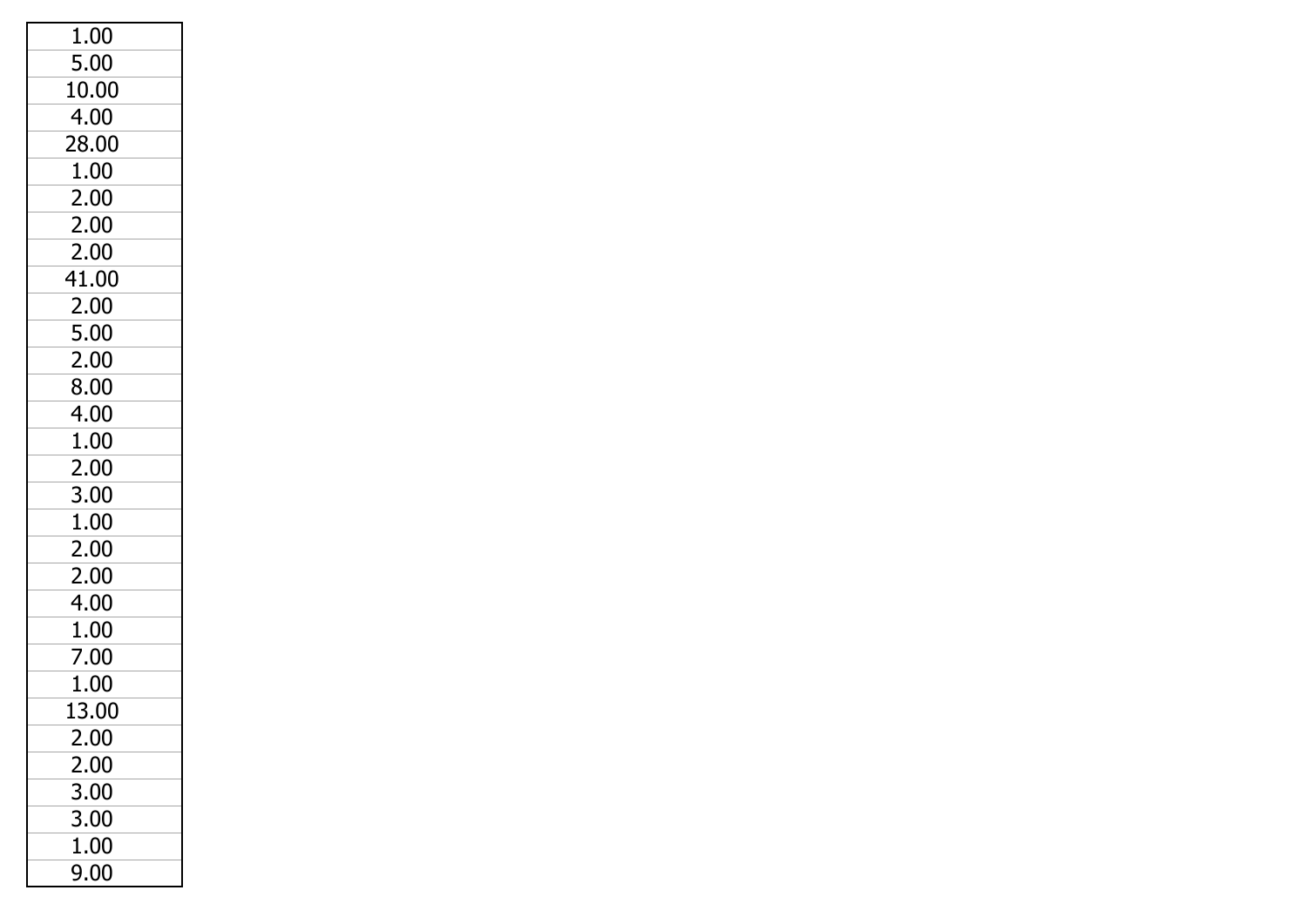| 9.00     |  |
|----------|--|
| 12.00    |  |
| 12.00    |  |
| 5.00     |  |
| 2.00     |  |
|          |  |
| 1.00     |  |
| 2.00     |  |
| 3.00     |  |
| 1.00     |  |
| 1.00     |  |
|          |  |
| 4.00     |  |
| 14.00    |  |
| 18.00    |  |
| 7.00     |  |
|          |  |
| 62.00    |  |
| 10.00    |  |
| 1.00     |  |
| 2.00     |  |
| 1.00     |  |
| 1.00     |  |
| 1.00     |  |
| 10.00    |  |
| 10.00    |  |
| 2.00     |  |
| 5.00     |  |
| 5.00     |  |
|          |  |
| 1.00     |  |
| $1.00\,$ |  |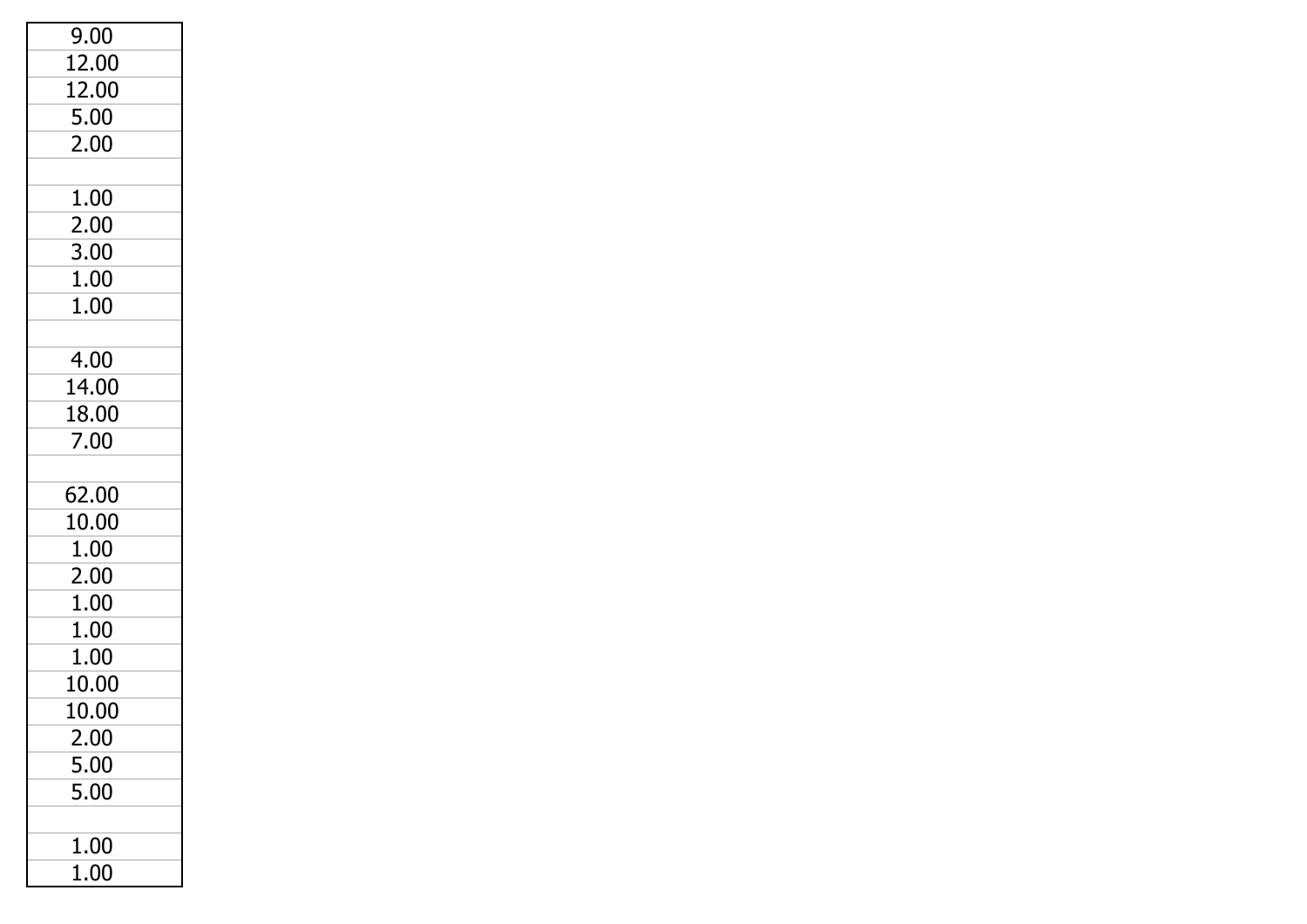| 11.00    |  |
|----------|--|
| 1.00     |  |
| 1.00     |  |
|          |  |
| 10.00    |  |
|          |  |
| 6.00     |  |
| 8.00     |  |
| 1.00     |  |
| 16.00    |  |
| 18.00    |  |
| 15.00    |  |
| 6.00     |  |
| 5.00     |  |
|          |  |
| 1.00     |  |
| 1.00     |  |
| 4.00     |  |
| 2.00     |  |
| 3.00     |  |
| 1.00     |  |
|          |  |
| 1.00     |  |
|          |  |
| 1.00     |  |
| $6.00\,$ |  |
| $1.00\,$ |  |
| 1.00     |  |
| 5.00     |  |
|          |  |
| 9.00     |  |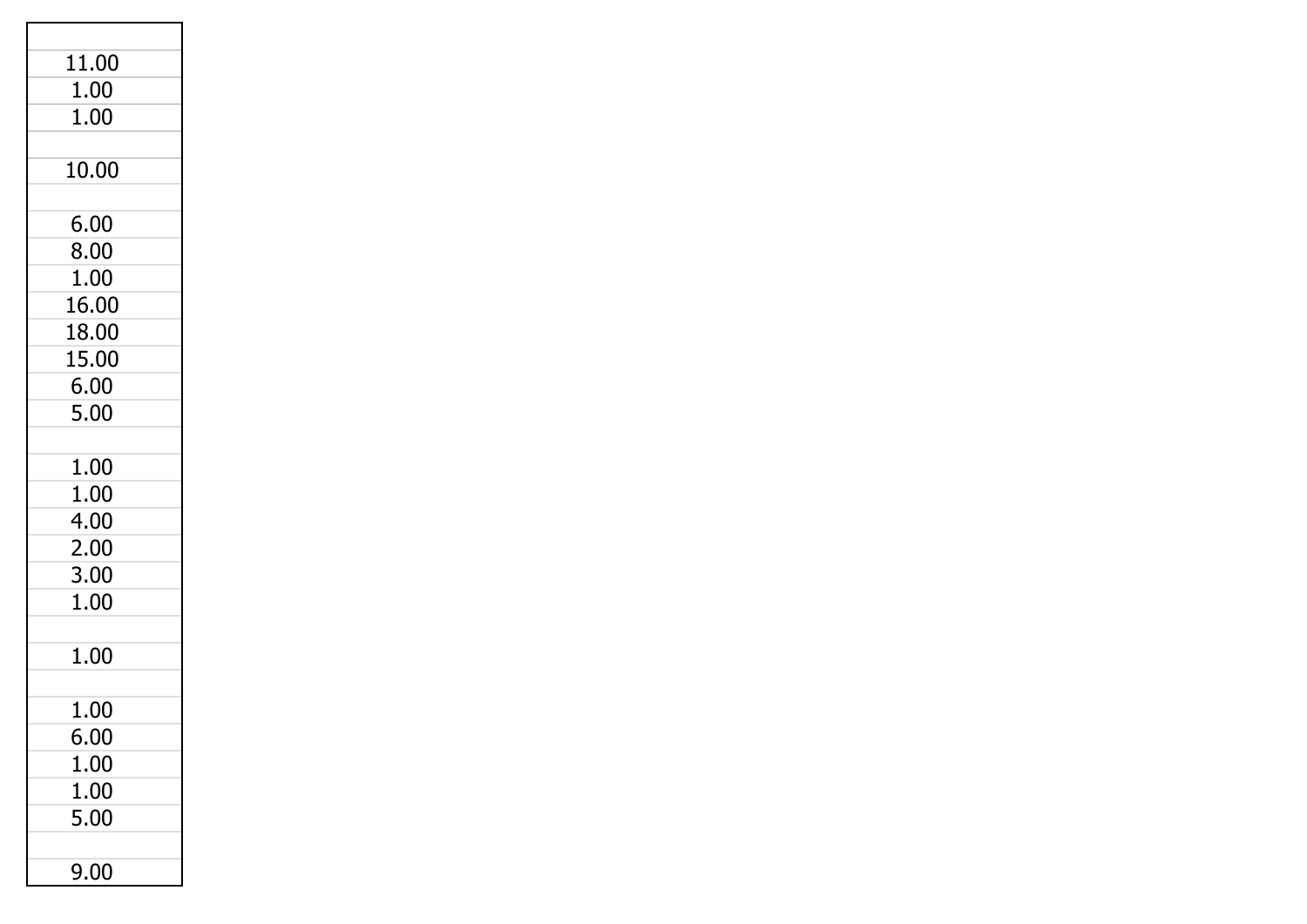| 3.00  |  |
|-------|--|
|       |  |
| 5.00  |  |
| 2.00  |  |
| 1.00  |  |
| 1.00  |  |
| 3.00  |  |
| 1.00  |  |
| 1.00  |  |
| 12.00 |  |
| 2.00  |  |
| 1.00  |  |
| 1.00  |  |
| 5.00  |  |
| 1.00  |  |
| 1.00  |  |
| 2.00  |  |
| 1.00  |  |
| 12.00 |  |
| 2.00  |  |
| 1.00  |  |
| 2.00  |  |
| 1.00  |  |
| 1.00  |  |
| 1.00  |  |
| 1.00  |  |
| 2.00  |  |
| 1.00  |  |
| 1.00  |  |
| 3.00  |  |
| 1.00  |  |
| 1.00  |  |
|       |  |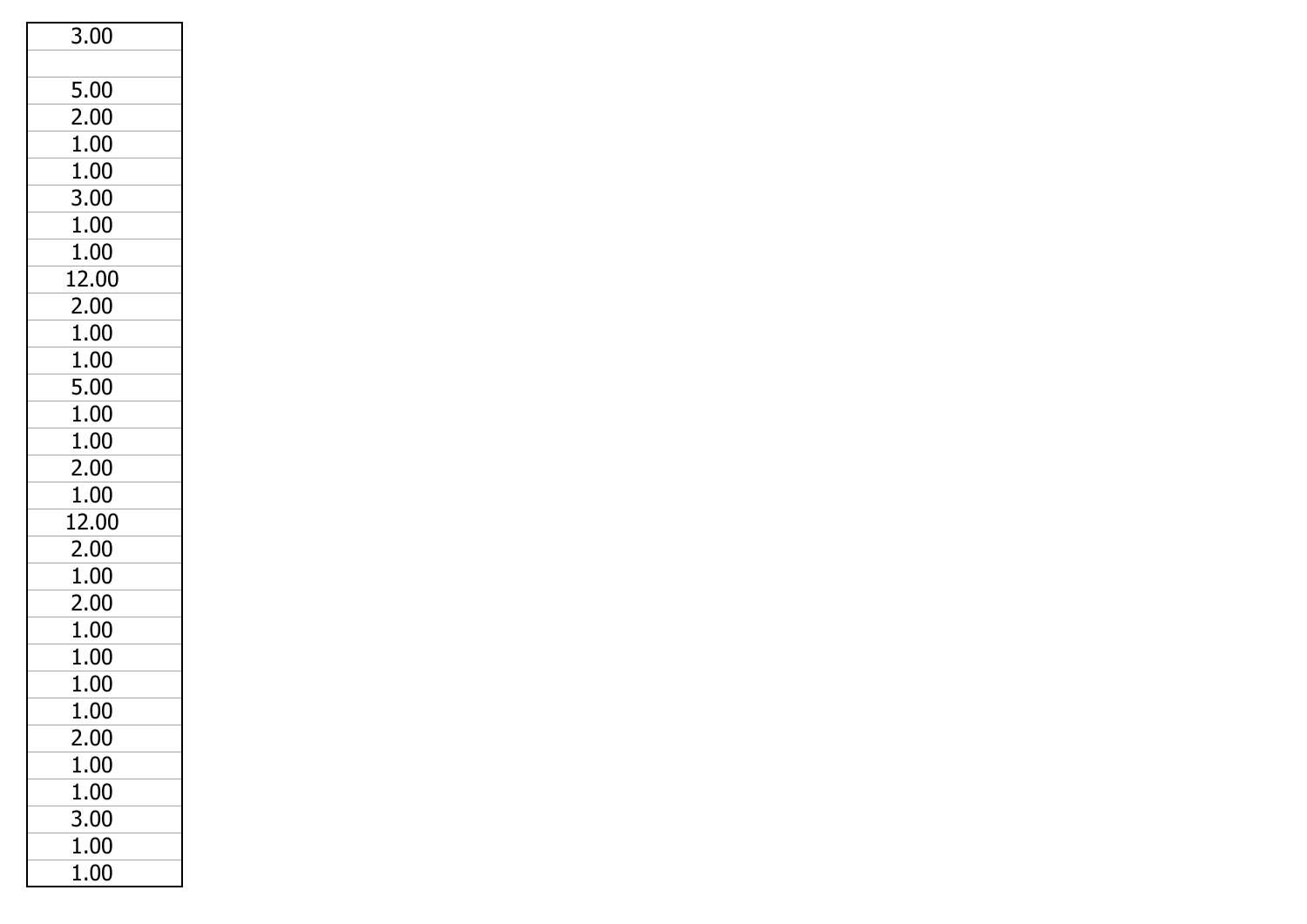| 1.00     |  |
|----------|--|
| 1.00     |  |
| 3.00     |  |
| 9.00     |  |
| 8.00     |  |
| 1.00     |  |
| 2.00     |  |
| 2.00     |  |
| 2.00     |  |
| 1.00     |  |
| 1.00     |  |
| 4.00     |  |
| 5.00     |  |
| 1.00     |  |
| 2.00     |  |
| 2.00     |  |
| 1.00     |  |
| 1.00     |  |
| 1.00     |  |
|          |  |
| 1.00     |  |
| 1.00     |  |
| 6.00     |  |
|          |  |
| 1.00     |  |
| $1.00\,$ |  |
| 2.00     |  |
| 1.00     |  |
| 3.00     |  |
| 1.00     |  |
| 1.00     |  |
| 3.00     |  |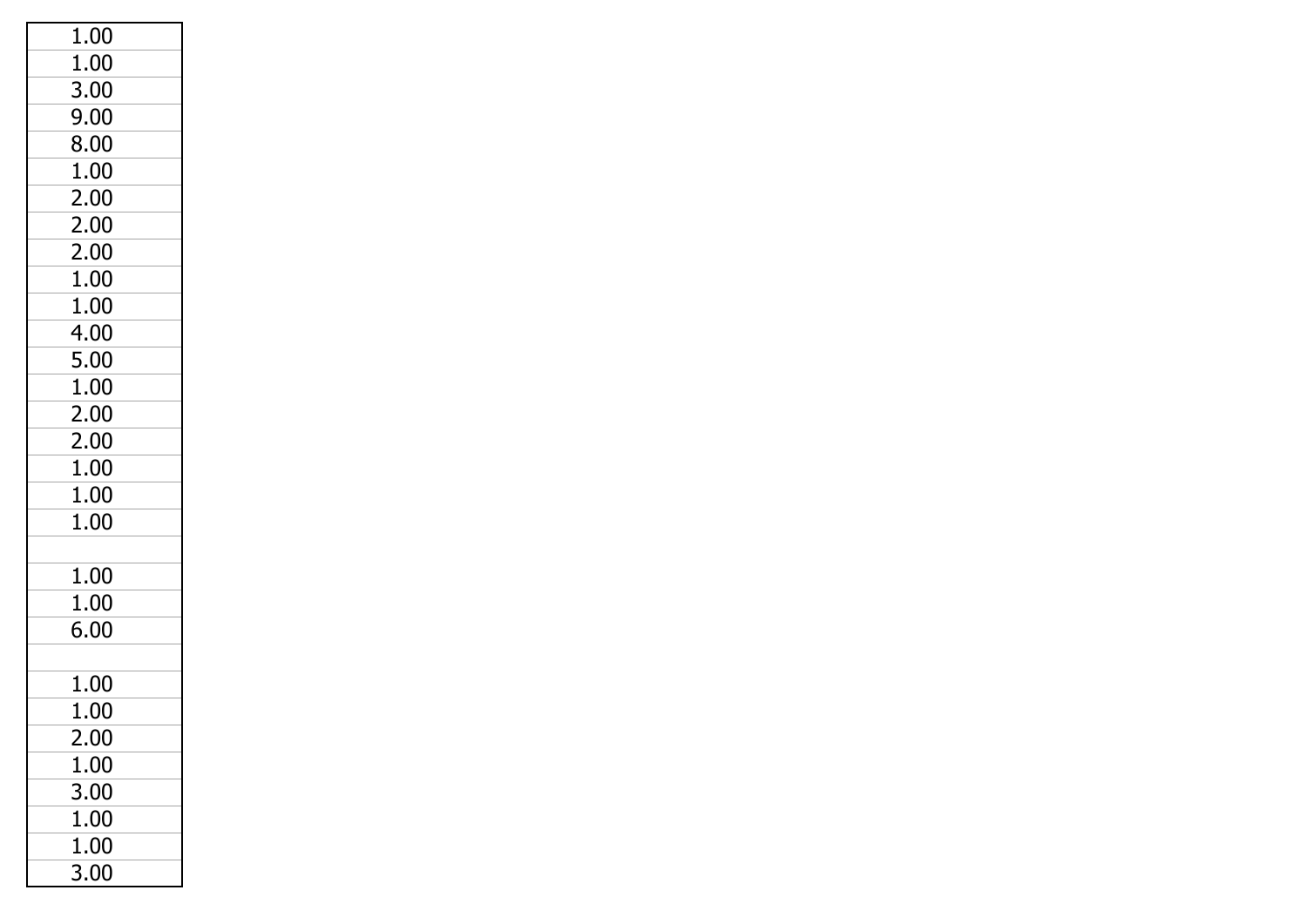| 2.00     |  |
|----------|--|
| 3.00     |  |
| 1.00     |  |
|          |  |
| 3.00     |  |
|          |  |
| 1.00     |  |
| 1.00     |  |
| 2.00     |  |
| 1.00     |  |
| 6.00     |  |
| 1.00     |  |
| 1.00     |  |
| 1.00     |  |
| 2.00     |  |
| 1.00     |  |
| 4.00     |  |
| 1.00     |  |
| 1.00     |  |
| 1.00     |  |
| 1.00     |  |
| 1.00     |  |
| 1.00     |  |
| 1.00     |  |
| 1.00     |  |
| 1.00     |  |
| 1.00     |  |
| 1.00     |  |
| 1.00     |  |
| $1.00\,$ |  |
| 1.00     |  |
| 1.00     |  |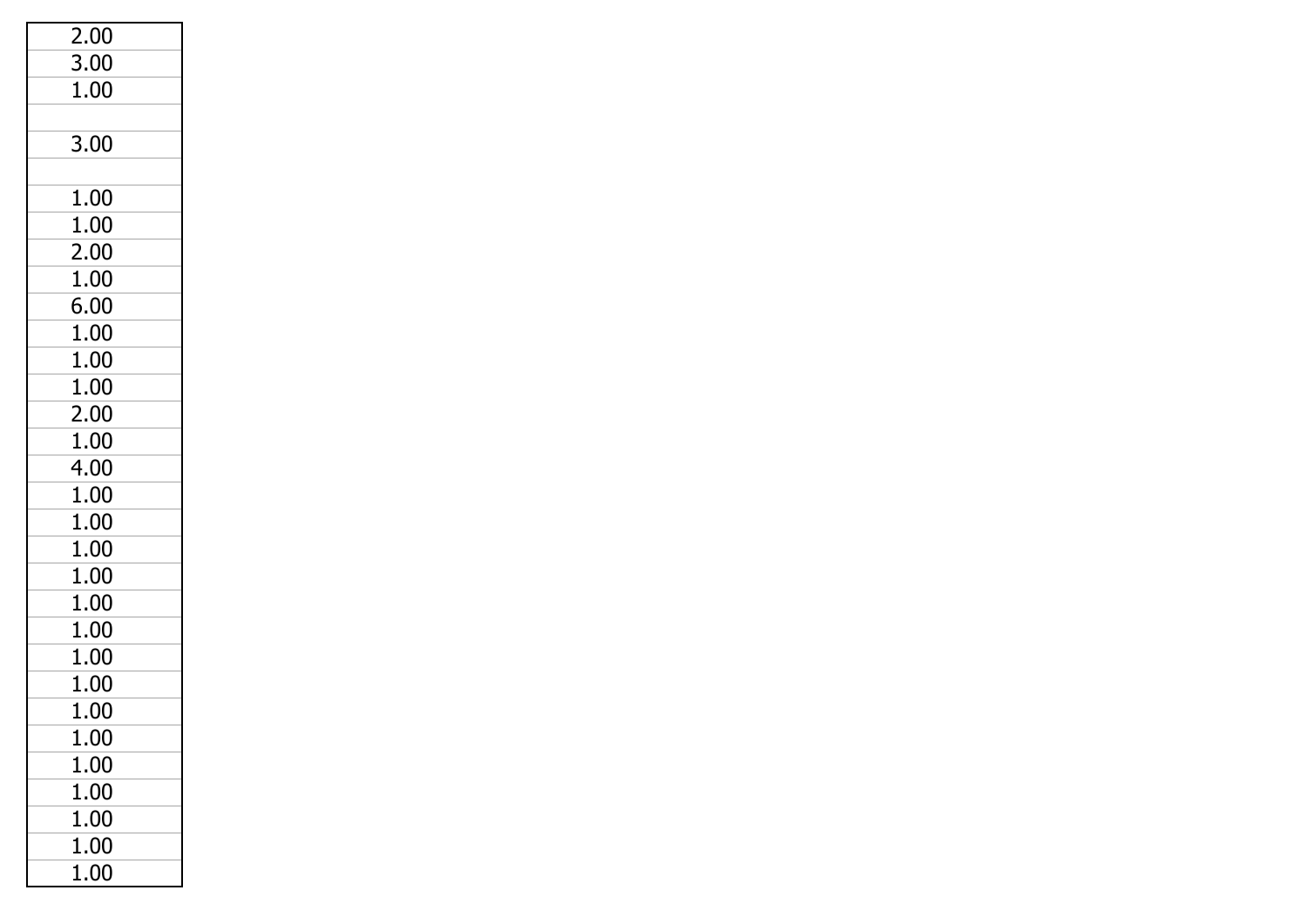| $\overline{1.00}$ |  |
|-------------------|--|
| 1.00              |  |
| 2.00              |  |
| 9.00              |  |
| 5.00              |  |
| 1.00              |  |
| 2.00              |  |
| 1.00              |  |
| 2.00              |  |
| 1.00              |  |
|                   |  |
| 1.00              |  |
| 1.00              |  |
| 3.00              |  |
| 1.00              |  |
| 1.00              |  |
|                   |  |
| 1.00              |  |
| 3.00              |  |
| 1.00              |  |
| 2.00              |  |
| 1.00              |  |
| 2.00              |  |
| 1.00              |  |
| 1.00              |  |
| 1.00              |  |
| $1.00\,$          |  |
| 1.00              |  |
| 1.00              |  |
| 1.00              |  |
| 2.00              |  |
| 2.00              |  |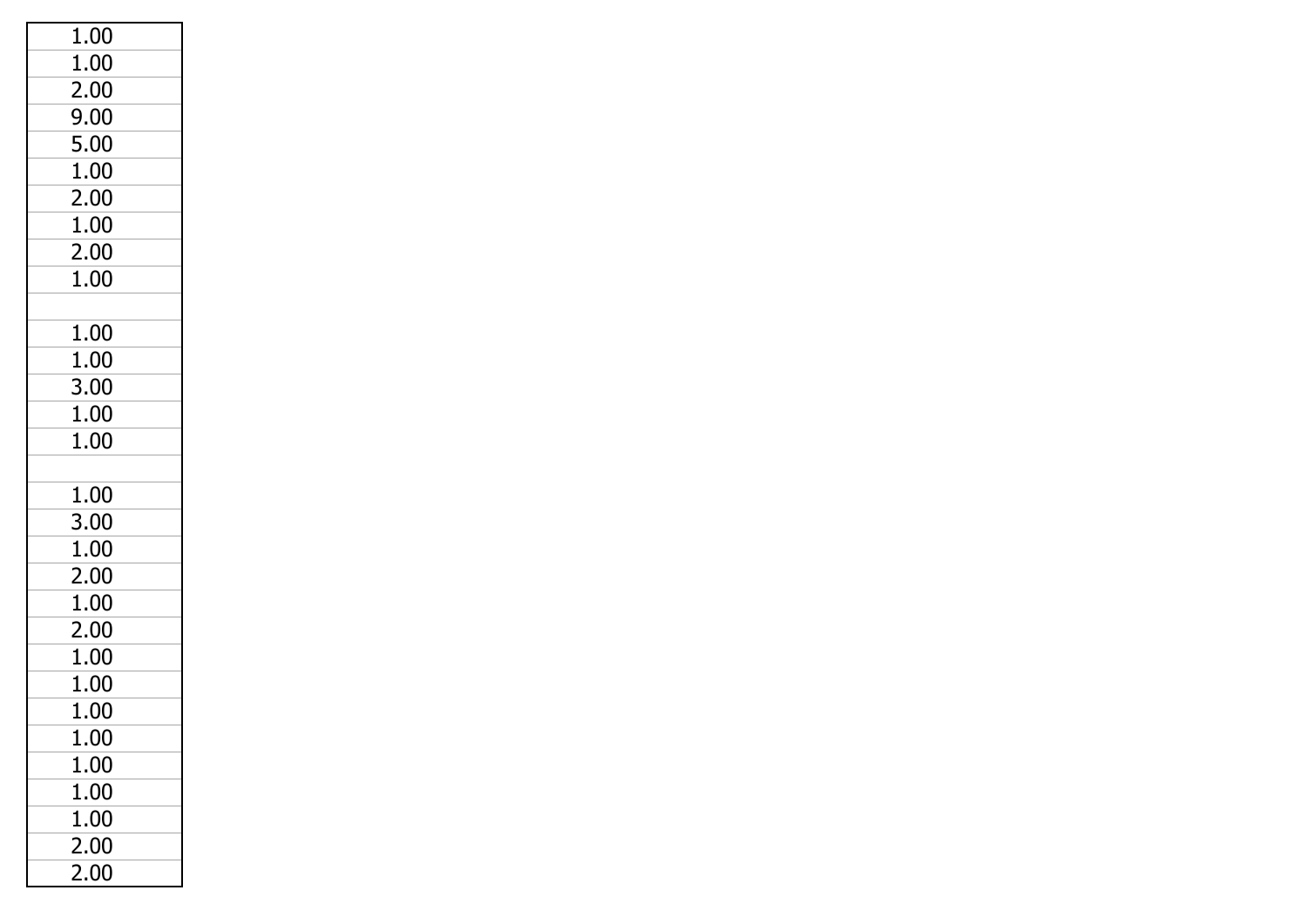| 2.00     |
|----------|
| 1.00     |
| 1.00     |
| 3.00     |
| 1.00     |
| 1.00     |
| 1.00     |
| 5.00     |
| 2.00     |
| 3.00     |
| 2.00     |
| 3.00     |
| 2.00     |
| 1.00     |
| 1.00     |
| 1.00     |
| 2.00     |
| 1.00     |
| 3.00     |
| 2.00     |
| 2.00     |
| 2.00     |
| 4.00     |
| $1.00\,$ |
| 1.00     |
| 3.00     |
| 1.00     |
| 5.00     |
| 5.00     |
| 1.00     |
| 2.00     |
| 1.00     |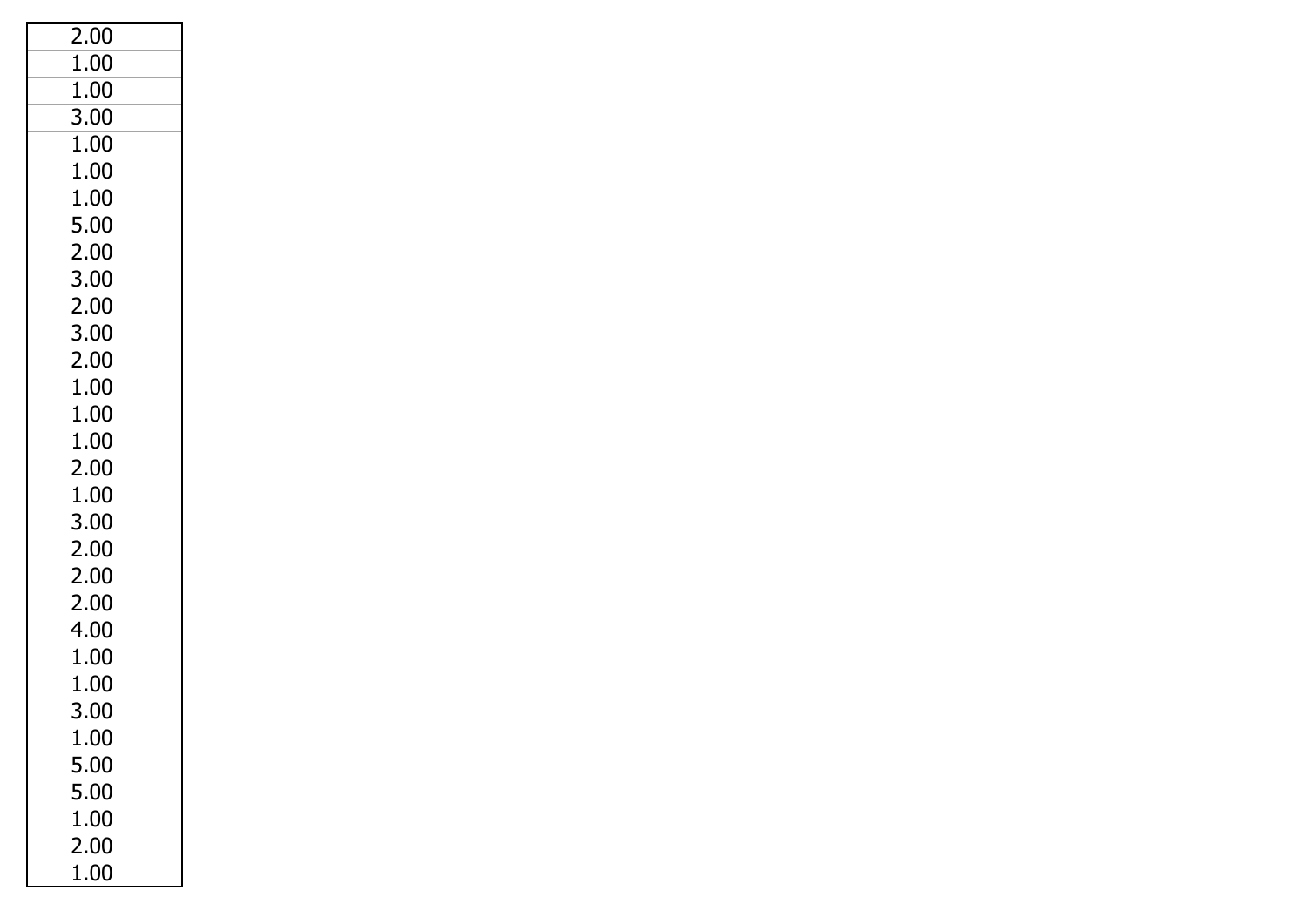| 2.00  |
|-------|
| 2.00  |
| 2.00  |
| 1.00  |
| 1.00  |
| 1.00  |
| 1.00  |
| 1.00  |
| 3.00  |
| 1.00  |
| 3.00  |
| 1.00  |
| 1.00  |
| 3.00  |
| 2.00  |
| 2.00  |
| 1.00  |
| 1.00  |
| 2.00  |
| 4.00  |
| 2.00  |
| 1.00  |
| 1.00  |
| 3.00  |
| 4.00  |
| 11.00 |
| 9.00  |
| 1.00  |
| 2.00  |
| 1.00  |
| 1.00  |
| 1.00  |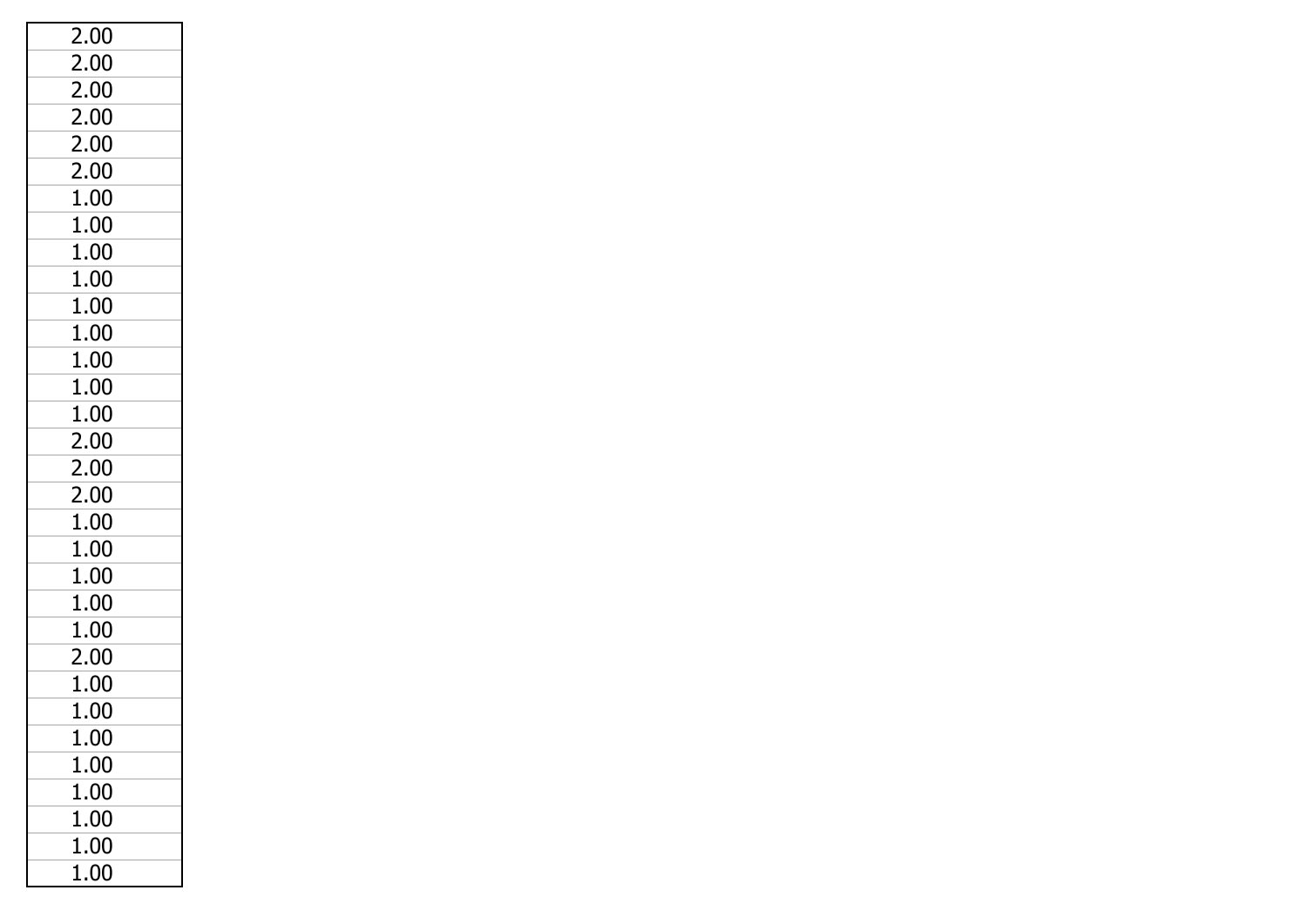| 1.00  |
|-------|
| 1.00  |
| 2.00  |
| 1.00  |
| 1.00  |
| 1.00  |
| 1.00  |
| 1.00  |
| 1.00  |
| 1.00  |
| 1.00  |
| 1.00  |
| 13.00 |
| 1.00  |
| 1.00  |
| 2.00  |
| 1.00  |
| 1.00  |
| 1.00  |
| 2.00  |
| 1.00  |
| 2.00  |
| 1.00  |
| 1.00  |
| 1.00  |
| 2.00  |
| 2.00  |
| 1.00  |
| 1.00  |
| 1.00  |
| 1.00  |
| 1.00  |